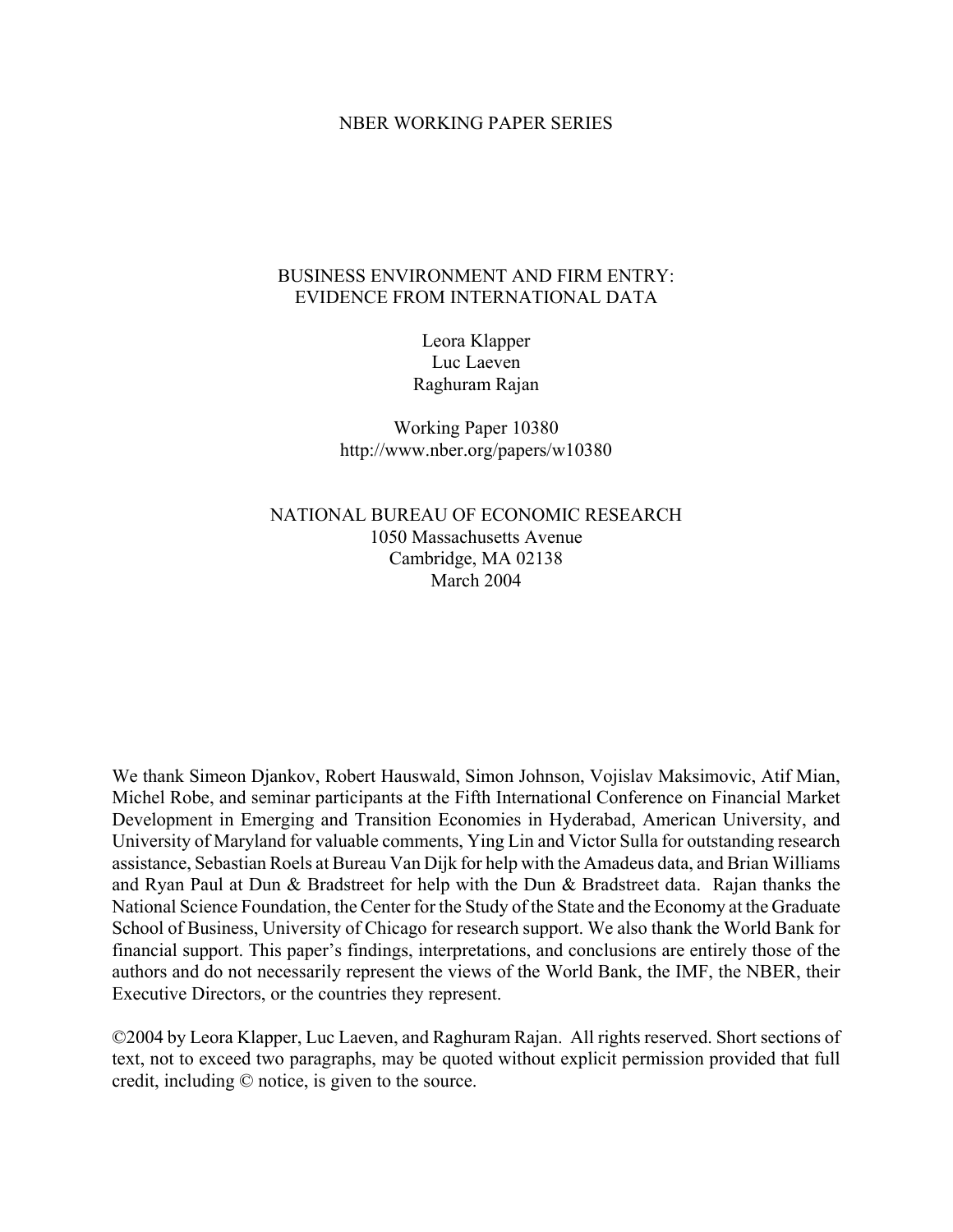Business Environment and Firm Entry: Evidence from International Data Leora Klapper, Luc Laeven, and Raghuram Rajan NBER Working Paper No. 10380 March 2004 JEL No. L1, G3, O0

# **ABSTRACT**

Using a comprehensive database of firms in Western and Eastern Europe, we study how the business environment in a country drives the creation of new firms. Our focus is on regulations governing entry. We find entry regulations hamper entry, especially in industries that naturally should have high entry. Also, value added per employee in naturally "high entry" industries grows more slowly in countries with onerous regulations on entry. Interestingly, regulatory entry barriers have no adverse effect on entry in corrupt countries, only in less corrupt ones. Taken together, the evidence suggests bureaucratic entry regulations are neither benign nor welfare improving. However, not all regulations inhibit entry. In particular, regulations that enhance the enforcement of intellectual property rights or those that lead to a better developed financial sector do lead to greater entry in industries that do more R&D or industries that need more external finance.

Leora Klapper Luc Laeven World Bank World Bank 1818 H Street, N.W. 1818 H Street, N.W. Washington, DC 20433 Washington, DC 20433 lklapper@worldbank.org and CEPR

Raghuram Rajan IMF Research Department, Rm 10-700 700 19th Street, N.W. Washington, DC 20431 and NBER raghuram.rajan@gsb.uchicago.edu llaeven@worldbank.org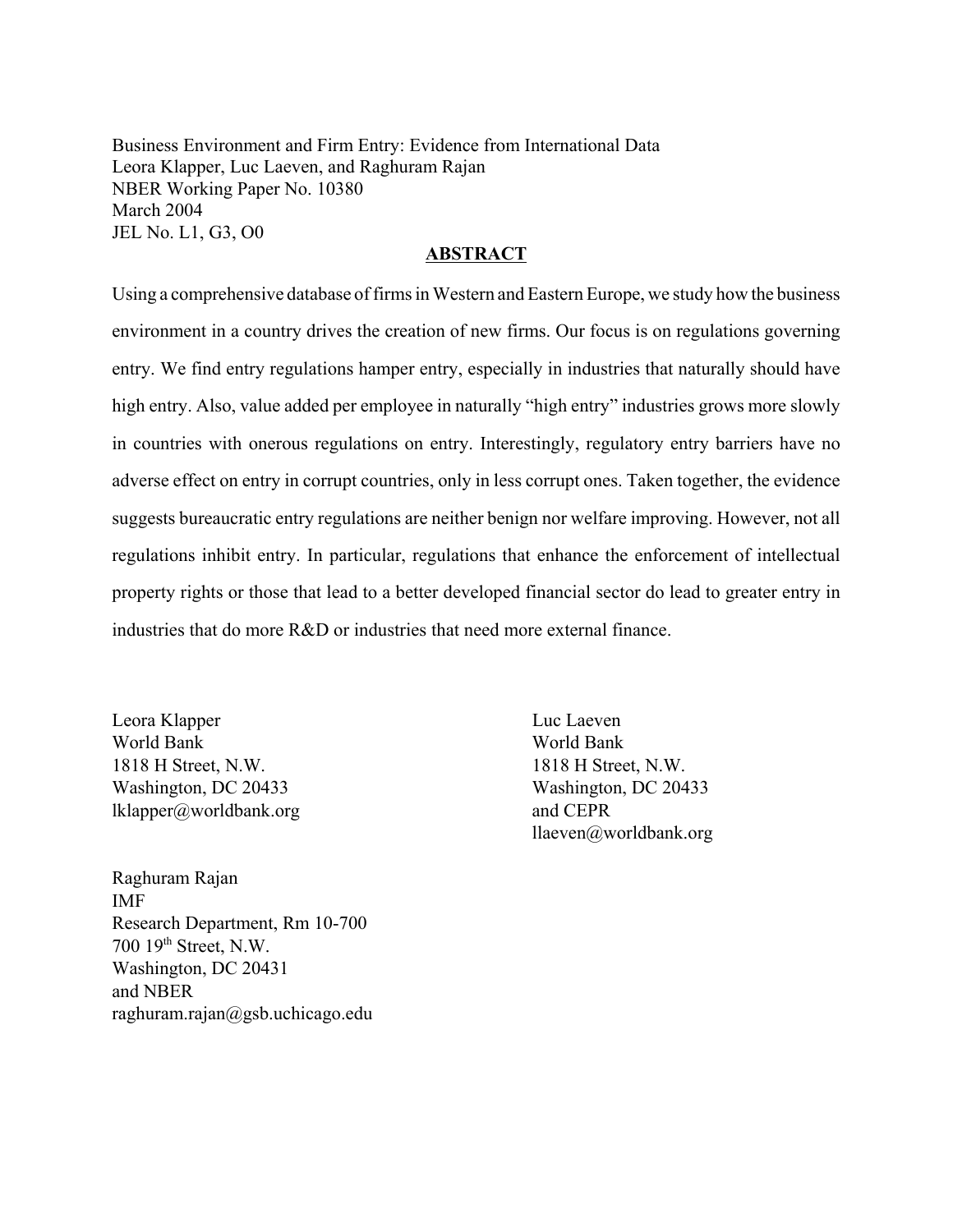### **Introduction**

New firm entry is a critical part of the process of creative destruction that Joseph Schumpeter (1911) argued is so important for the continued dynamism of the modern economy. That it affects economic growth has been documented in previous work.<sup>[1](#page-2-0)</sup> However, much less is known about the business environments that promote new firm creation. This is an important concern for policymakers, who in country after country are trying to implement policies that will foster entry – witness, for example, the debate in Continental Europe on the lack of home-grown venture capital in promoting new firm creation in high tech industries.<sup>[2](#page-2-1)</sup>

A first step is to understand what the cross-country picture really looks like. We use a comprehensive, recently available database of firms across a number of developed and transition countries in Europe to address this question. Some facts are striking. For instance, one might believe that Italy, with so many small firms, should have tremendous entry. Actually, entry in Italy (the number of firms less than two years of age to the total number of firms) is only 3.8 percent compared to 13.5 percent on average for other European countries in the G-7.

What is especially little understood is the role of regulations, especially bureaucratic regulations on setting up limited liability companies, in explaining variations in patterns of entry. The early debate on such corporations emphasized the possibility that crooks might register with little capital and dupe unsuspecting investors or consumers. For instance, the Times of London thundered against the principle of free incorporation through limited liability thus in 1824:

"Nothing can be so unjust as for a few persons abounding in wealth to offer a portion of their excess for the information of a company, to play with that excess for the information of a company – to lend the importance of their whole name and credit to the society, and then should the funds prove insufficient to answer all demands, to retire into the security of their unhazarded fortune, and leave the bait to devoured by the poor deceived fish." *[3](#page-2-2)*

According to this view, entry regulations serves the public interest by preventing fraud.

<span id="page-2-0"></span> 1 For example, Hause and Du Rietz (1984), Asplund and Nocke (2003), Black and Strahan (2002).

<span id="page-2-1"></span><sup>&</sup>lt;sup>2</sup> "Europeans Now Seek to Revive Start-Up Spirit", Wall Street Journal, February 6, 2002.

<span id="page-2-2"></span><sup>&</sup>lt;sup>3</sup> As quoted in Paul Halpern, Michael Trebilcock and Stuart Turnbull, 1980, "An Economic Analysis of Limited Liability in Corporate Law", *University of Toronto Law Review* 117: 30.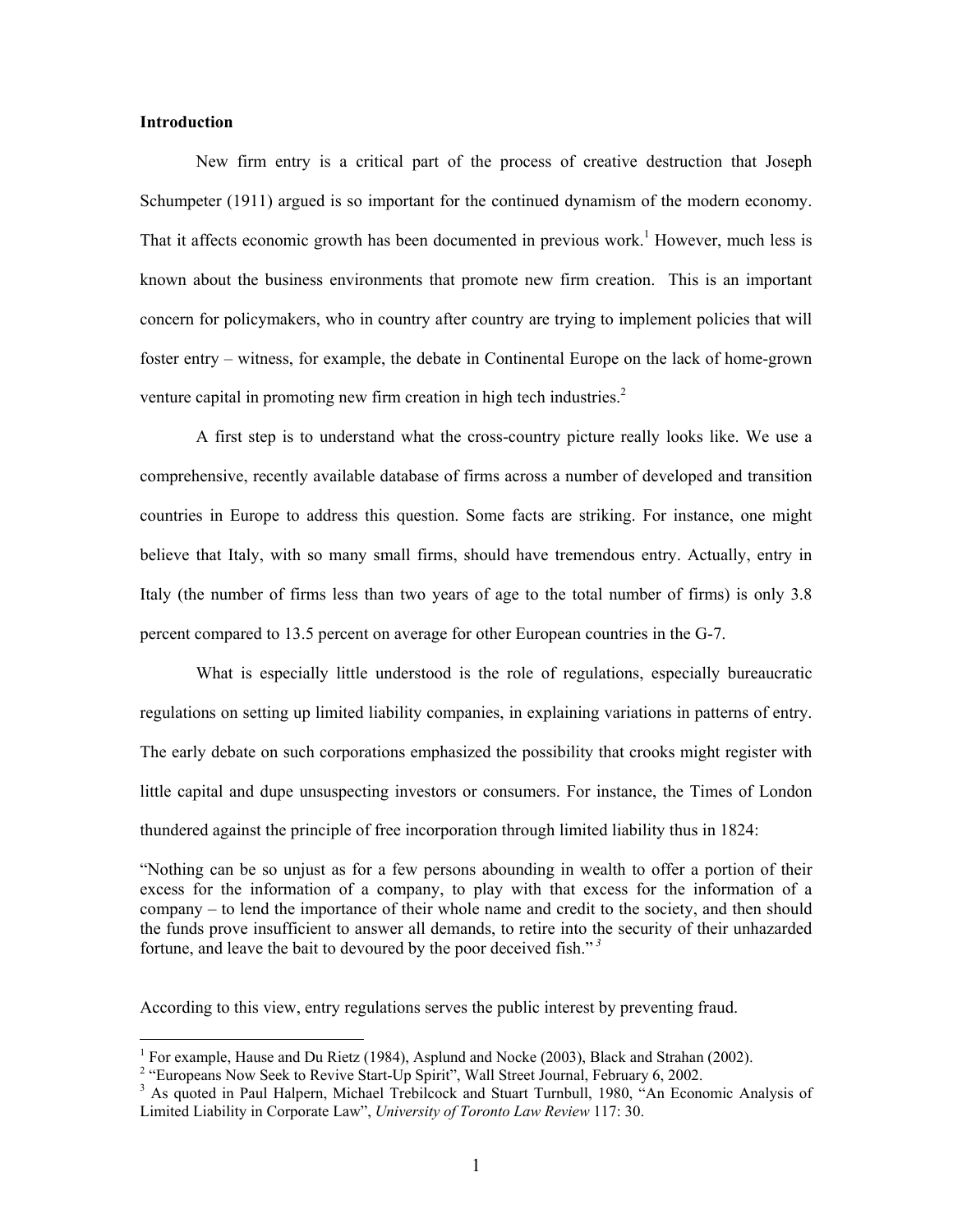By contrast, a long literature describes regulations as devices to protect the private interests of industry incumbents (see Smith 1776, Olsen 1965, or Stigler 1971) or the regulators (Bhagwati 1979, Krueger 1974, McChesney 1997, Shleifer and Vishny 1997). For example, Smith  $(1776)^4$ [:](#page-3-0)

"To widen the market and to narrow the competition is always the interest of the dealers…The proposal of any new law or regulation of commerce which comes from this order, ought always to be listened to with great precaution, and ought never to be adopted, till after having been long and carefully examined, not only with the most scrupulous, but with the most suspicious attention. It comes from an order of men, whose interest is never exactly the same with that of the public, who generally have an interest to deceive and even oppress the public, and who accordingly have, upon many occasions, both deceived and oppressed it."

The evidence in Djankov et al. (2002) that countries with heavier regulation of entry have higher corruption and larger unofficial economies certainly is consistent with the private interest view of regulation. But it does not rule out other possibilities – for instance, regulations could be less burdensome in corrupt countries because officials can be bribed to ignore them (we do find evidence for this) so there is no strong demand to streamline them, or regulations may be promulgated in corrupt countries precisely because it is more important for an even more untrustworthy corrupt private sector to be screened.

This suggests a number of steps. First, one has to show that these regulations do affect entry. One cannot, however, ascertain this simply from a cross-country regression of actual firm entry against the size of regulations. If the coefficient estimate on regulations is negative, the skeptic could argue that causality could go the other way – that in countries with generally low entry, people are not sufficiently motivated to press for the repeal of archaic regulations that impede entry. Thus even though the regulations themselves may have no direct effect on entry, there could be a negative correlation between regulatory restrictions and entry.

To address this sort of problem, we focus on cross-industry, cross-country interaction effects (that is, we ask if entry is more likely in an industry with a particular need when the

<span id="page-3-0"></span><sup>&</sup>lt;sup>4</sup> Adam Smith 1776 ed. Edwin Canan 1976. The Wealth of Nations Chicago: University of Chicago Press, Book 1, Chapter XI, p. 278.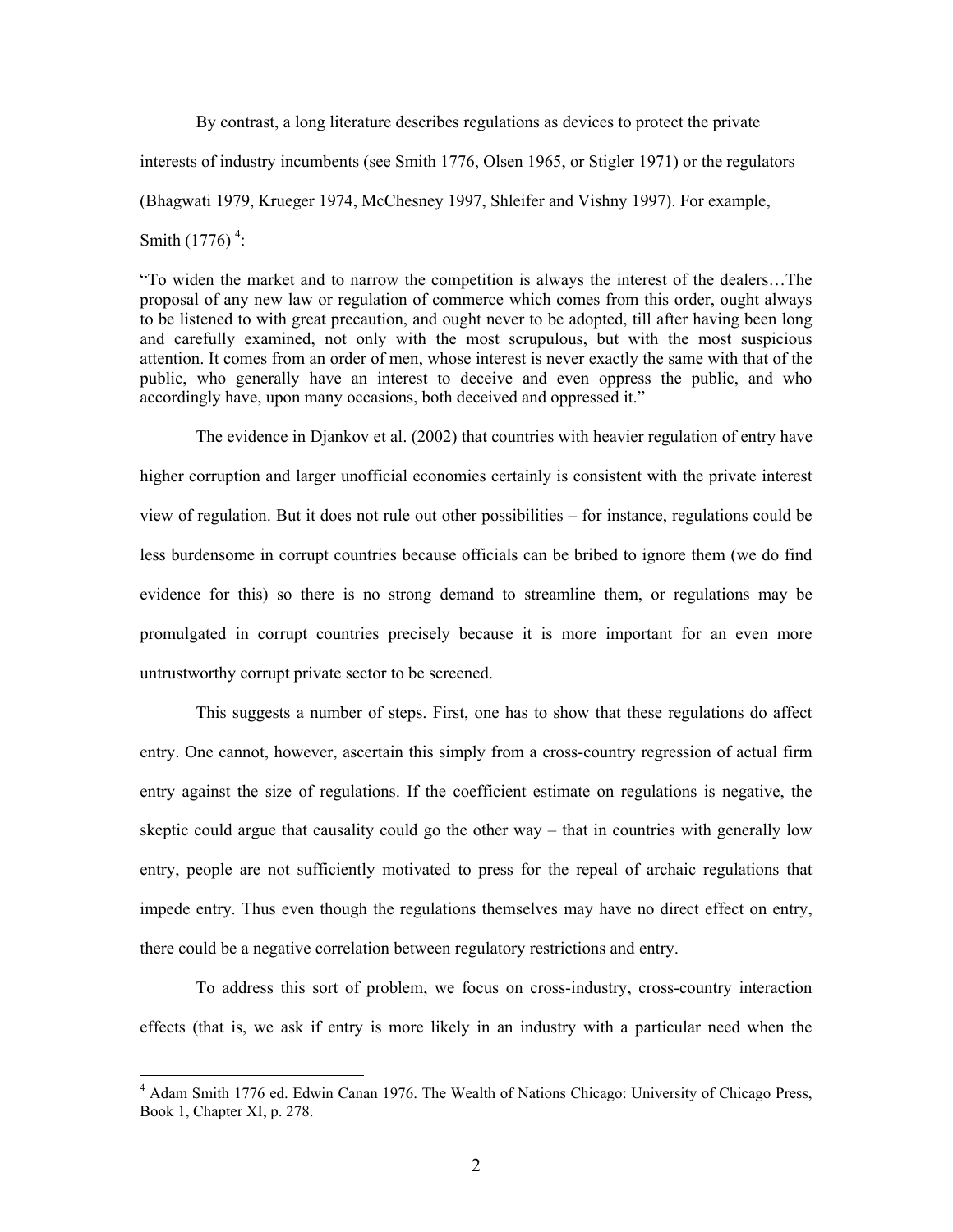country scores strongly on a characteristic that facilitates meeting the need) rather than on direct industry or country effects. In particular, if we can somehow proxy for the "natural" rate of entry in an industry, we test whether entry is relatively lower in "naturally high entry" industries when they are in countries with high bureaucratic restrictions on entry.

This methodology, following Rajan and Zingales (1998), enables us to address a number of other issues as well – for instance the problem that a healthy economy scores well on a number of cross-country variables, so it is hard to estimate the direct effect of each variable in a crosscountry regression (and equally hard to correct for all possible country variables that might matter). By focusing on interactions, we can absorb country level variables and instead examine the differential effects of country level variables across industries that might respond most to them. Also, some industries may be technologically more predisposed to entry. By correcting for industry effects, we also correct for the fact that average entry rates depend on the industries present in a country.

 The downside of this methodology is, of course, that while it can tell us whether the country characteristics work in predicted economic ways, it cannot tell us the overall magnitude ofthe effect of the characteristics, only the relative magnitude.<sup>5</sup> But since our primary interest is to examine the validity of theories that suggest bureaucratic entry regulations should affect entry, this is not a major concern.

We find that "naturally high-entry" industries have relatively lower entry in countries that have more onerous bureaucratic entry regulations. This also suggests an explanation for the low level of entry in Italy: the average direct cost associated with fulfilling the bureaucratic regulations for setting up a new business in Italy is 20 percent of per capita GNP compared to 10 percent of per capita GNP on average for other G-7 European countries.

<span id="page-4-0"></span><sup>&</sup>lt;sup>5</sup> Of course, we could revert to cross-country regressions for that, but we cannot tell how much of the estimated effect is likely to be because of causal relationships and how much is simple correlation. See, however, Desai, Gompers, and Lerner (2003).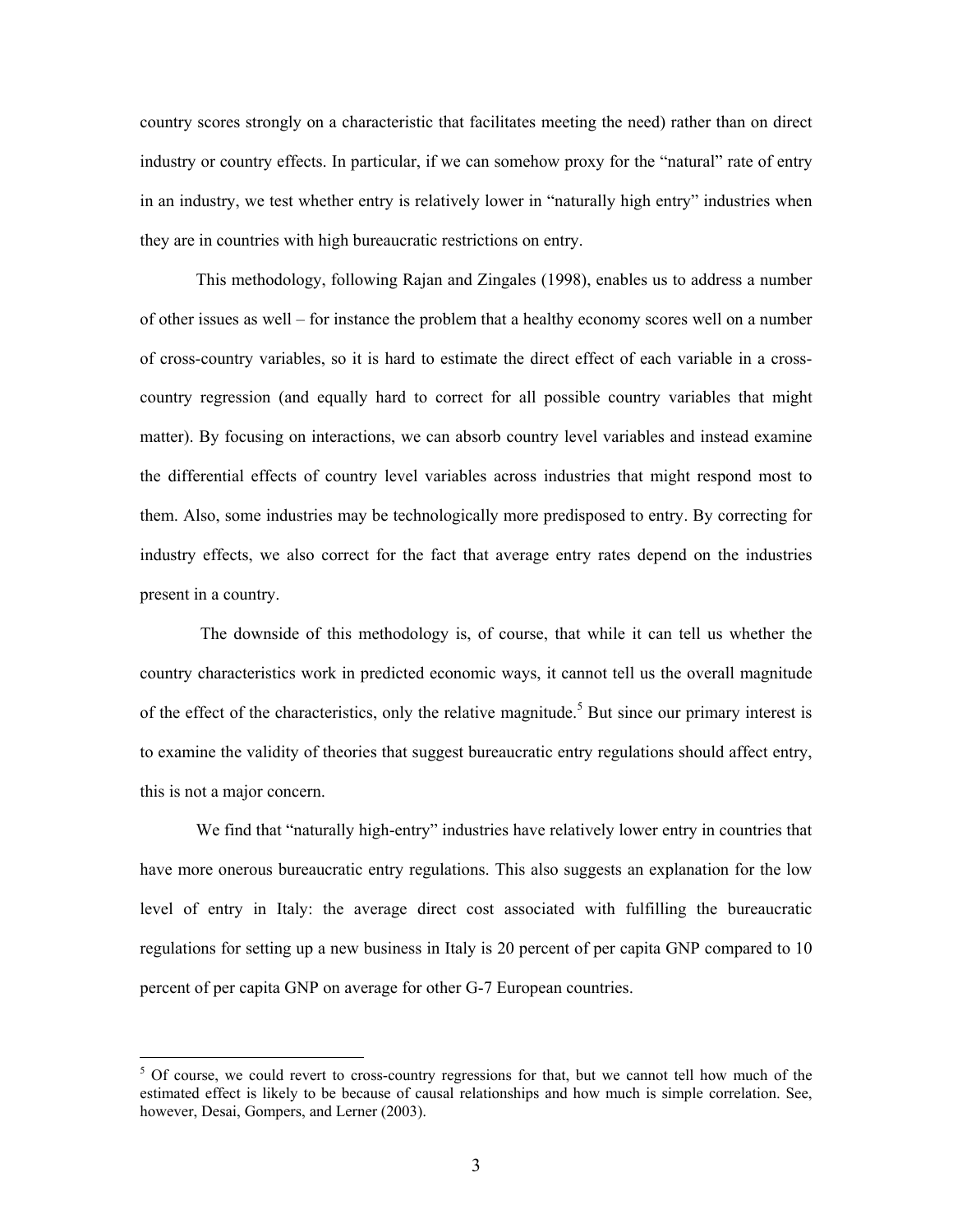This does indicate that these bureaucratic regulations on entry work as intended but it does not help us distinguish between the views that these entry barriers are socially harmful and that they are socially beneficial. If these entry barriers screen appropriately as in the view that they are framed in the public interest, we should find that incumbent older firms in naturally high entry industries should grow relatively faster (than similar firms in similar industries in countries with low entry barriers) because efficient ex ante bureaucratic screening takes the place of growth-retarding wasteful competitive destruction.

By contrast, the private interest view would be more ambiguous in its predictions. By setting up protectionist entry barriers, incumbent firms might ensure themselves more growth, but the lack of competition may make them inefficient. Also, inefficient incumbent firms would have agreater incentive to leave entry barriers in place.<sup>6</sup> A finding that incumbent firms in naturally high-entry industries grow relatively less fast in high entry barrier countries would be consistent with the private interest view rather than the public interest view. Particularly telling would be if these industries also accounted for a relatively lower share of the economy.

 The evidence is more consistent with the view that entry regulations are framed with private interests in mind rather than for the public interest. Growth in value added is relatively lower in naturally high entry industries and the share of the industry in the economy is relatively lower (though this result is weak), when the industry is in a country with higher bureaucratic barriers to entry.

Finally, it may be that countries with untrustworthy populations erect higher bureaucratic barriers so as to screen their fellowmen (though why the bureaucrats should be deemed more trustworthy is a relevant question). If this were true, bureaucratic barriers might affect entry, and might cause incumbents to become fat and lazy, but this is necessary because the alternative of unrestricted entry by charlatans would be much worse. This is a harder proposition to refute but

<span id="page-5-0"></span><sup>&</sup>lt;sup>6</sup> See Acemoglu (2003), Perotti and Volpin (2003), and Rajan and Zingales (2003) for recent interest group theories of entry regulation.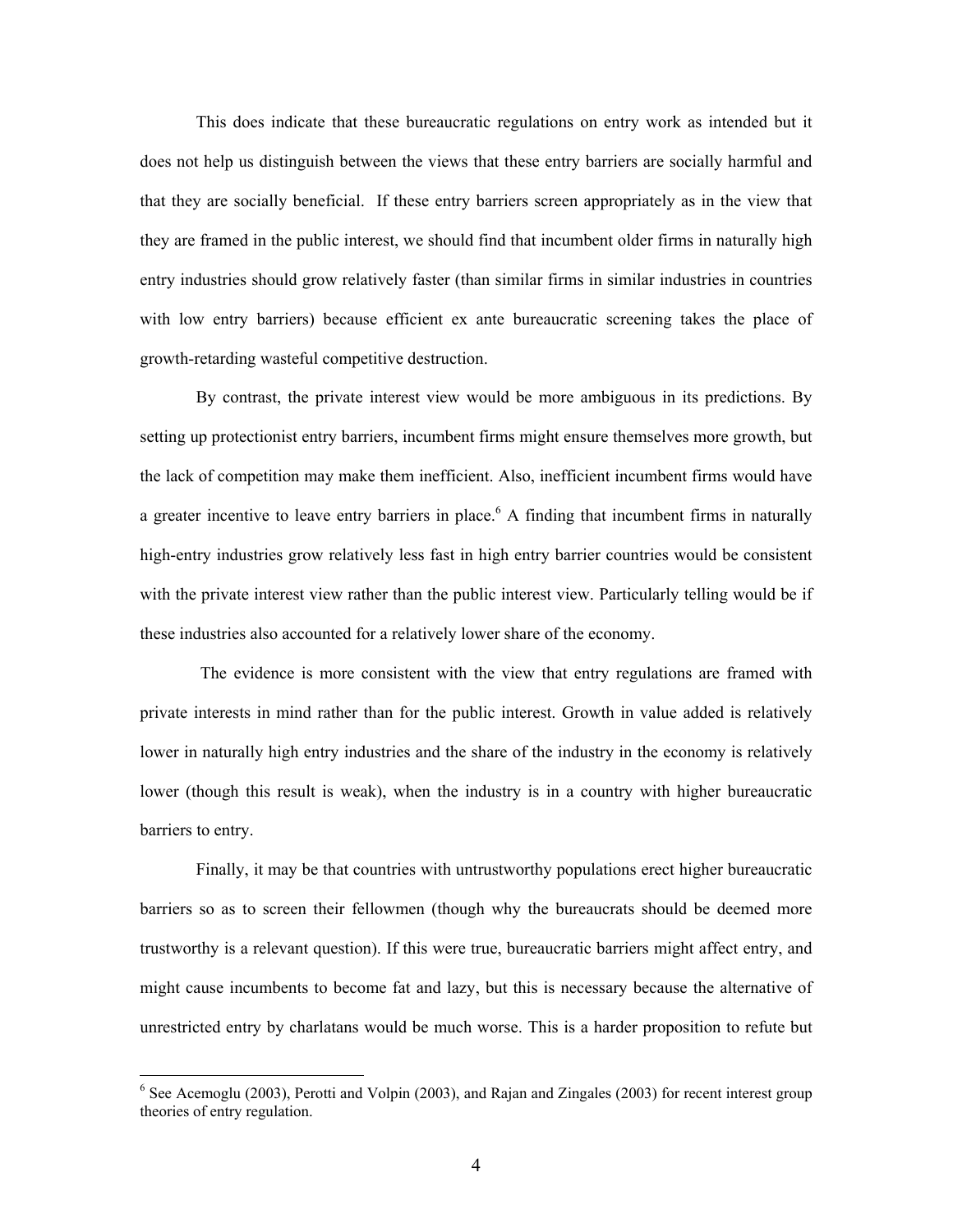our analysis offers some evidence that is inconsistent with it. More developed countries have better developed information systems, better product inspections and quality control, better contract and law enforcement, and consequently, an entrepreneurial population less subject to misbehavior.<sup>[7](#page-6-0)</sup> If bureaucratic rules were meant to screen entry efficiently, we should expect them to be particularly effective in low-income countries relative to high-income countries. Similarly, we should find them particularly effective in corrupt countries. It turns out that entry barriers are more effective in preventing firm creation in high income countries, suggesting their purpose is not to screen out the untrustworthy (or that low income countries have other natural barriers that prevent firm creation).

More interesting, entry barriers are effective in retarding entry only in the least corrupt countries. On the one hand, this suggests that bureaucratic entry barriers in corrupt countries may be ineffective roadblocks, meant solely for extracting bribes (see, for example, Shleifer and Vishny (1997) and Djankov et al. (2002)). However, their existence and effectiveness in less blatantly corrupt countries suggests that their purpose may well be to protect incumbents and their rents (see, for example, Acemoglu (2003), Perotti and Volpin (2003), and Rajan and Zingales (2003a)).

While our focus is on bureaucratic regulations on entry, we also examine the effects of other regulations. Interestingly, not all regulations inhibit entry. In particular, regulations that go in the direction of protecting investors – such as the accounting standards in a country – tend to improve access to credit and hence enhance entry. We find entry is relatively higher in industries that depend heavily on external finance in countries with better accounting standards. Similarly, entry is higher in R&D intensive industries in countries with better protection of intellectual

<span id="page-6-0"></span> $<sup>7</sup>$  The underlying population in richer countries may also be socialized to be more honest (fewer rogues) but</sup> all that is relevant is that the richer infrastructure gives them more incentive to behave, so there is less need for screening.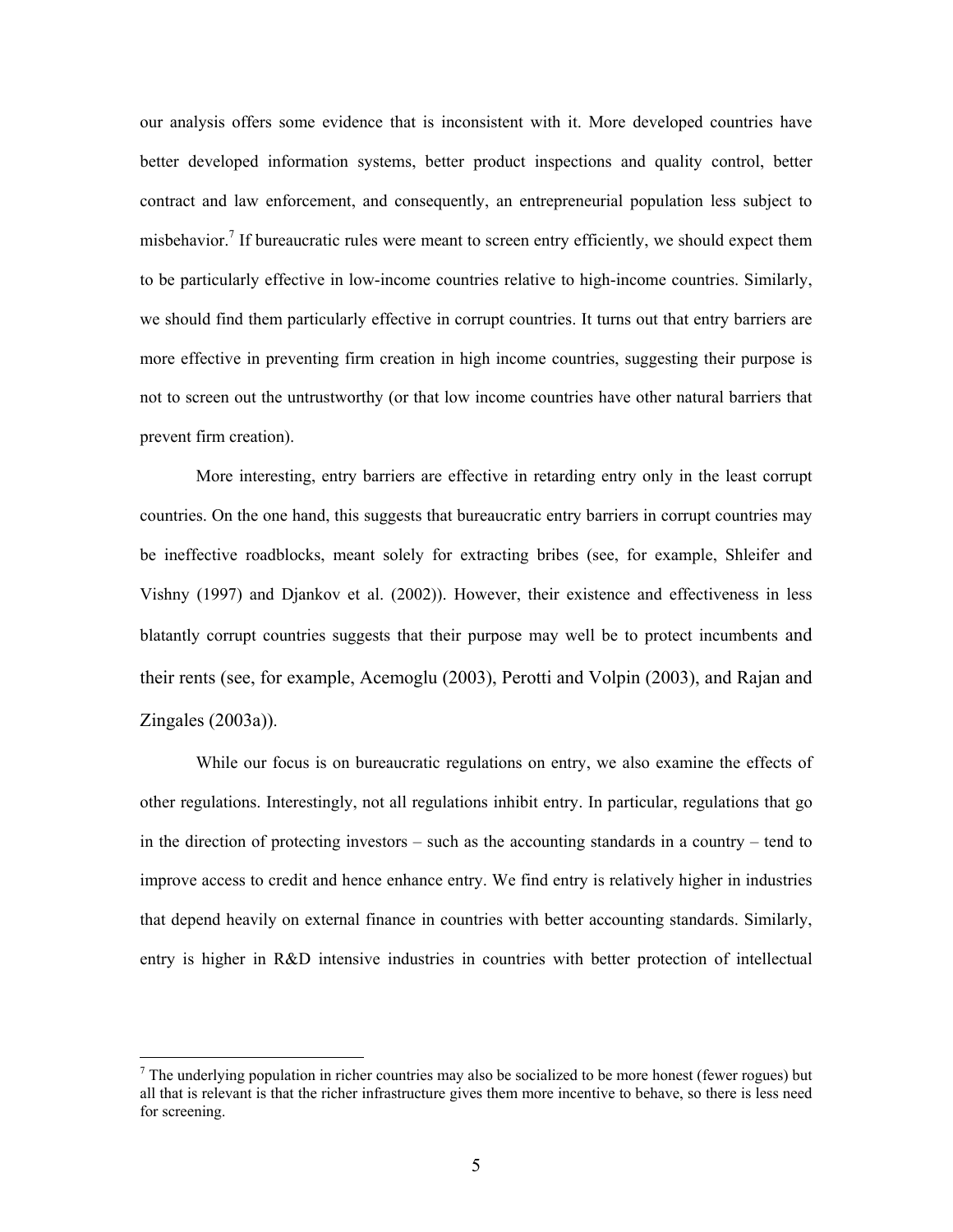property. Finally, we also examine other environmental variables, such as the presence of an educated labor force.

Taken together, our results suggest that while bureaucratic entry requirements seem to be motivated by private interests, it is by no means obvious that the best way to encourage entry and competition is to eliminate all regulation. The absence of some regulations can also be an effective entry barrier (see Rajan and Zingales (2003, a, b)). Regulations that expand access to finance and human resources seem to help entry even while those that directly screen entrants hurt entry.

In a related paper, Desai, Gompers, and Lerner (2003) use a cross-country approach and also find that entry regulations have a negative impact on firm entry. The cross-country approach has a number of limitations including variations in coverage in the database across countries, which is why we have chosen a within country, cross industry approach. Nevertheless, their findings are complementary to ours. Another paper that is closer in methodology to ours is Di Patti and Dell'Ariccia (forthcoming). They examine whether entry is higher in informationally opaque industries in Italian regions that have a more concentrated banking sector (they find it is). Their use of the Rajan and Zingales methodology is similar to ours, but the environmental variables they focus on, as well as the data they use, are very different. In another related paper, Bertrand and Kamarz (2002) examine the expansion decisions of French retailers following new zoning regulations introduced in France. They find a strong relation between increases in entry deterrence (such as rejection of expansion or entry decisions) and decreases in employment growth. A cross-country study related to ours is Scarpetta et al. (2002), who use firm-level survey data from OECD countries to analyze firm entry and exit. They find that higher product market and labor regulations are negatively correlated with the entry of small- and medium-sized firms in OECD countries. Unlike us, however, they do not focus on country and industry interaction effects.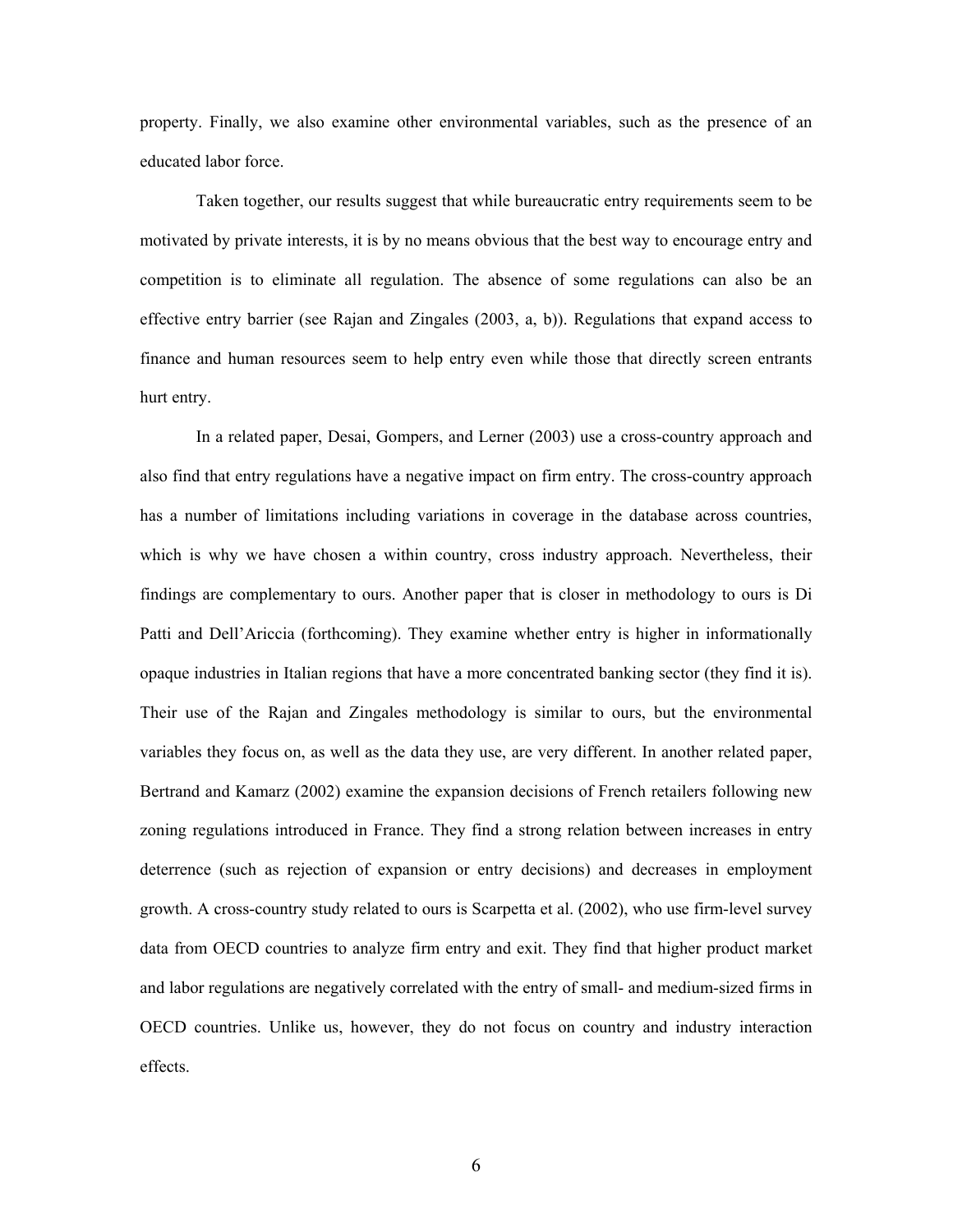There is also work related to other aspects of our study than entry regulation. Kumar, Rajan and Zingales (2000) find that the average size of firms in human capital intensive industries (and in R&D intensive industries) is larger in countries that protect property rights (patents). Using survey data from five transition countries on the reinvestment of profits by entrepreneurs, Johnson et. al. (2002) examine the importance of property rights. They find lower investment by entrepreneurs in countries with weak property rights. Claessens and Laeven (2003) find that growth of industries that rely on intangible assets is disproportionally lower in countries with weak intellectual property rights. Our finding that there is less entry in R&D intensive industries when intellectual property is weakly enforced echoes their findings. Finally, others have also found that financial development seems to foster entry (see Black and Strahan (2002) or Rajan and Zingales (1998)).

There is a substantial literature on entry into an industry (possibly by a firm from another industry) as distinguished from firm creation. It is the latter sense in which we use the term "entry". It would take us too much out of our way to describe the literature on industry entry, so we refer the reader to Gilbert (1989) for a comprehensive survey. Note that there are technological determinants of entry into an industry such as minimum scale, etc., which also affect firm creation. We assume these determinants carry over countries so they are absorbed by industry indicators. Our focus then is on environmental determinants of firm creation.

The paper proceeds as follows. In Section I we describe the data and in Section II we present the empirical methodology. We present the empirical results in Section III. We conclude in Section IV.

### **I. Data**

## *1.1 Amadeus database*

Central to our analysis is the firm-level Amadeus database. Amadeus is a commercial database provided by Bureau van Dijk. It contains financial information on over 5 million private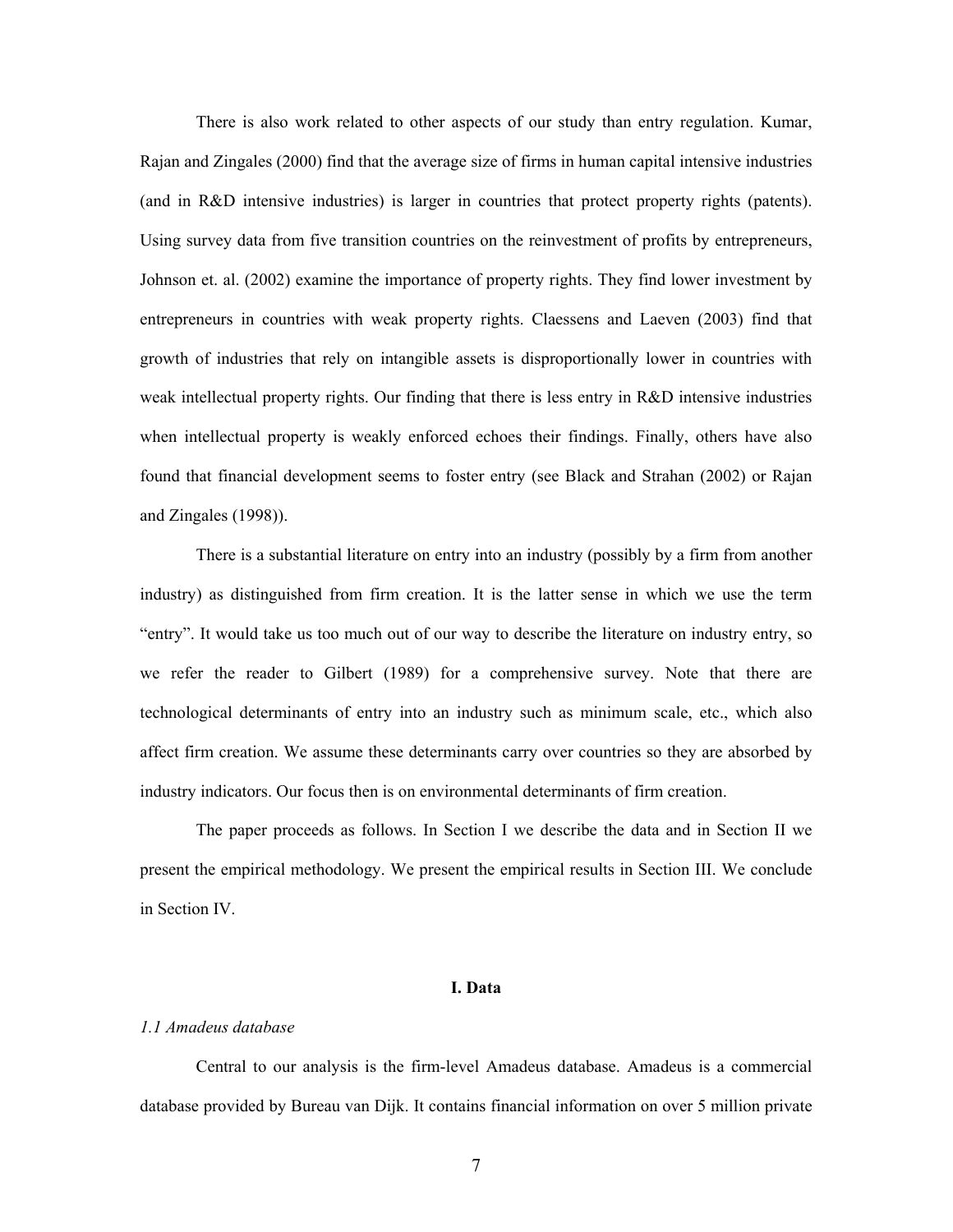and publicly owned firms across 34 Western and Eastern European countries. The database includes up to 10 years of information per company, although coverage varies by country. Amadeus is especially useful because it covers a large fraction of new and small- and mediumsized companies (SMEs) across all industries. The Amadeus database is created by collecting standardized data received from 50 vendors across Europe. The local source for this data is generally the office of the Registrar of Companies.

The Amadeus database includes firm-level accounting data in standardized financial format for 22 balance sheet items, 22 income statement items and 21 financial ratios.<sup>[8](#page-9-0)</sup> The accounts are transformed into a universal format to enhance comparison across countries. Although EU harmonization in accounting standards and practices has improved the comparability of accounting formats across countries in Europe, differences in accounting practices remain and these transformed accounts should therefore be interpreted with the necessary caution. We use IMF-IFS period average exchange rates to convert all accounting data into U.S. dollars.

In addition to financial information, Amadeus also provides other firm-level information. First, we use information on the year of incorporation to calculate the age of the firm. Second, we use firm-level employment to calculate the contribution of new and small firms to employment creation. Third, Amadeus includes the national industry code and assigns companies a 3-digit NACE code – the European standard of industry classification – which we use to classify firms andconstruct industry dummy variables.<sup>9</sup> In our analysis, we use NACE codes at a 2-digit level so that we have a sufficient number of firms per industry.

*1.2 Sample selection* 

<span id="page-9-0"></span><sup>&</sup>lt;sup>8</sup> The coverage of these specific items varies across countries. For example, many firms in Latvia and Russia have turnover variables missing and most firms in Slovenia and Croatia only report total liabilities and do not include a breakdown of their debt structures.

<span id="page-9-1"></span><sup>&</sup>lt;sup>9</sup> The NACE codes follow the NACE Revision 1 classification.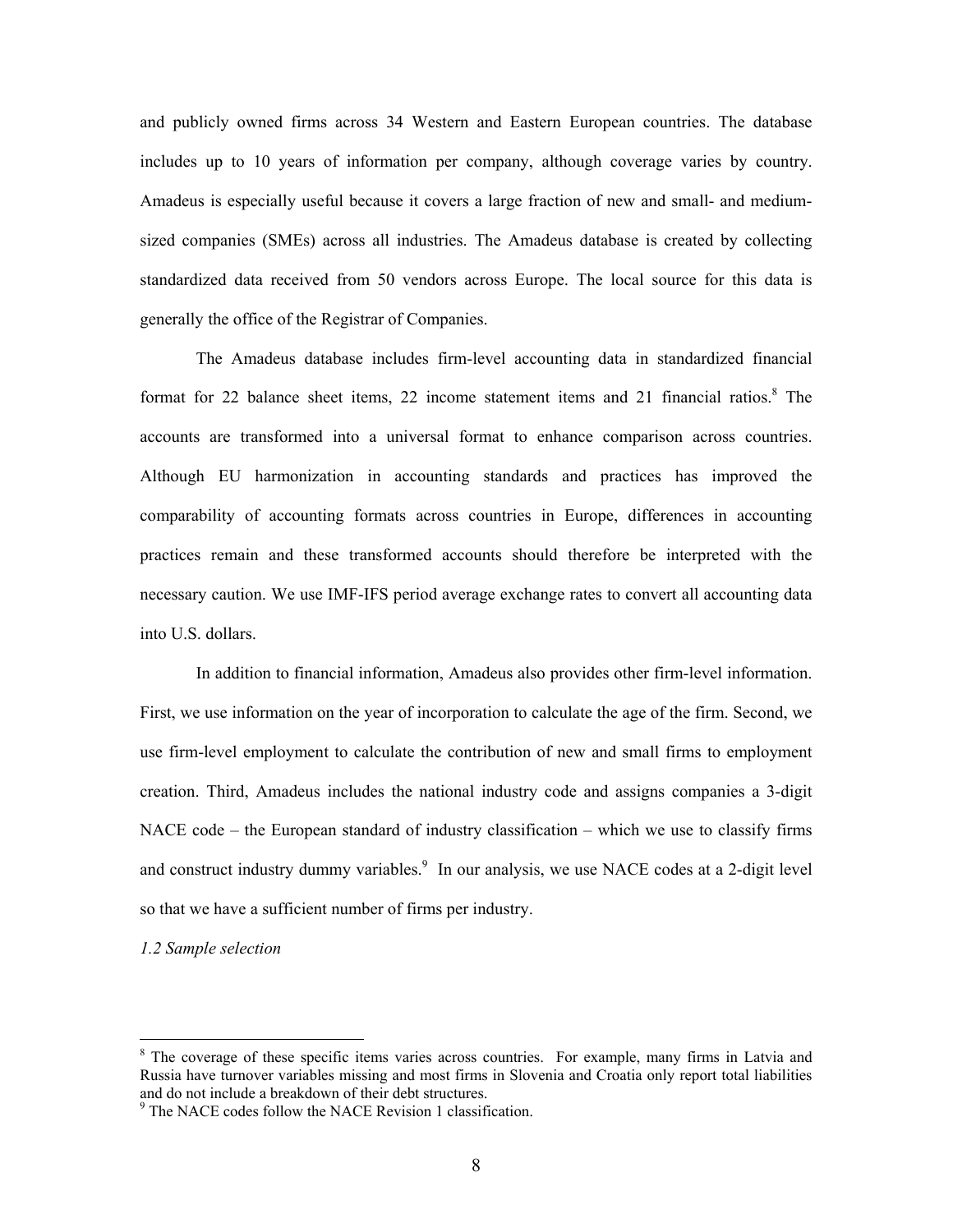We use the 2001 edition of Amadeus and limit our sample to the years 1998 and 1999.<sup>10</sup> There are two reasons to limit our analysis thus. First, there is the potential problem of survivorship: As companies exit or stop reporting their financial statements, Amadeus puts a "not available/missing" for 4 years following the last included filing. Firms are not removed from the database unless there is no reporting for at least 5 years (i.e. 1997 or earlier). So the data for firms from 1997 as reported in the 2001 database will not include firms that exited in 1997 or before. To avoid this potential survivorship bias, we restrict our attention to 1998 and 1999. A second reason is that efforts were made in 1998 to expand the coverage for Central and Eastern European countries allowing us to include more countries, but making the prior data less comparable.<sup>11</sup>

As shown in Table 1, Column 1, we start with a sample in Amadeus of about 3 million annual observations over the years 1998-1999. We then impose a number of restrictions on the data. First, we require reporting firms to have some basic accounting information in their accounts over the years (i.e., data on total assets, sales, profit before tax, or employment). The reason for dropping those that do not report is that there may be country differences in the criteria for including firms with no information on their accounts. In addition, this criterion excludes any "phantom" firms established for tax or other purposes.

Next we delete from our sample firms that report only consolidated statements. For most firms in Amadeus, unconsolidated statements are reported and consolidated statements are provided when available.<sup>12</sup> We use unconsolidated financial statements to avoid double-counting firms and subsidiaries. Using unconsolidated statements has the additional advantage that we can focus on the local operations of firms and not overestimate local employment figures. For example, the consolidated statements of a European multinational include operations abroad and

<span id="page-10-0"></span> $10$  Due to lags in data collection, the coverage for the year 2000 is incomplete.

<span id="page-10-1"></span><sup>&</sup>lt;sup>11</sup> For example, the coverage of Central and Eastern European firms increased by 16% from 1997 to 1998, but less than 5%, on average, for the following 2 years.

<span id="page-10-2"></span> $12$  Although the small number of deleted firms does not creates a significant bias in entry rates based on total number of corporations, this may create some bias in the total employment figures, since consolidated firms tend to be larger. However, some employment may already be included by other group firms in the sample with unconsolidated statements.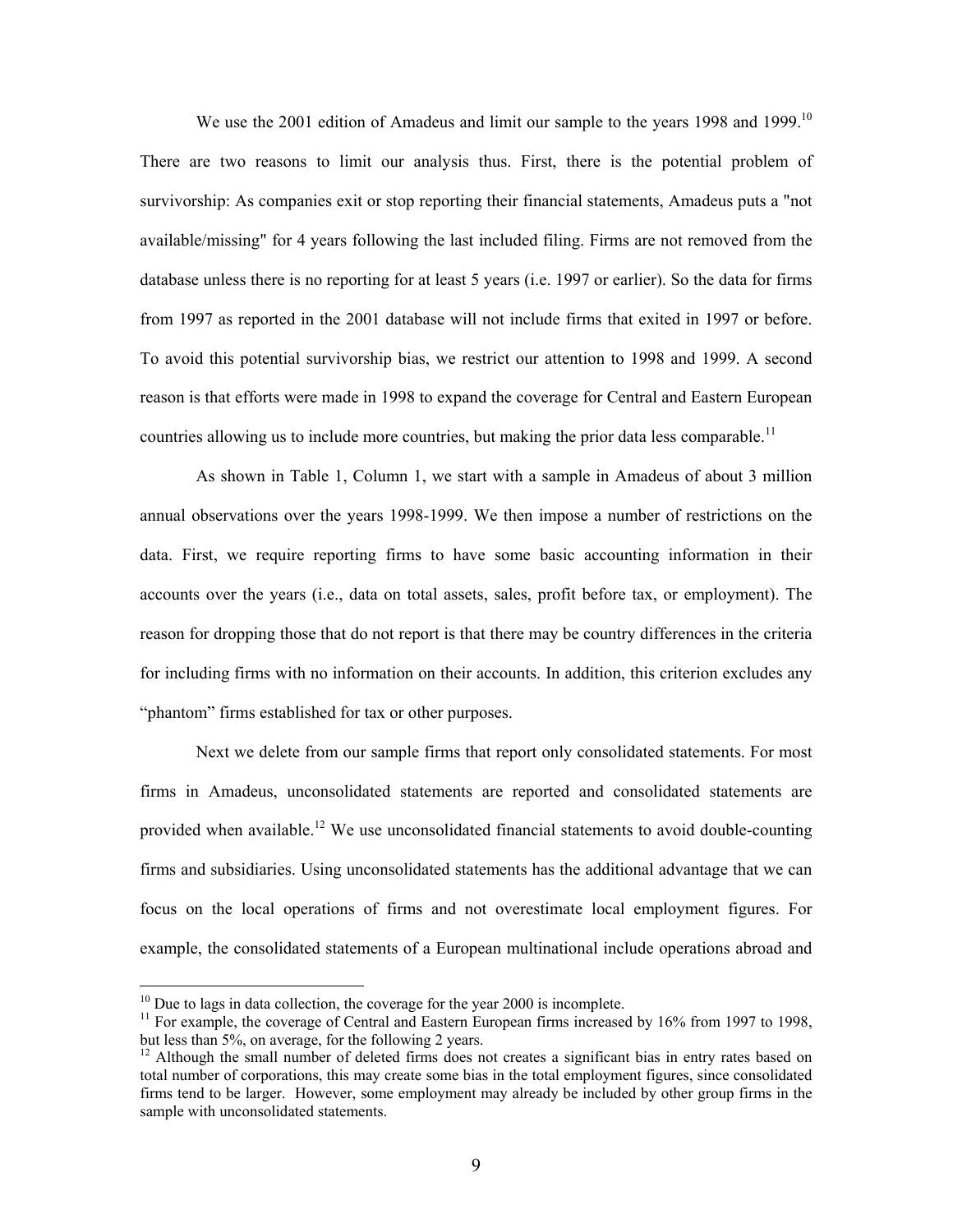the employment figures refer to worldwide employment. Our use of unconsolidated statements also helps comparability because not all European countries require consolidation of accounts for all firms.

We also exclude certain industries. First, we drop several primary industries where the activity is country-specific (e.g., not all countries have uranium mines). These industries include Agriculture (NACE code 1), Forestry (NACE code 2), Fishing (NACE code 5), and Mining (NACE codes 10-14). We also exclude utilities (NACE codes 40-41) that tend to be regulated and largely state-owned industries in Europe.<sup>13</sup> We also drop the financial services industries (NACE) codes 65 and 66) because financial ratios for financial companies are not comparable to those of non-financial companies. In addition, financial institutions tend to be subject to specific entry restrictions, (e.g. initial capital requirements) that do not apply to nonfinancial firms.<sup>14</sup> Finally, we drop the government/public sector, education (mainly public sector in Europe), health and social sector, activities of organizations, private households, extra-territorial organizations, and firms that cannot be classified (NACE codes 75, 80, 85, 91, 92, 95, and 99).<sup>15</sup> We also exclude, by country, any industries with less then three firms (although we check whether such an exclusion affects our results qualitatively). We are left with 47 NACE industries, which is the maximum number of observations per country.

Finally, we exclude all legal forms other than the equivalent of public and private limited liability corporations.<sup>16</sup> In particular, we exclude proprietorships and partnerships. Two arguments prompt this. First, a big and common carrot behind registration as corporations is limited liability, which allows entrepreneurs and investors to take risks. By contrast, the benefits

<span id="page-11-0"></span> $13$  We also drop the recycling industry (NACE code 37), which is difficult to match with a comparable SIC code(s).

<span id="page-11-1"></span> $14$  See Caprio, Barth, and Levine (2004) for a discussion of financial sector regulations across countries.

<span id="page-11-2"></span><sup>&</sup>lt;sup>15</sup> For robustness, we exclude additional industries that may be state-controlled, such as all mining activities.

<span id="page-11-3"></span><sup>&</sup>lt;sup>16</sup> We include Plc and Ltd in the UK, AG and GmbH in Germany, and SA and SARL in France and exclude the GmbH & Co KG, which is a hybrid legal form (a combination of a partnership and a private limited company) used in Austria and Germany.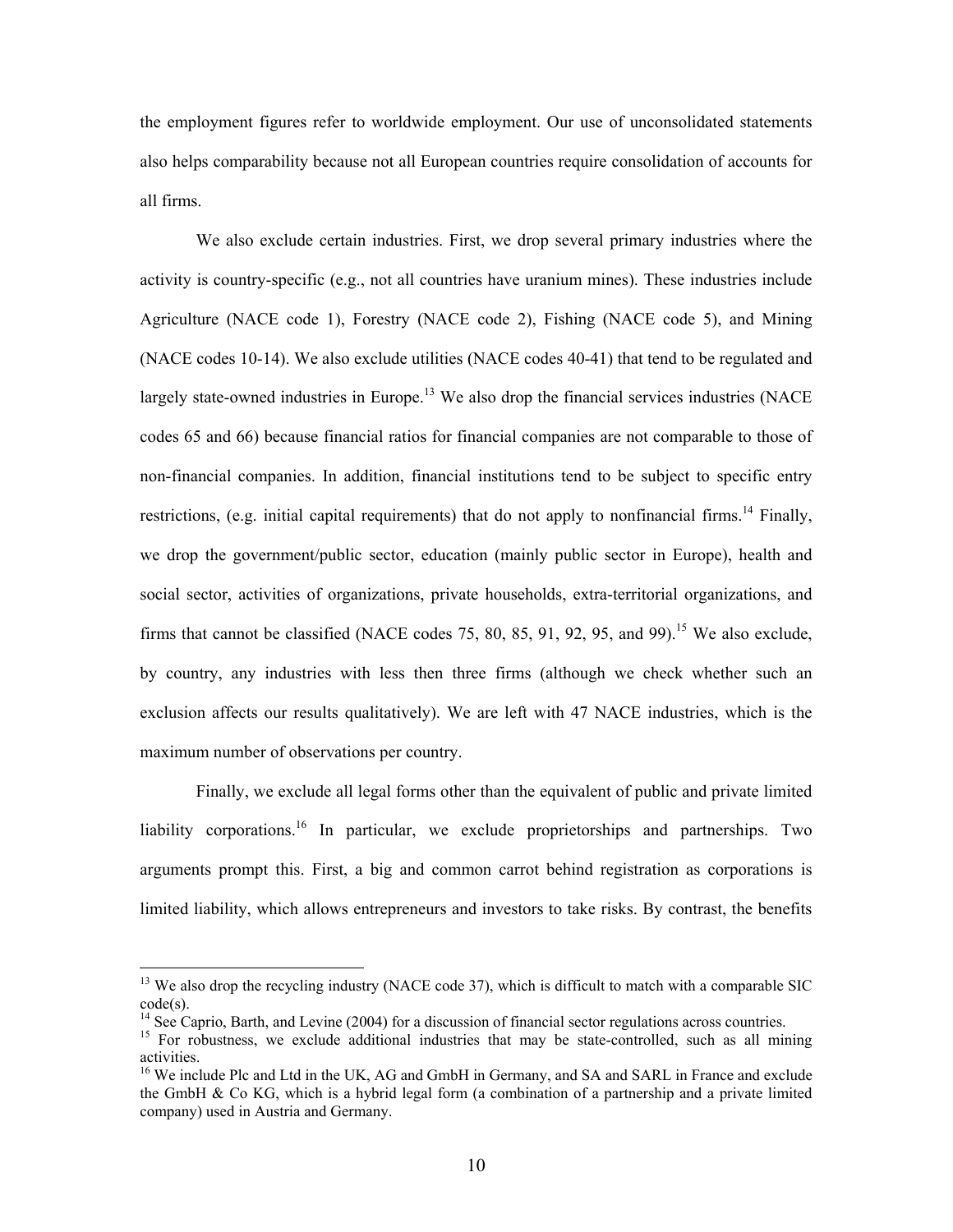of registration as other forms may vary considerably across countries, which will make the analysis less easy to interpret.<sup>17</sup> Second, the coverage of proprietorships and other unincorporated firms in Amadeus is poor and uneven: in most European countries only limited liability companies are required to file statements. However, most European countries require all corporations to file financial statements, therefore, the coverage for corporations is extensive and the best available. We use the information on legal form in Amadeus – which is country-specific – to identify public and private limited companies (see Annex 4 for legal definitions, by country).

We exclude from our sample several European countries where the coverage is incomplete or the data quality is poor. In Annex 2, we summarize the cross-country differences in the collection of company accounts in Amadeus. First, we exclude Switzerland, since small firms are not required to file. Second, we exclude the countries of the former Republic of Yugoslavia (Bosnia-Herzegovina, Croatia, Former Yugoslav Republic of Macedonia, and Federal Republic of Yugoslavia), which were at war during our sample period and where data coverage is limited. Third, we exclude Slovakia, Slovenia, Russia and the Ukraine, which have only a very small number of total filings (i.e. less than 1,000 firms annually).

As shown in Table 1, Column 2, after applying these exclusion criteria, we have a smaller, comprehensive sample of incorporated firms in a large number of European countries, which enhances comparability across countries.<sup>18</sup> Our sample now has over 3 million annual firms and 57 million employees.

We are not done yet. We have national statistics from Eurostat (2003) on numbers of, and employment in, firms of different sizes. In Table 2, we compare the ratio of firms and employment in Amadeus and in published national statistics in Eurostat  $(2003)$ .<sup>19</sup> Columns 1 and 2 show the coverage in Amadeus of large firms (the ratio of firms and employment at firms with

<span id="page-12-0"></span><sup>&</sup>lt;sup>17</sup> For example, Fan and White (2003) use data on small businesses in the United States to show that personal liability negatively affects the level of entrepreneurial activity and the decision to incorporate.<br><sup>18</sup> These restrictions exclude 342,216 firms over 2 years (9.8% of total firms).

<span id="page-12-2"></span><span id="page-12-1"></span><sup>&</sup>lt;sup>19</sup> Data, by firm size, is unavailable for non-EU countries. This data will be updated to compare EU corporations when the data becomes available in 2004.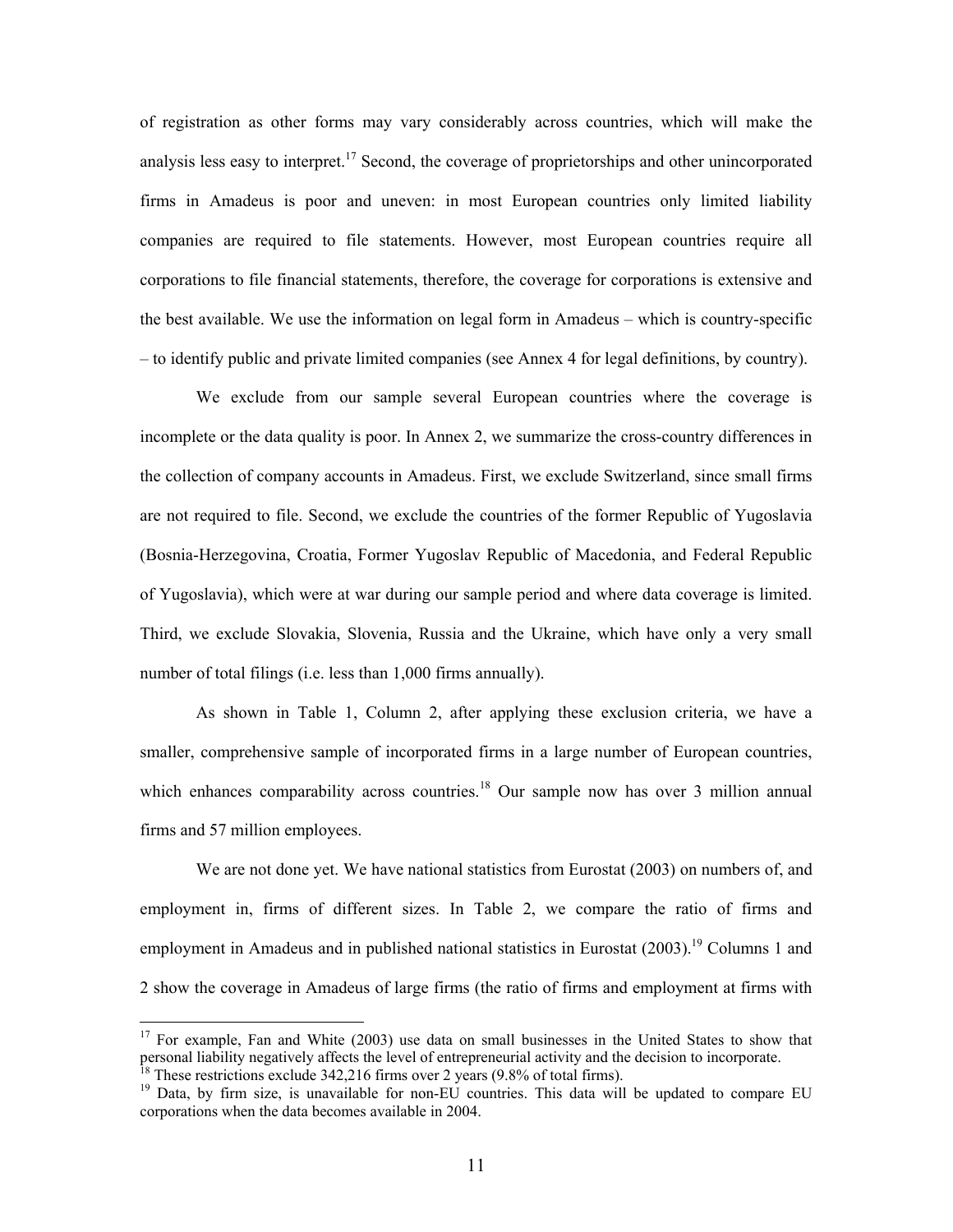more than 250 employees in Amadeus versus that in national statistics) and Columns 3 and 4 show the coverage of small firms (the ratio of firms and employment at firms with 10-50 employees in Amadeus versus that in national statistics). Column 5 shows the absolute value of the difference between the ratio of employment in small firms to the ratio of employment in large firms in Amadeus less the ratio of employment at small and large firms in national statistics. This ratio is used to test whether our Amadeus sample is biased towards larger firms.<sup>[20](#page-13-0)</sup>

We exclude a country from our dataset if two conditions are met: (1) if the ratio of employment in firms with more than 250 employees in Amadeus to that in national statistics (Column 2) is less than 50%, and (2) if the absolute difference between the ratios in Amadeus and national statistics of employment in firms with 10-50 employees to employment in firms with greater than 250 employees (Column 5) is more than 25%. Four countries do not meet the criteria: Iceland, Ireland, Luxembourg and Portugal. Since these cutoffs may be considered somewhat arbitrary, we also test if the qualitative results hold if we do not apply these criteria.

We believe that our inclusion criteria create the most comparable sample of firms across countries, but we should be cautious about deriving strong conclusions from direct cross-country comparisons. However, even if we have not eliminated all biases between countries, our basic test examines within-country differences across countries, and will not be affected unless there are systematic biases in reporting industries within a country. Our final sample includes 3,371,073 firms in 21 countries: Austria, Belgium, Bulgaria, the Czech Republic, Denmark, Estonia, Finland, France, Germany, Greece, Hungary, Italy, Latvia, Lithuania, the Netherlands, Norway, Poland, Romania, Spain, Sweden, and the United Kingdom.

# *1.3 Industry-level entry variables*

 $\overline{a}$ 

We measure entry in a variety of different ways, both for all new firms and by size groups. We define a new firm as a firm that has age 1 or 2 and an old firm as a firm that has age

<span id="page-13-0"></span> $20$  The discrepancy between Amadeus and national figures may also be explained by: (1) that for a significant number of firms in Amadeus, we do not have data on employment and (2) that for the purpose of cross-country comparisons, our Amadeus dataset excludes only proprietorships and partnerships.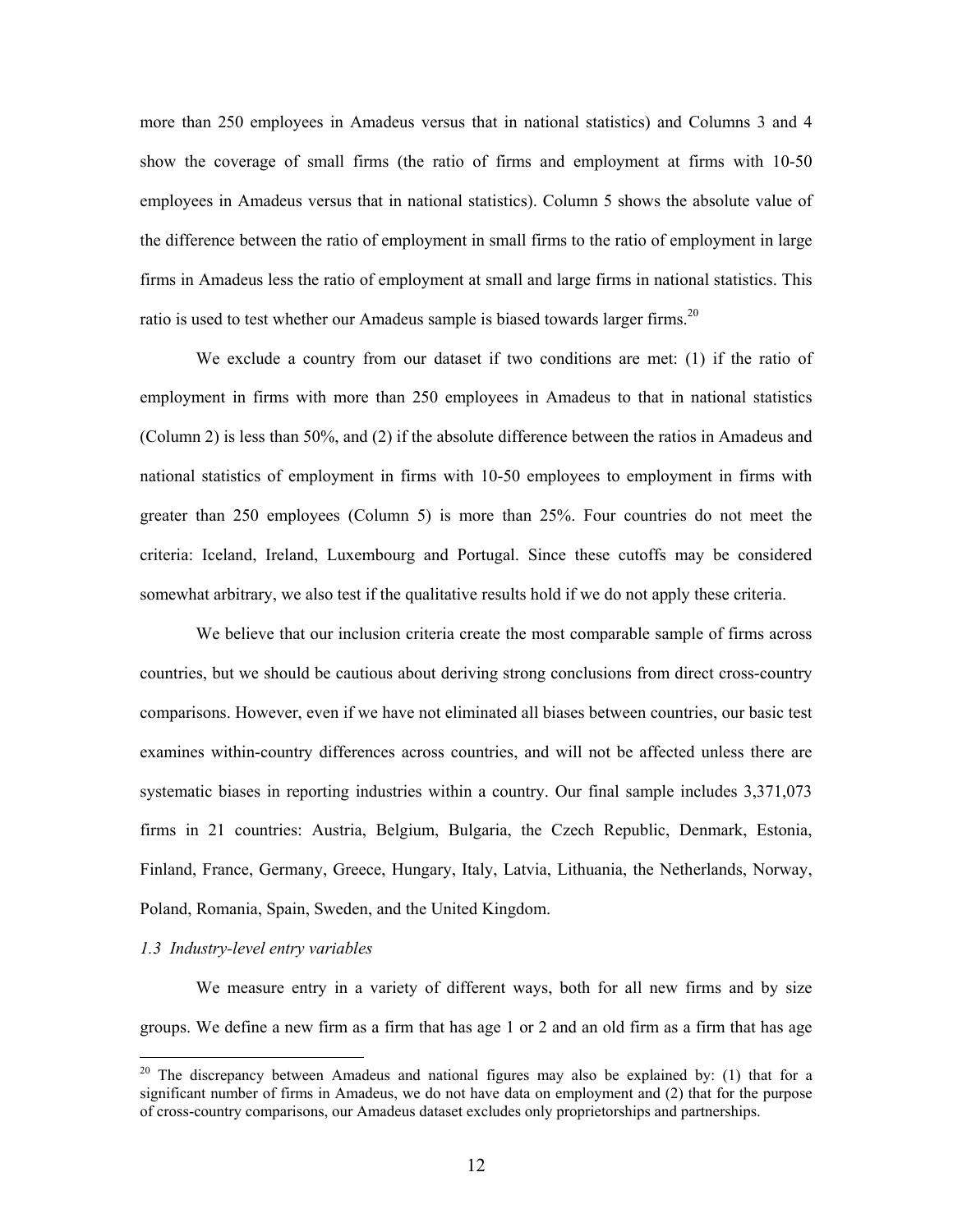greater than 2.<sup>21</sup> Our analysis focuses on the contribution of new firms to the total number of firms and to employment creation, measured as (1) the percentage of new firms and (2) the percentage of employment at new firms. Our employment ratio should be used cautiously, however, since 38% of total firms do not report employment.<sup>22</sup> We calculate entry rates at the 2digit NACE industry level averaged over the years 1998 and 1999.<sup>23</sup> We refer to this variable as Entry. $^{24}$ 

We require firms to survive at least one year and exclude firms in year 0. We exclude firms less than 1 year to avoid frivolous filings and because of the difference in initial filing requirements across countries.<sup>25</sup> In particular, in some countries firms in their first year do not have to file accounting information until after the end of their first year of operation, while in others they have up to 1 year to file. We check that the results are not qualitatively affected by including firms of age less than 1 as new firms.

In Table 3, we describe the country averages of the entry variables that we use in our analysis. We calculate entry and new firm employment rates for (1) all firms and (2) firms with more than 10 employees. Our data for firms with greater than 10 employees are less comprehensive since employment (which we need to classify firms) is missing for about 38% of observations in our sample. As shown in Column 1, the average entry rate across industries and countries is about 13.3% (or 9.2% when excluding small firms). Since we define new firms as 2 years or younger, this is calculated over two years, on average, and corresponds to an average annual entry rate of about 6.6% (or 4.6% when excluding small firms). We find large variations in the share of new firms across countries, varying from a high entry rate of 19.2% in Lithuania to a low entry rate of 3.5% in Italy. Overall, we find an average of about 15.7% of new firms in

<span id="page-14-0"></span> $21$  Our empirical results are robust to defining new firms as age equal to one.

<span id="page-14-1"></span><sup>&</sup>lt;sup>22</sup> However, employment data in the UK is missing for over  $85%$  of firms. For this reason we check that all econometric tests that use employment cut-offs are robust to the exclusion of UK data.<br><sup>23</sup> Our empirical results are robust to using entry rates calculated for one year (1998 or 1999) only.

<span id="page-14-2"></span>

<span id="page-14-3"></span> $24$  For a complete list of variable names and definitions, see Appendix 1.

<span id="page-14-4"></span><sup>&</sup>lt;sup>25</sup> However, this does not affect our results. The median share of firms with age 0 over the period 1998-99 is 2.5 percent.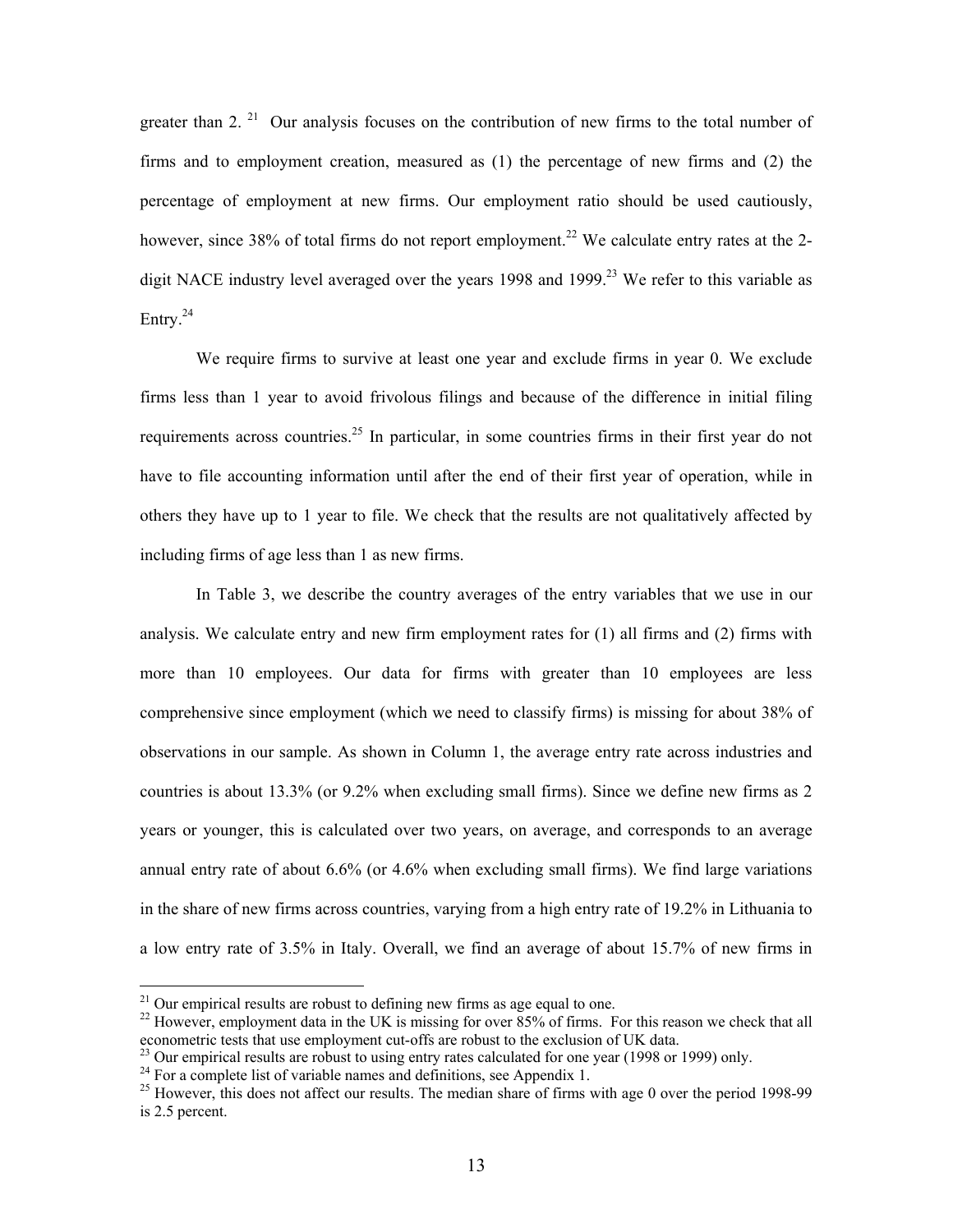Eastern European countries, as compared to 11.9% for Western European countries. This difference reflects the recent emergence of a large number of private firms in the transition economies.

Djankov et al. (2002) have data on the procedures that are officially required for an entrepreneur to obtain all necessary permits, and to notify and file with all requisite authorities, in order to legally operate a business. These data refer to 1999. These procedures include (i) obtaining all the necessary permits and licenses, and (ii) completing all the required inscriptions, verifications and notifications to enable the company to start operation. To make the procedures and companies comparable across countries, the survey assumes that the company is a limited liability company, i.e., a corporation, and the founders complete all procedures themselves (without intermediaries). This means the entry barriers are likely to be more onerous for small firms where this is likely to be true. We report in Table 3 column 5 the direct costs of setting up a new business expressed as a percentage of per capita GNP in US dollars. We find large variations in the cost of entry, varying from a high cost of 86 percent of GNP per capita in Hungary to a low cost of 1 percent of GNP per capita in Finland and the UK.

In Table 4, we present entry rates by country and a selection of industries based on groupings of 2-digit NACE codes. The highest entry rates are in communications (telephone, wireless, etc.), computer services, and services, and the lowest entry into the manufacturing of chemicals, construction, and transportation. The industries with high entry rates are generally those related to the high-tech sector, which experienced global growth over the late 1990s. Industries with lower entry rates are those that similarly faced a global decline in the late 1990s (construction) as well as traditionally more concentrated industries (such as transportation).

As a comparison, we calculate 1-year entry rates in the United States from the Dun and Bradstreet (D&B) database of over 7 million corporations. We consider D&B statistics over 1998-99 for corporations and U.S. employment only (instead of total employees internationally), for better comparison to the Amadeus data. We refer to this variable as  $Entropy_{\text{US}}$  Table 4 presents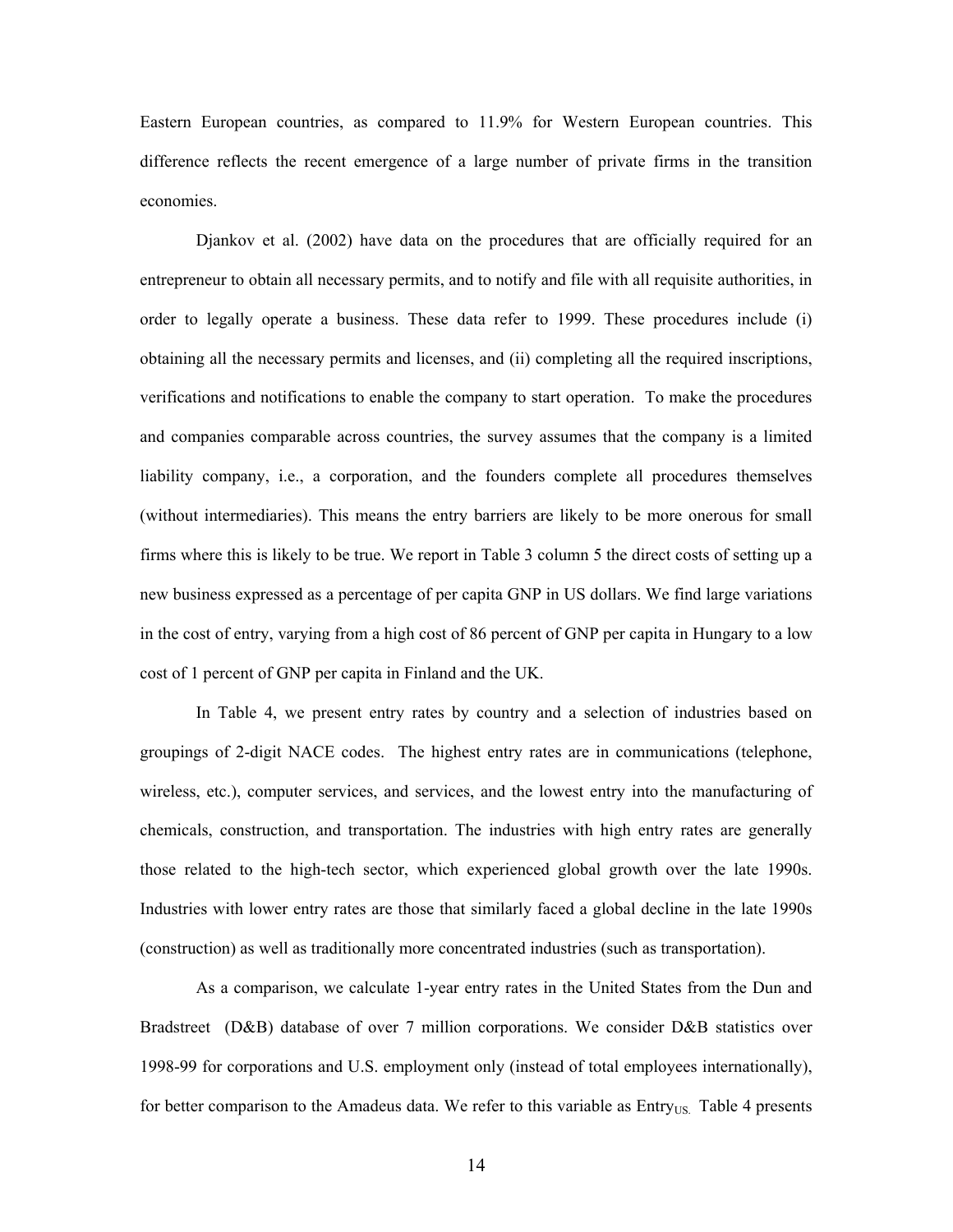U.S. entry rates (Entry<sub>US</sub>) for broad groupings of NACE codes.<sup>26</sup> Annex 3 shows U.S. entry rates for all 2-digit NACE codes. In comparing the Dun and Bradstreet data to our 1-year European entry rates, we find in the U.S. similar high entry rates in the computer and communications industries and low entry rates in industries such as mining, and water utilities. In general, we see higher entry rates in high-tech sector and lower entry rates in infrastructure related sectors.

In Table 5, we examine the size (measured by number of employees) distribution of entering firms, averaged over 1998 and 1999. The data confirm that most of the entry occurs in small firms. Interestingly, we find a greater fraction of new, larger firms in the Eastern European transition countries. This suggests that new, private firms are emerging across all size groups, rather than only small firms that require time to grow. This may also reflect a number of larger, state-owned firms that continue to be privatized and reincorporated following the transition.<sup>27</sup> On average, we find that about 63% of new firms have less than 10 employees, 23% have 10-50 employees, 12% have 50-250 employees and 2% have more than 250 employees. Since new firms in this largest category are likely to be existing firms that reincorporate following a merger or acquisition, we check that our qualitative results hold when we exclude new firms with more than 250 employees.

### **II. Methodology**

We explore the differential effects of certain country characteristics on entry across industries with different natural demands for that characteristic. In other words, we are interested in the interaction between country and industry-specific variables. We use industry indicators to control for level differences across industries and country indicators to control for level differences across countries. The model is as follows:

<span id="page-16-0"></span><sup>&</sup>lt;sup>26</sup> We use the International Concordance between the U.S. 1987 SIC and the NACE Rev. 1 industrial classifications to match the 4-digit level SIC codes used by D&B with the 2-digit level NACE codes used in Amadeus.

<span id="page-16-1"></span> $27$  An exception to the transition countries is Romania, which includes over 200,000 firms with less than 10 employees.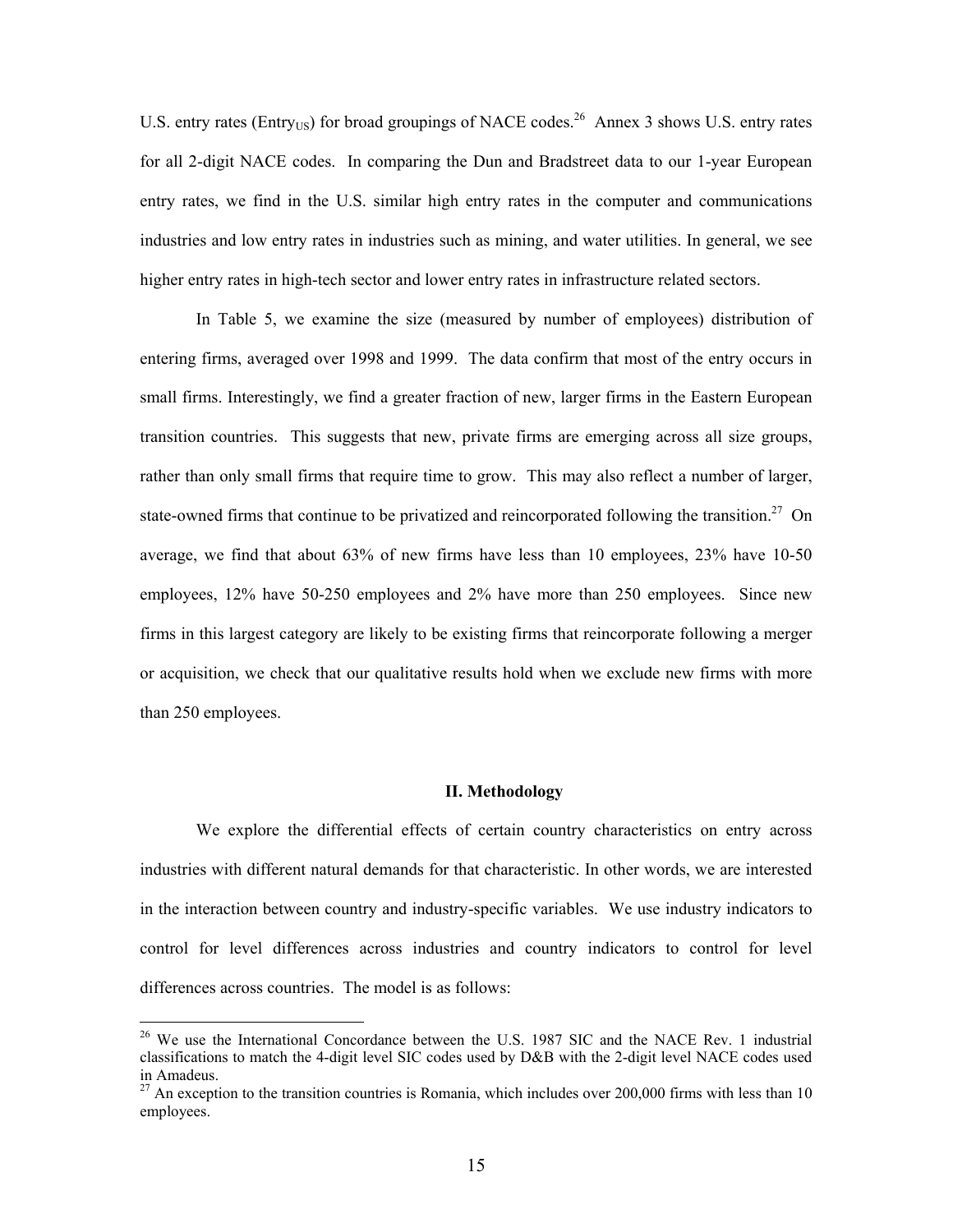$$
Entry_{j,k} = Constant + \Phi_1 \cdot Industry \, dummies_j
$$
  
+  $\Phi_2 \cdot Country \, dummies_k$   
+  $\phi_3 \cdot Industry \, share_{j,k}$   
+  $\phi_4 \cdot (Industry \, characteristic_j \cdot Country \, characteristic_k)$   
+  $\varepsilon_{j,k}$  (1)

where a subscript *j* indicates industry *j*, a subscript *k* indicates country *k*, and uppercase coefficients indicate vectors. The dependent variable is the ratio of new firms to total firms of industry *j* in country *k*. We will explore several alternative definitions of what constitutes new firms. The industry indicators correct for industry-specific effects. Similarly, the country indicators correct for country-specific variables.<sup>28</sup> The industry *j* share of total sales in country  $k$ captures an industry-specific convergence effect: we correct for the possibility that sectors that are large relative to the rest of the economy experience lower entry rates.<sup>29</sup> Finally,  $\mathcal{E}_{i,k}$  is an error term with the usual distributional assumptions. The focus is on the interaction term and its coefficient  $\phi_4$ .

 The critical aspect, of course, is the country characteristic and the industry characteristic. The country characteristic we focus on is the cost of fulfilling the bureaucratic requirements to register a company. Costly entry regulations will make it more difficult for new firms to enter. Djankov et al. (2002) calculate the direct costs associated with starting-up a business as a percentage of per capita GNP in 1999. Following their work, we term the log of this variable  $EntCost<sup>30</sup>$ 

<span id="page-17-0"></span><sup>&</sup>lt;sup>28</sup> One of the omitted variables that may explain cross-country variation in incorporation rates is differences in the tax regimes and tax treatments of corporations. In many countries, limited companies are set up for tax purposes rather than entrepreneurial activities. If this taxation difference varies across countries, this would create a hard to quantify bias. The country indicators, however, control for such differences across countries.

<span id="page-17-1"></span><sup>&</sup>lt;sup>29</sup> We get similar results when we use value added rather than sales as a measure of relative industry size, but prefer to use sales as a measure of size because value added figures are missing for several industries in a number of countries.

<span id="page-17-2"></span><sup>&</sup>lt;sup>30</sup> We use the log of the entry cost variable (which takes values of between zero and 1 because it is expressed in percentage terms of per capita GNP) so that in absolute terms higher costs are associated with lower values.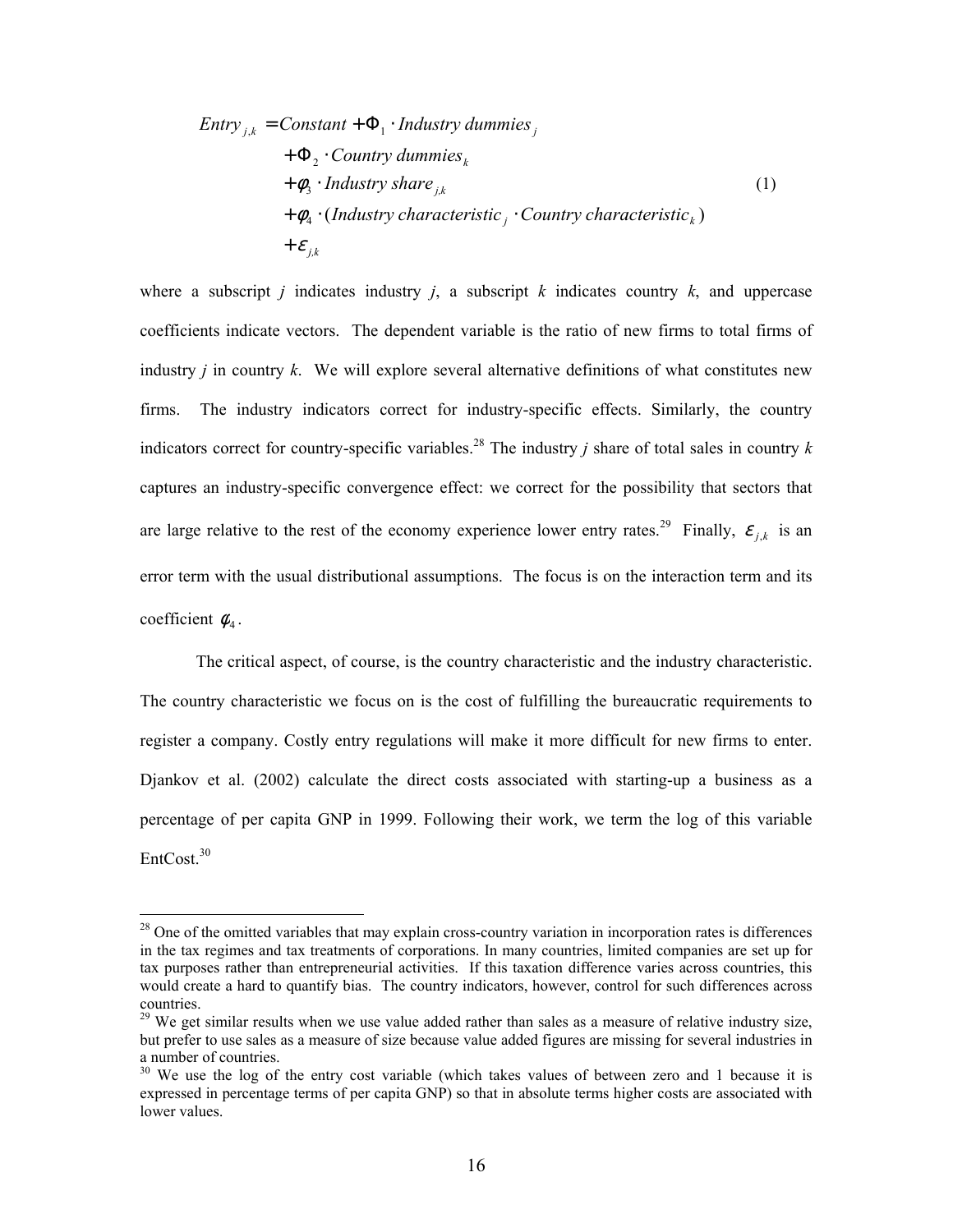The industry characteristic we use stems from the methodology used by Rajan and Zingales (1998). We would expect industries that naturally have low entry barriers to be most affected by regulations on entry. We therefore need to know what entry would look like if there were few artificial or infrastructural barriers to entry – not just bureaucratic barriers but also other potential barriers like rigid labor regulation or poor access to financing. Under the assumption that these barriers are low in the United States (for instance, entry costs in the U.S. are 0.5 percent of per capita GNP relative to an average of 20 percent of per capita GNP in our sample of European countries), we would expect the rate of entry in an industry in the United States to be a good proxy for the "natural" propensity for entry in that industry – reflecting technological barriers in that industry like economies of scale or incumbent organizational efficiencies obtained from experience. Of course, there is a degree of heroism in assuming that entry in the United States does not suffer from artificial barriers (or even in assuming that there is a clear distinction between natural and artificial barriers). Nevertheless, all that is important for us is that the rank ordering of entry in the United States corresponds to the rank ordering of natural barriers across industries, and this rank ordering carries over to other countries.

As a measure of industry share, we use the Amadeus database to construct the fraction of the industry's sales in total sales of firms in the country. We refer to this variable as Industry Share. We use the average of this variable for the years 1998-1999. We calculate this countryindustry level variable for 2-digit NACE industries using data in Amadeus. These industry shares in total sales are expected to capture a potential convergence effect.

In the basic regression then, EntCost is our country characteristic and Entry<sub>US</sub> is the industry characteristic indicating whether the industry has "naturally high entry". If as hypothesized, bureaucratic entry requirements do have effect, they should particularly impede entry in industries that are naturally prone to entry (or seen another way, entry into an industry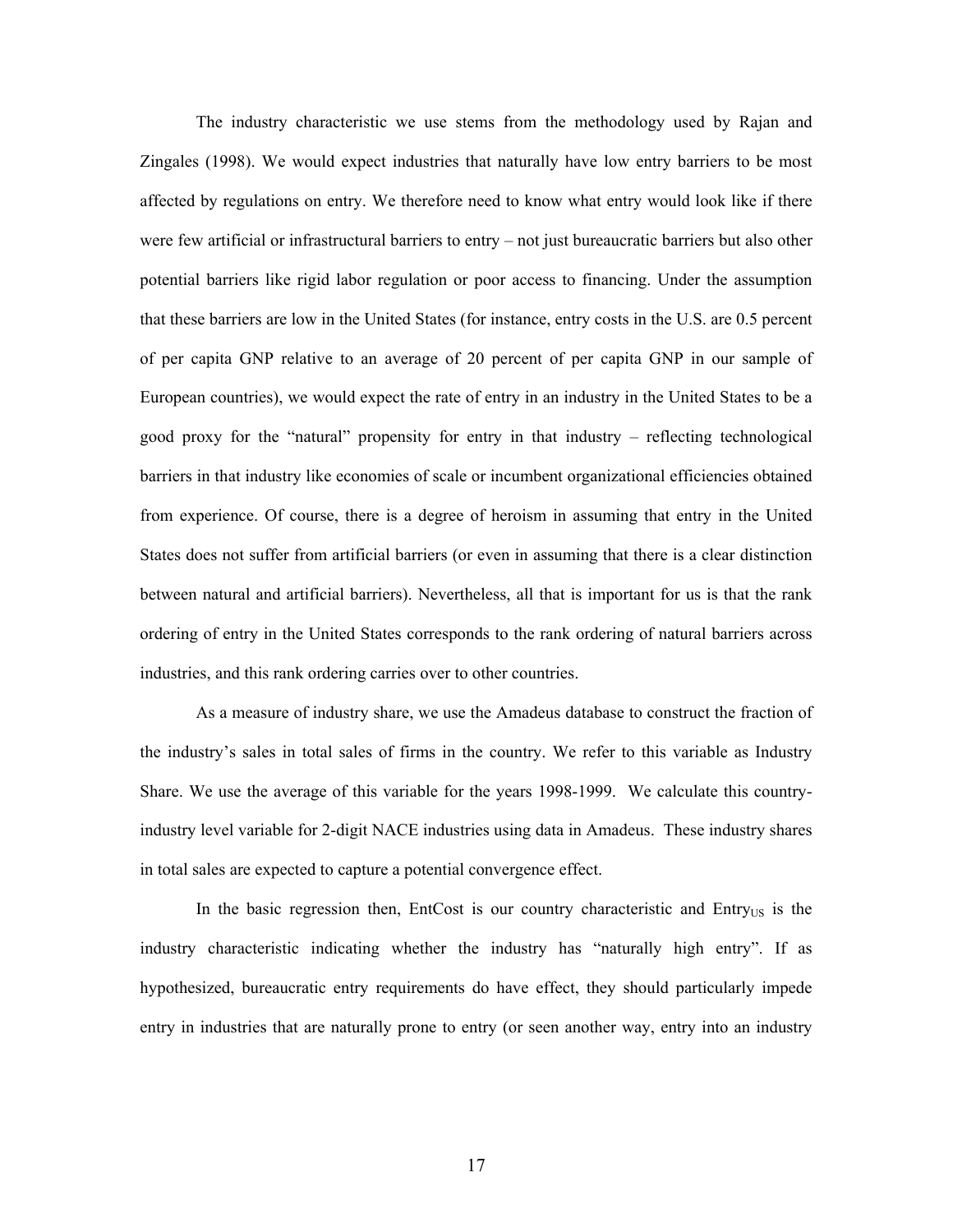that is a natural monopoly should be little affected by the existence of bureaucratic entry barriers). So we expect coefficient  $\phi_4$  to be negative.

### **III. Results**

# **3.1 The Basic Regression and Permutations**

In Table 6A, column (i) we present the basic regression, estimated using a Tobit regression with censoring at 0 and 1. The coefficient of the interaction term is negative and significant at the 1 percent level. Since we take the log of entry cost, which takes values between zero and one, lower entry costs result in a more negative value for our entry cost variable. Together with the negative coefficient on the interaction term, this means that we find that relative entry into industries with high entry in the U.S. is disproportionally higher in countries with low entry costs.

Since this is a difference in difference estimate, it is worth pointing out what the coefficient means. Take an industry like retail trade (NACE code 52) that is at the  $75<sup>th</sup>$  percentile of Entry<sub>US</sub> and an industry like manufacturing of pulp, paper, and paper products (NACE code 21) that is at the  $25<sup>th</sup>$  percentile of Entry<sub>US</sub>. The coefficient estimate suggests that the difference in entry rates between retail and pulp in the Czech Republic (that is at the  $25<sup>th</sup>$  percentile in terms of EntCost with entry costs equal to 8 percent of per capita GNP) is 0.5 percentage points higher than the difference in entry rates between the same industries in Italy (that is at the  $75<sup>th</sup>$  percentile in terms of EntCost with entry costs equal to 20 percent of per capita GNP). In other words, moving from Italy to the Czech Republic benefits the high entry retail sector relatively more. As a comparison, the mean difference in entry rates between the retail and pulp industries across countries is 5.0 percent. This suggests that the effect of regulatory entry barriers accounts for about 10 percent of the mean difference.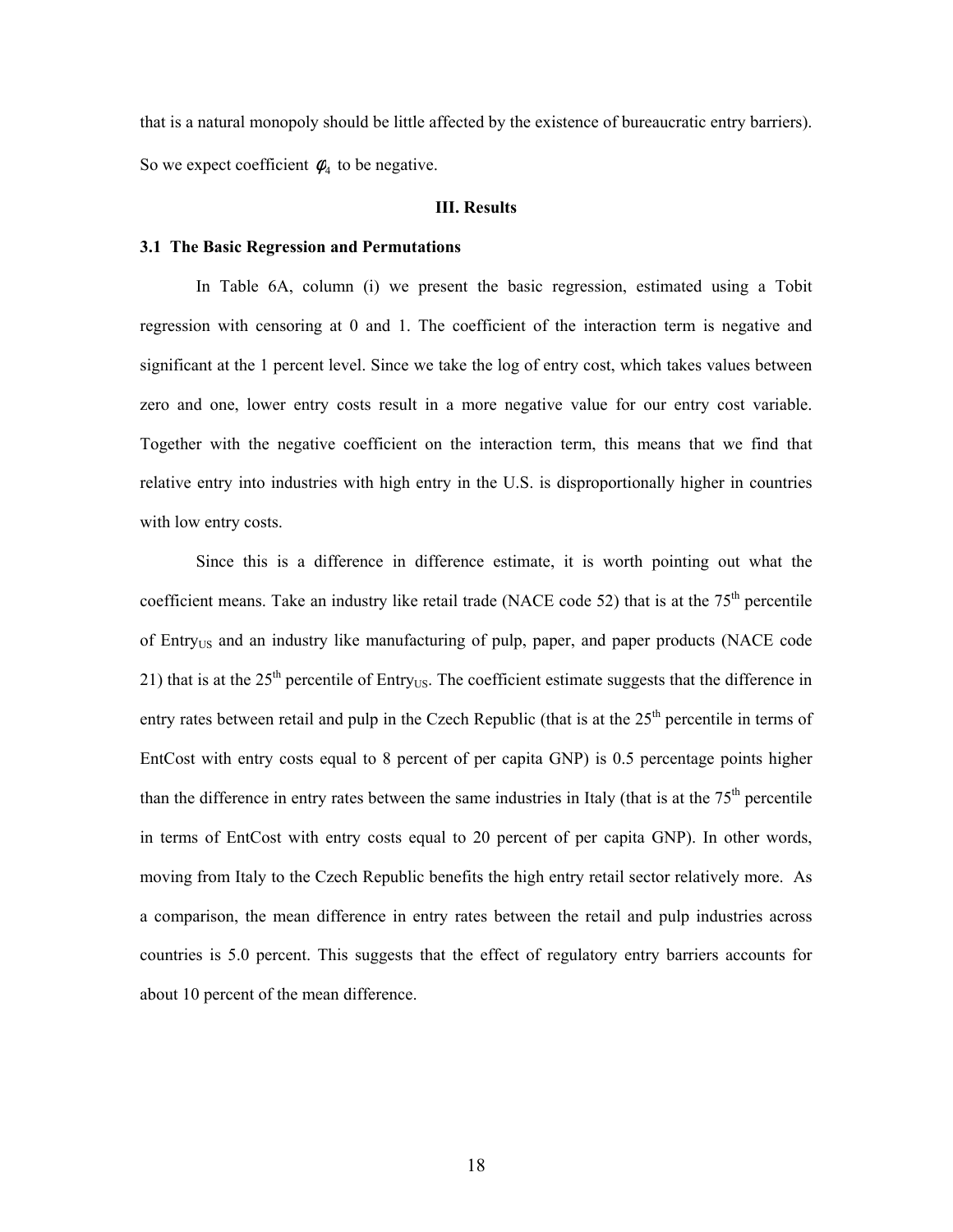In column (ii) we use as an alternative entry regulation variable the logarithm of the number of procedures required to set up a business from Djankov et al.  $(2002)$ <sup>31</sup> Our results are robust. We find higher entry rates into industries with high entry in the U.S. in countries with fewer entry procedures. The coefficient estimate suggests that the difference in entry rates between retail and pulp in Sweden (that is at the  $25<sup>th</sup>$  percentile in terms of the number of entry procedures) is 0.8 percentage points higher than the difference in entry rates between the same industries in Spain (that is at the  $75<sup>th</sup>$  percentile in terms of the number of entry procedures). In column (iii) we include the monetized value of the entrepreneur's time to set up a business in the cost of entry. We obtain this variable from Djankov et al. (2002). The results are robust to using this alternative measure of the cost of entry regulation.

Next, we estimate using different samples. In column (iv), we exclude transition countries. Privatization has resulted in the emergence of a large number of private firms in these economies, and we want to make sure our results are not driven by this. Our results are robust to the exclusion of these countries. Our results are also robust to adding back those countries that failed to meet our inclusion criteria (i.e., Iceland, Ireland, Luxembourg and Portugal), and to dropping one country at a time (not reported).

In column (v) we present estimates restricting the sample to firms with over 10 employees. Since many firms that include information on age and sector are missing employment (and financial data), we exclude industries where more than 50% of firms have missing employment data (about 13% of observations). With the caution that employment coverage is limited, we find that the coefficient for the interaction term is negative and statistically significant

Next, we try different methods of estimating. In column (vi), we estimate an OLS regression rather than Tobit. In column (vii) we estimate our regression using weighted least squares (WLS) with the logarithm of the number of corporations, by industry and country, as our

<span id="page-20-0"></span> $31$  The maximum value of number of entry procedures in the sample is 16, for Italy and Romania.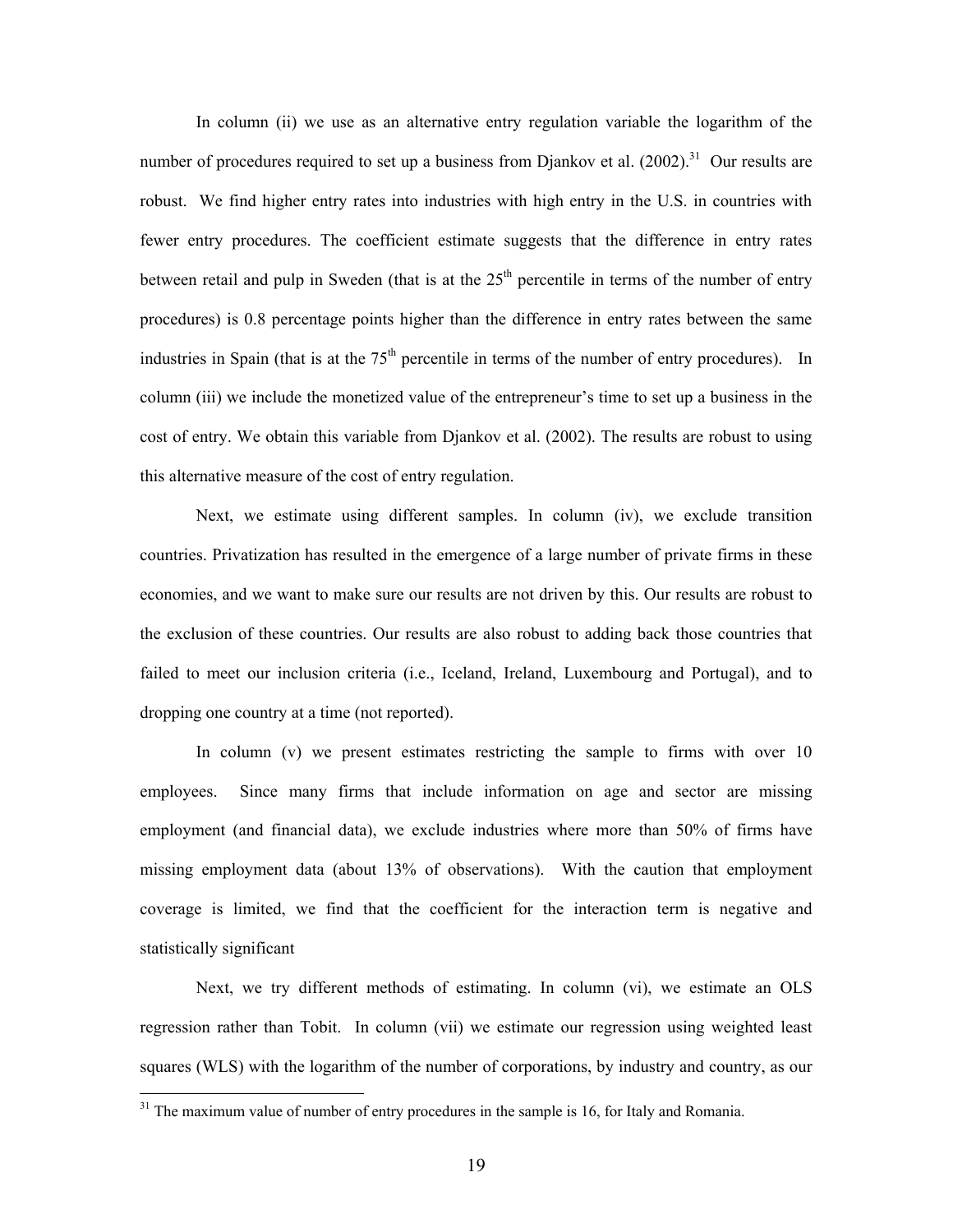weights. We expect our entry rates to be more precisely estimated for industries with a larger number of firms. In both estimations the size of the interaction coefficient remains significant.

Finally, we consider different measures of entry. In column (viii) the dependent variable is the fraction of employment in new firms rather than the ratio of the number of new firms to the total. This is calculated as the number of employees at new firms divided by total employment. We exclude industries where more than 50% of firms have missing employment data and large new firms (with more than 250 employees), which are likely to be mergers or spin-offs of existing firms. We find a negative, but insignificant, coefficient estimate on the interaction term.<sup>32</sup> Since entry barriers are more likely to bind for small firms, we should expect a weakening of the basic result here.

# **3.2. Robustness to outliers**

Our estimation strategy can be thought of as a difference-in-difference estimation, where we divide the countries into two groups: High entry regulation (HR) and low entry regulation (LR), and the industries into two groups: High entry (HE) and Low entry (LE). If we abstract away from any control variables, our estimate is:  $[HE(HR) - LE(HR)] - [HE(LR) - LE(LR)]$ . This estimate captures the average effect only. For robustness, we employ a similar nonparametric difference-in-difference estimation strategy to investigate whether the effect is generally present in all countries and industries.<sup>[33](#page-21-1)</sup>

We first divide the countries into HR and LR, and then rank the industries from the lowest natural entry to the highest. Next, we pick the lowest natural entry industry (LWE) as our reference industry, and repeat the difference-in-difference estimation above for each remaining industry J, i.e., we compute:  $[J(HR) - LWE(HR)] - [(J(LR) - LWE(LR)]$ , for each industry J. In Figure 1 we plot the result against the ordered industries.

<span id="page-21-0"></span> $32$  We also find an insignificant and negative coefficient if we include firms with more than 250 employees.  $33$  We thank Atif Mian for this suggestion.

<span id="page-21-1"></span>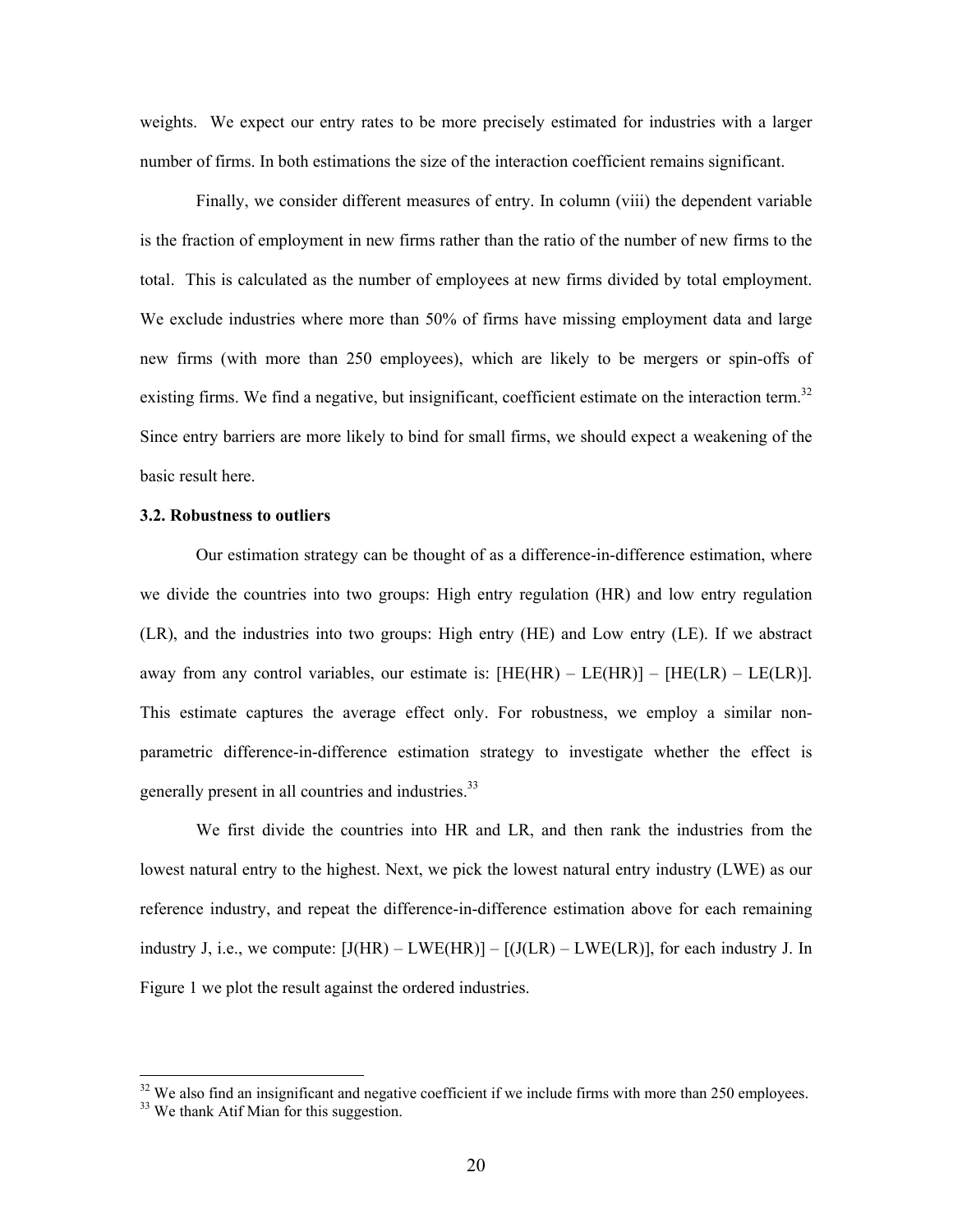The effect is strongest for the computer and related activities (NACE 72) and post and telecommunications (NACE 64) industries. We also find that, on average, the effect is larger (i.e., DD is more negative) for industries with higher natural entry (as indicated by the plotted regression line in Figure 1), but the effect is not linear across countries (not all observations are on the regression line).

Next, we repeat the exercise for countries, i.e., we divide industries into low entry (LE) and high entry (HE), and order countries from Lowest to Highest entry regulation. In figure 2, we plot the result against the ordered countries. Again, we find that the average effect is consistent with our main results, although the effect is not present in all countries. The effect is strongest for Norway and the United Kingdom. What is reassuring is that no industry or country appear to be driving the results.

# **3.3. Alternative Measures**

In Table 6B we examine alternatives to U.S. entry rates as measures of the natural propensity to enter. In columns  $(i-i)$  we use other measures of mobility. We calculate Exit<sub>US</sub>, which is the share of firms that exit in the U.S. Dun and Bradstreet data. It is calculated as the number of firms that exited in year t (because of closure or acquisition) as a percentage of all firms in year t-1. This measure is averaged for the industry over the period 1998-99. Prior literature (Dunne et al. 1988) finds that exit rates and entry rates are strongly correlated – the more there is creation through young firms, the more destruction there also is. So Exit $_{US}$  should serve as a proxy for "natural entry" and when we replace  $Entry_{US}$  with it in the regression, the interaction has the appropriate negative sign and is significant.

In column (ii) we also use the Dunn and Bradstreet data to calculate SME, the ratio of Small and Medium Enterprises (SMEs), which we define as businesses with less than 250 employees. Since new firms are generally also small, we expect greater entry into industries with larger shares of smaller firms. Indeed, we find a significantly negative coefficient, suggesting that higher entry costs discourage entry to industries with larger shares of SMEs.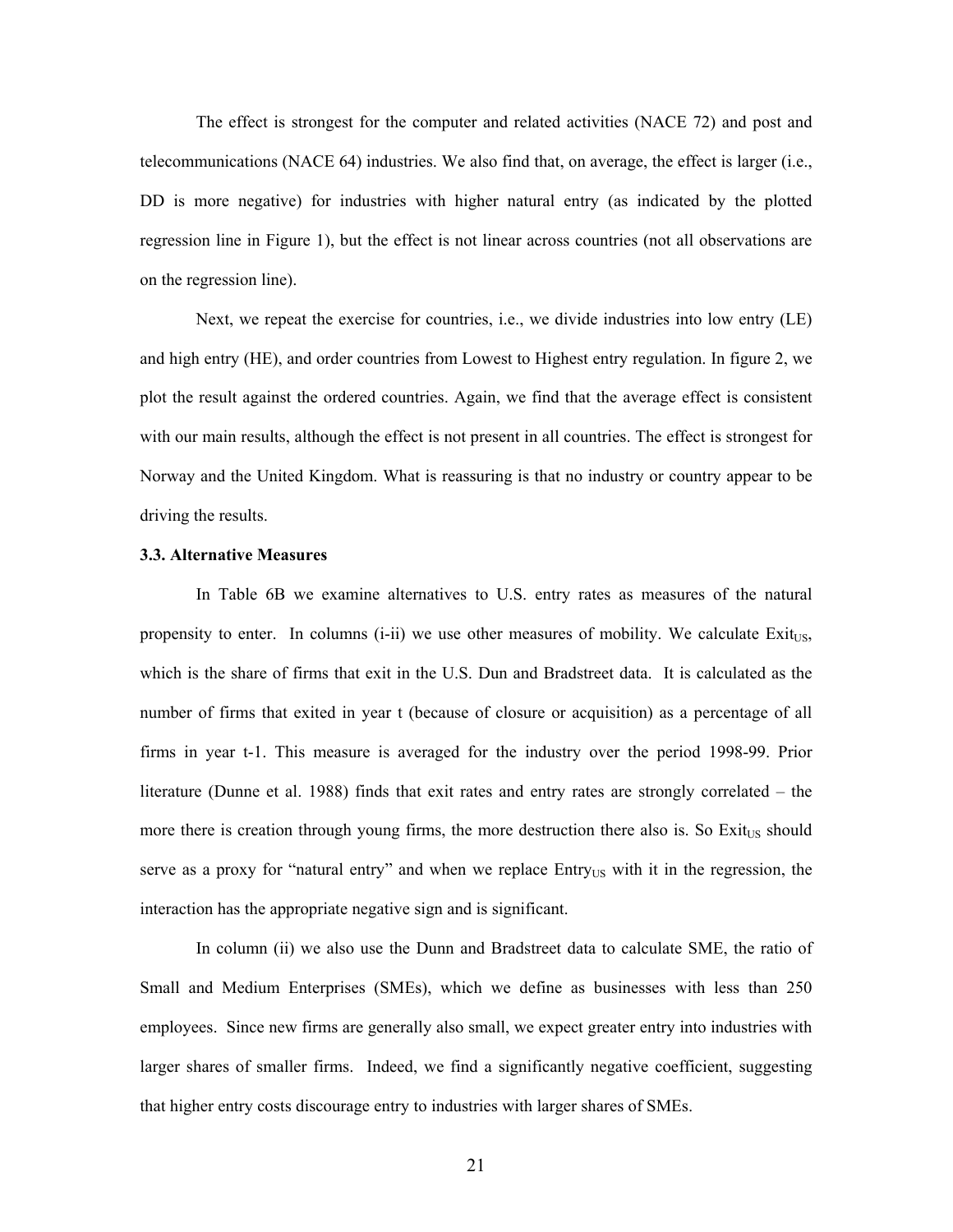In columns (iii-iv) we use measures of market size, by 2-digit NACE industry and country. We use the Compustat data of U.S. listed firms to calculate SCALE as the log of median total assets and SIZE as the log of median total sales. Total assets and sales take values less than 1 (they are divided by 10 billion US dollars) so that the log is a negative number, and more negative values denote smaller sized industries. Since entry costs are more negative when low, the positive coefficient indicates smaller scale/size industries have relatively more entry in low entry cost countries.

Columns (v-vi) use Compustat data on U.S. firms to calculate measures of concentration. In column (v) we calculate the share of total sales in the largest 4 firms (as measured by total sales) by 2-digit NACE code and country, and in column (vi) we calculate the Herfindahl-Hirschman measure of industry concentration. We test the null hypothesis that since entry should be higher in less concentrated industries, a positive coefficient suggests that if entry costs are high, entry should be lower in industries with less concentration. For both measures of concentration, we find positive but statistically insignificant coefficients. One explanation is that industries dominated by a few large firms may have substantial entry. For example, although the car manufacturing sector is dominated by a few international firms, there are many small and new firms that provide intermediate goods.

### **3.4 The Consequences of Preventing Free Entry**

Thus far, we have focused on how bureaucratic entry regulations differentially affect entry. This does indicate that these bureaucratic rules work as intended but it does not help us distinguish between the views that these entry barriers are socially harmful and that they are socially beneficial. If these entry barriers screen appropriately as in the view that they are framed in the public interest, we should find that incumbent older firms in naturally high entry industries should grow relatively faster (than similar industries in countries with low entry barriers) because efficient ex ante bureaucratic screening takes the place of growth-retarding wasteful competitive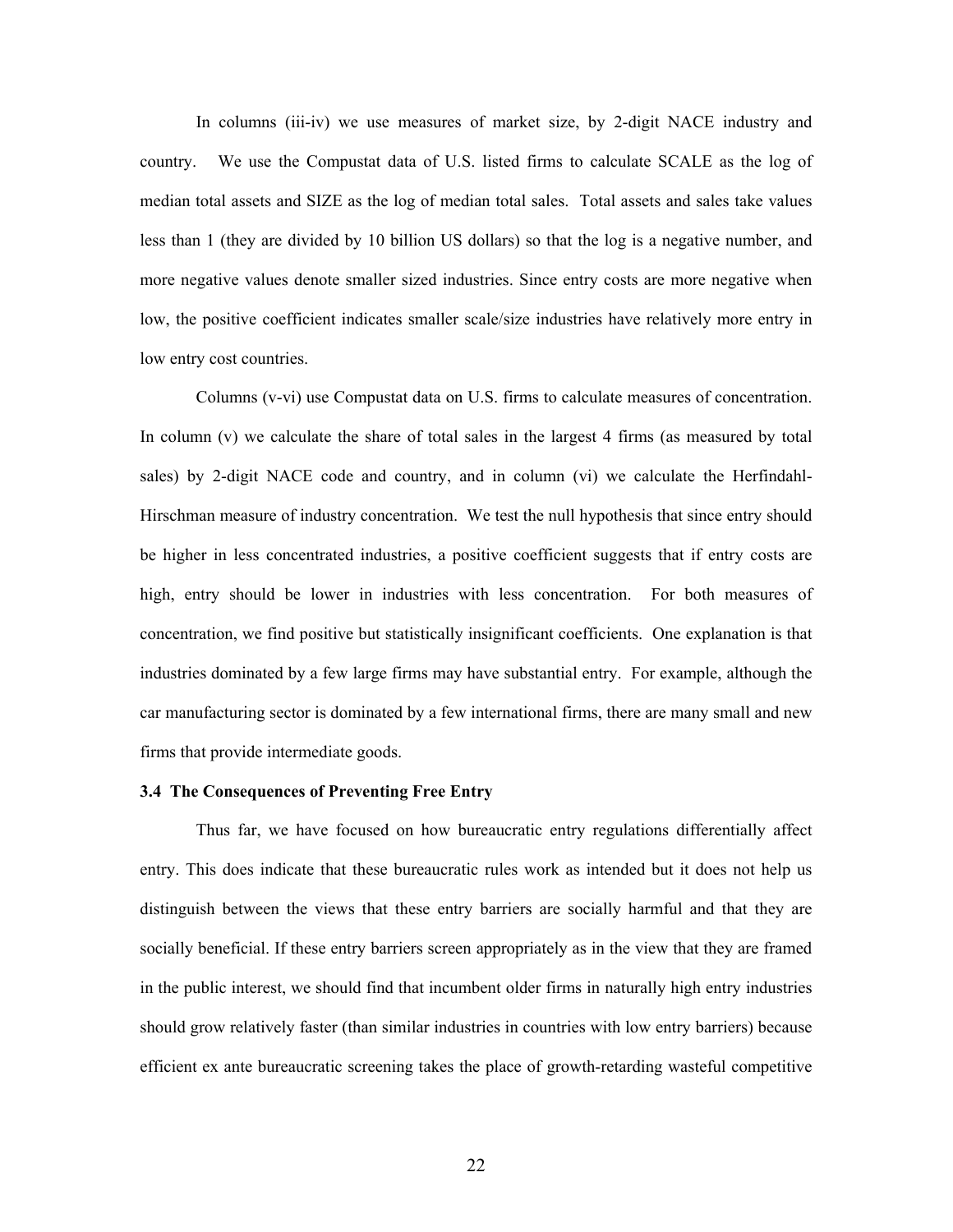destruction. These industries should account for a relatively larger share of the economy. An opposite finding would be more consistent with the private interest view.

In Table 7, we examine the effect of entry regulation on the relative performance and share of incumbent or established firms, defined as all firms with age more than 2 (i.e., we exclude new firms though we get similar results if we include them). We use the growth in value added per employee as a measure of firm performance and the industry's share in value added as our measure of industry size. To reduce the influence of outliers, the dependent variable in the regressions in this table are censored.

In columns (i-iv), we show Tobit estimations where the dependent variable is the Real Growth in Value Added per employee over the period 1998-99 averaged over all incumbent firms in the industry in a country. Value added is computed as Earnings before interest, taxes, depreciation and amortization, plus labor costs. In column (i), the negative significant coefficient estimate on the interaction variable indicates that incumbent firms in naturally high entry industries have relatively less growth in value added when they are in a country with high entry regulations.

Again, it is worth pointing out what the coefficient means by comparing the retail trade industry that is at the  $75<sup>th</sup>$  percentile of Entry<sub>US</sub> and the pulp and paper manufacturing industry that is at the  $25<sup>th</sup>$  percentile of Entry<sub>US</sub>. The coefficient estimate suggests that the difference in real growth rates between retail and pulp in the Czech Republic (that is at the  $25<sup>th</sup>$  percentile in terms of EntCost) is 0.7 percentage points higher than the difference in real growth rates between the same industries in Italy (that is at the  $75<sup>th</sup>$  percentile in terms of EntCost). In other words, moving from Italy to the Czech Republic benefits the growth rate of the high entry retail sector relatively more. Since the average real growth rate is 1.0 percent, this is a sizeable magnitude.

We also include other measures of firm entry. Column (ii) shows that our results are robust to the substitution of entry rates with the percentage of SMEs, defined as firms with less than 250 employees. Columns (iii-iv) show a significant effect of the interaction of market size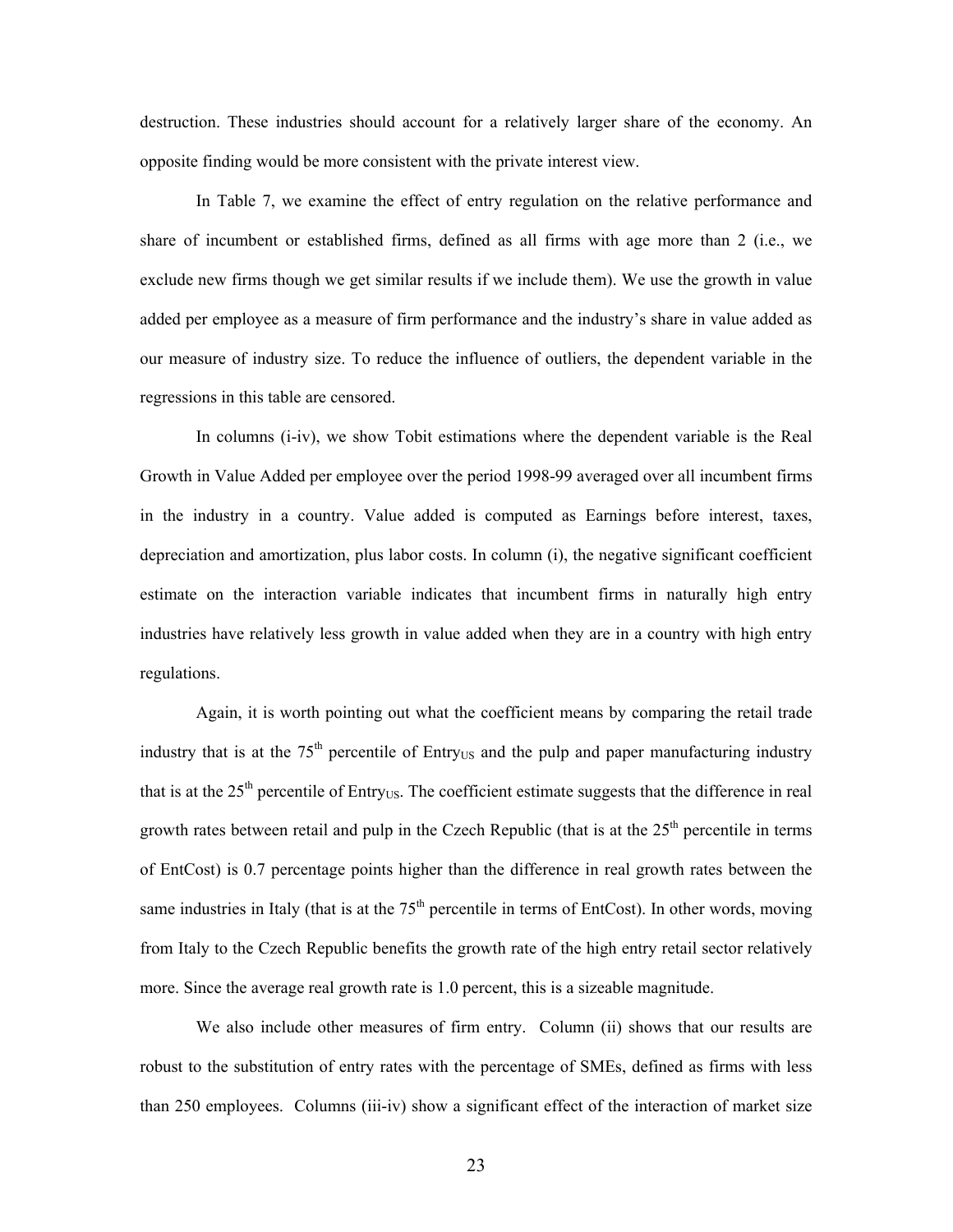and entry costs. Columns (v-viii) show that our results are robust to including legal origins in La Porta, et al. (1998) as an instrument for entry regulation.

Finally, in column (ix), the dependent variable is the share of incumbent firms in the industry in overall value added for the country in 1999. We find a negative coefficient estimate, but the effect is not statistically significant. One possible explanation is that entry barriers persist in countries where high-entry industries are large and thus have the political power to lobby for the barriers. When this is set against the fact that the barriers retard growth in these industries, we may find an insignificant coefficient of the interaction on average industry share.

Taken together, these results suggest that entry regulations seem to adversely affect the growth (and to a lesser extent the size) of those industries that might be presumed to most benefit by the added selectivity that such regulation might bring. This strongly suggests that such regulations are not intended in the public interest.

## **3.5 Selection Issues**

 $\overline{a}$ 

The last findings, however, suggest potential selection problems. One way to test the direction of causality is to use instruments. It has been generally found that the origin of a country's legal system seems to be strongly associated with the regulatory system in place today (see, for example, La Porta et al. (1999)). While there has been some debate about the precise mechanism by which this association exists, a country's legal origin offers a proxy for predetermined components of regulation. When we instrument entry regulation with legal origin, we find that the coefficient estimate for the interaction term is highly significant, the same sign and approximately the same magnitude as shown earlier in Tables 6 and 6A (see Table 8 column  $(i-v)$ .  $34$ 

A second concern is that countries with more untrustworthy populations may erect higher bureaucratic barriers so as to screen would be entrepreneurs more carefully. If this were true,

<span id="page-25-0"></span><sup>&</sup>lt;sup>34</sup> The legal origin variables explain 59 percent of the variation in the entry cost variable. Entry costs tend to be lowest in countries with Anglo-Saxon and Scandinavian legal origin and highest in countries with French legal origin.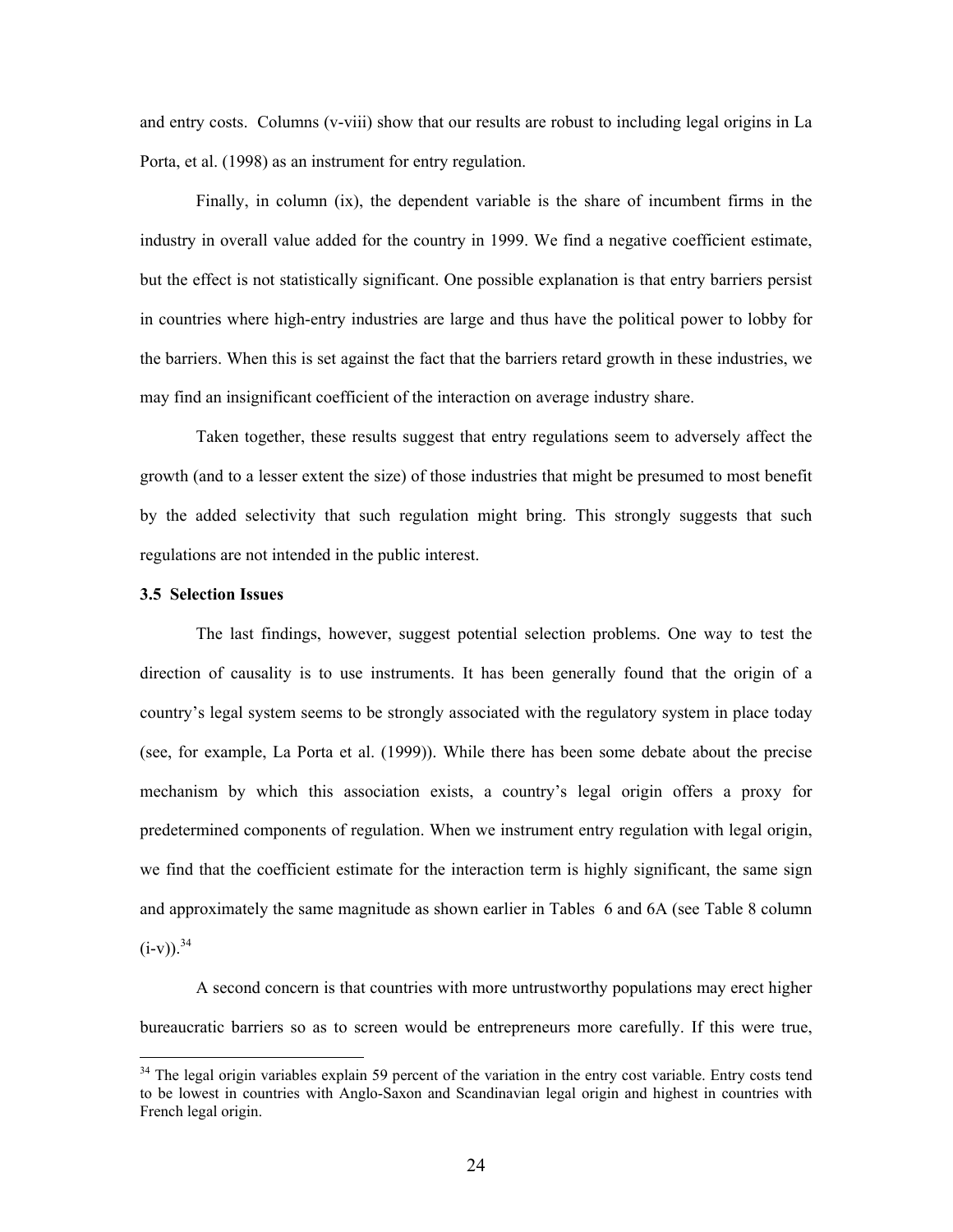bureaucratic barriers might affect entry, and might cause incumbents to become fat and lazy, but this is necessary because the alternative of unrestricted entry by charlatans would be much worse.

This question is partly addressed by the instrumental variable regression above. Another way to address it is to check if indeed the underlying population results in differential selection. More developed countries have better developed information systems, better product inspections and quality control, better contract and law enforcement, and consequently, an entrepreneurial population less subject to misbehavior.<sup>35</sup> If bureaucratic rules were meant to screen entry efficiently, we should expect them to be particularly effective in low-income countries relative to high-income countries. In Table 8 column (vii) we estimate different slopes for the interaction variable for whether the industry is in an above-sample-median per capita income country or below sample-median per capita income country. If, in fact, entry regulations screened more effectively in low income countries where there is less alternative infrastructure to assure compliance, we should find the coefficient estimate for the interaction in below-sample-median income countries to be significantly more negative. It is not.<sup>36</sup>

Similarly we find that entry barriers work most effectively in preventing entry in low corruption countries rather than in high corruption countries (Table 8, column (viii)), suggesting their purpose cannot be to select amongst an untrustworthy population. This finding is interesting in its own right for it suggests that while the purpose of entry barriers in corrupt countries may well be to extract bribes and not so much to prevent entry, their purpose in less corrupt countries may indeed be to protect incumbents.

Taken together, these results suggest that the regulation of entry cannot be attributed to benign neglect or to the prevailing untrustworthiness of the private sector in a country – it seems purposeful and probably intended to protect inefficient incumbent firms.

<span id="page-26-0"></span><sup>&</sup>lt;sup>35</sup> The underlying population in richer countries may also be socialized to be more honest (less adverse selection) but all we need is that the richer infrastructure gives them more incentive to behave, so there is less need for screening.

<span id="page-26-1"></span><sup>&</sup>lt;sup>36</sup> When allowing for different slopes for transition versus non-transition countries, we find a stronger effect for non-transition countries, i.e., for countries where we expect a stronger legal system etc. (not shown).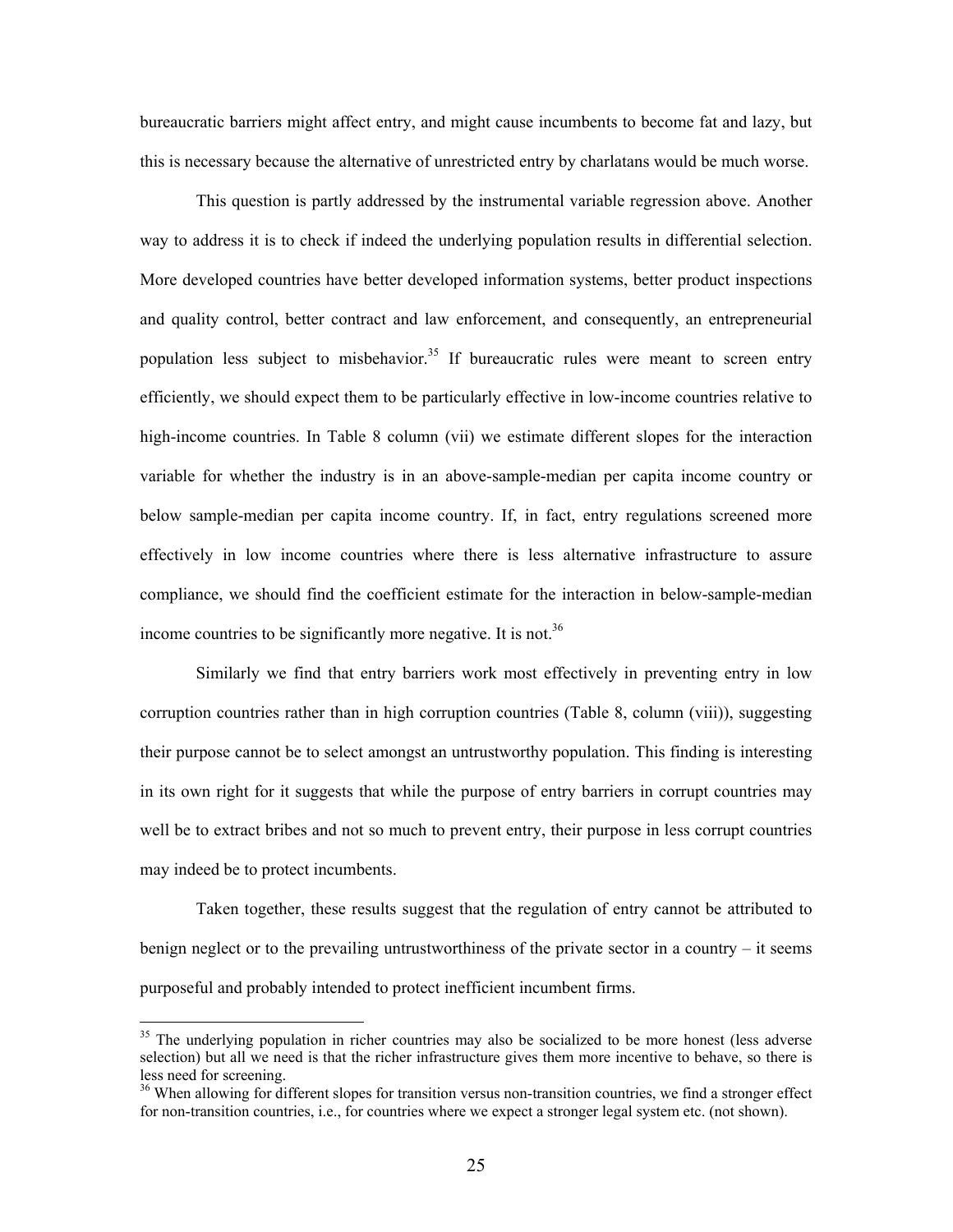### **3.6 Other Regulations and the Business Environment**

We have focused on the regulation of entry. There are, however, other regulations and aspects of the business environment that might affect entry. Let us consider some in this sub section.

#### *3.6.1. Labor regulation*

First consider labor market regulation, specifically laws that prevent a firm from firing employees. This could cut both ways. One could argue that strict labor regulations protect employees and give them the confidence to join small, untested firms (much in the way that good corporate governance offers investors confidence), thus reducing start up costs. There may be other forces at work in the same direction. Regulations may hamper the growth of large incumbent firms, whose adherence to regulations is more easily monitored, thus creating the space for new firms to enter. However, one could argue for the opposite effect of labor regulations on entry: the cost of compliance with regulations may have fixed components, which make them particularly costly for small businesses to meet, and could inhibit entry. Small firms may not be able to afford to keep their employees through downturns, and thus might under hire in the face of strict labor regulations.

We use a measure of firing costs obtained from Nicoletta et al. (2000) that captures the costs of individual dismissals of employees with regular contracts. The measure is calculated using factor analysis of original data collected by the OECD (1999) and ranges from 0 to 6, with a higher score indicating a higher cost. The data refer to 1998. We refer to this index as the cost of dismissals, or LabCost. Unfortunately we do not have this measure for all firms in our sample, so we also use a more general index from Botero et al. (2003), which indicates the strictness of labor regulations in the country in 1997. This index, the Employment laws index, was constructed by examining the detailed provisions in the labor laws regarding alternative employment contracts, conditions of employment, and job security. The index takes values between 0 and 3,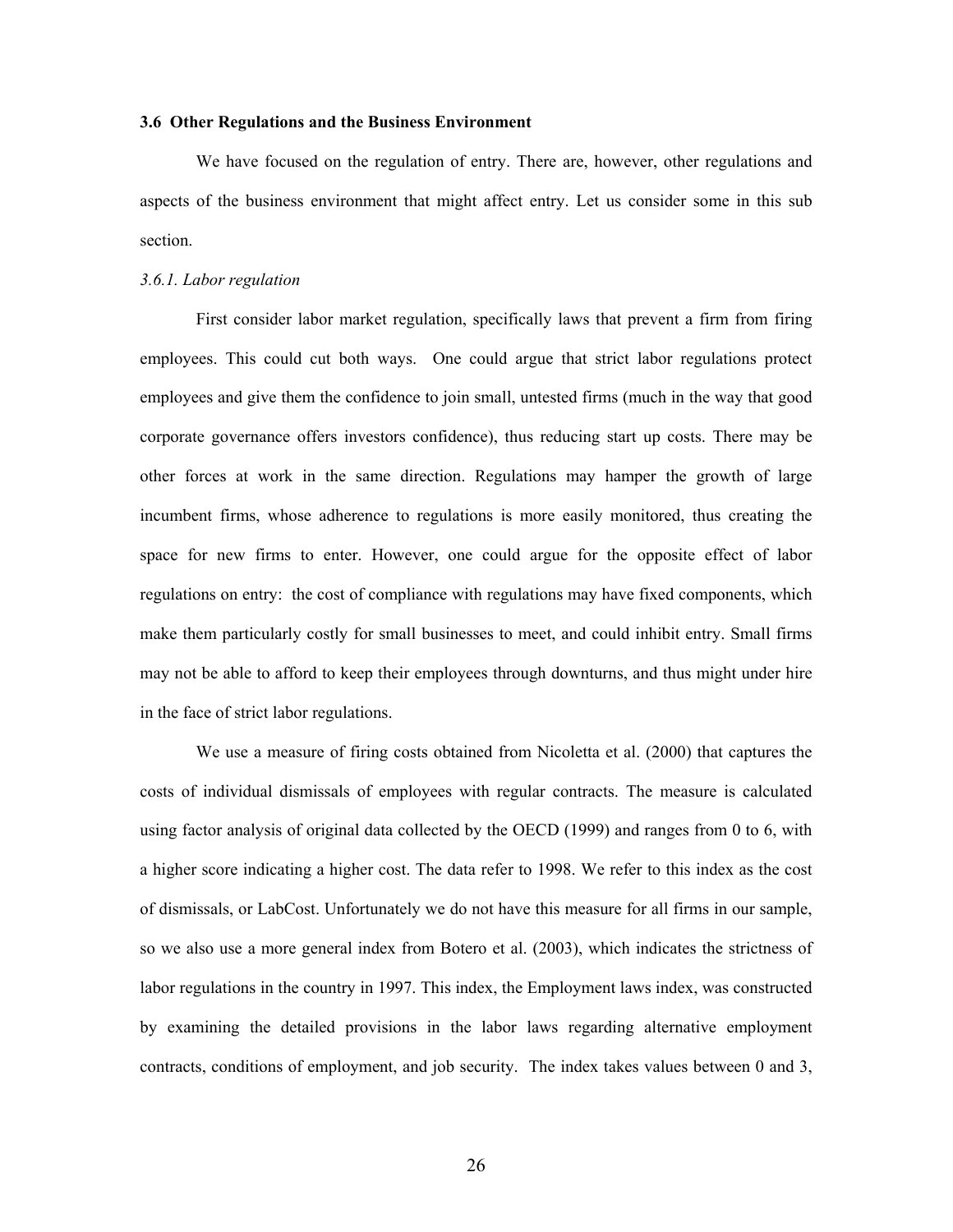with higher values implying that regulation is more protective of a worker. We refer to this index as EmpLaw.

Following our methodology, we need to find an industry characteristic that would make an industry most susceptible to labor regulation. We would expect labor regulations to impinge the most on industries that are most labor intensive. We calculate Labor Intensity, LabInt, from US data. It is the industry median over all Compustat firms in that industry of the number of employees divided by the amount of fixed assets (in millions of dollars), and is calculated over all firm-years in the 1998-99.<sup>37</sup> A higher score indicates higher labor intensity.<sup>38</sup>

We report summary statistics and correlations for industry and country level variables in Table 9 and regression estimates in Table 10. In Table 10, column (i) the country variable is the OECD measure of the cost of dismissal. The interaction coefficient is negative and significant. In column (ii), it is the more widely available but more general index from Botero et al. (2003). The coefficient estimate remains negative and significant. Note that the Botero et al. index is a more general measure of labor protection that in addition to the ability to dismiss workers (job security) includes other aspects of labor protection, such as alternative employment contracts and conditions of employment. We conclude that there is strong evidence that labor protection hampers entry in labor intensive industries.

### *3.6.2 Regulations Protecting Property*

 $\overline{a}$ 

Lest the reader believe that we are on our way to advocating some sort of anarchical environment as being best for entry, consider regulations protecting property rights and protecting investors (another form of property protection). First, consider intellectual property.

Strong patent protection could dissuade entry because it protects incumbents and forces new entrants to carve a wide path around existing intellectual property. On the other hand, new entrants do not have the organizational structure, finance, or intellectual capital to create a

<span id="page-28-0"></span> $37$  The number of employees (in thousands) is measured using Compustat item 29.

<span id="page-28-1"></span><sup>&</sup>lt;sup>38</sup> We have explored the use of other measures of labor intensity such as employees over total assets and get similar results.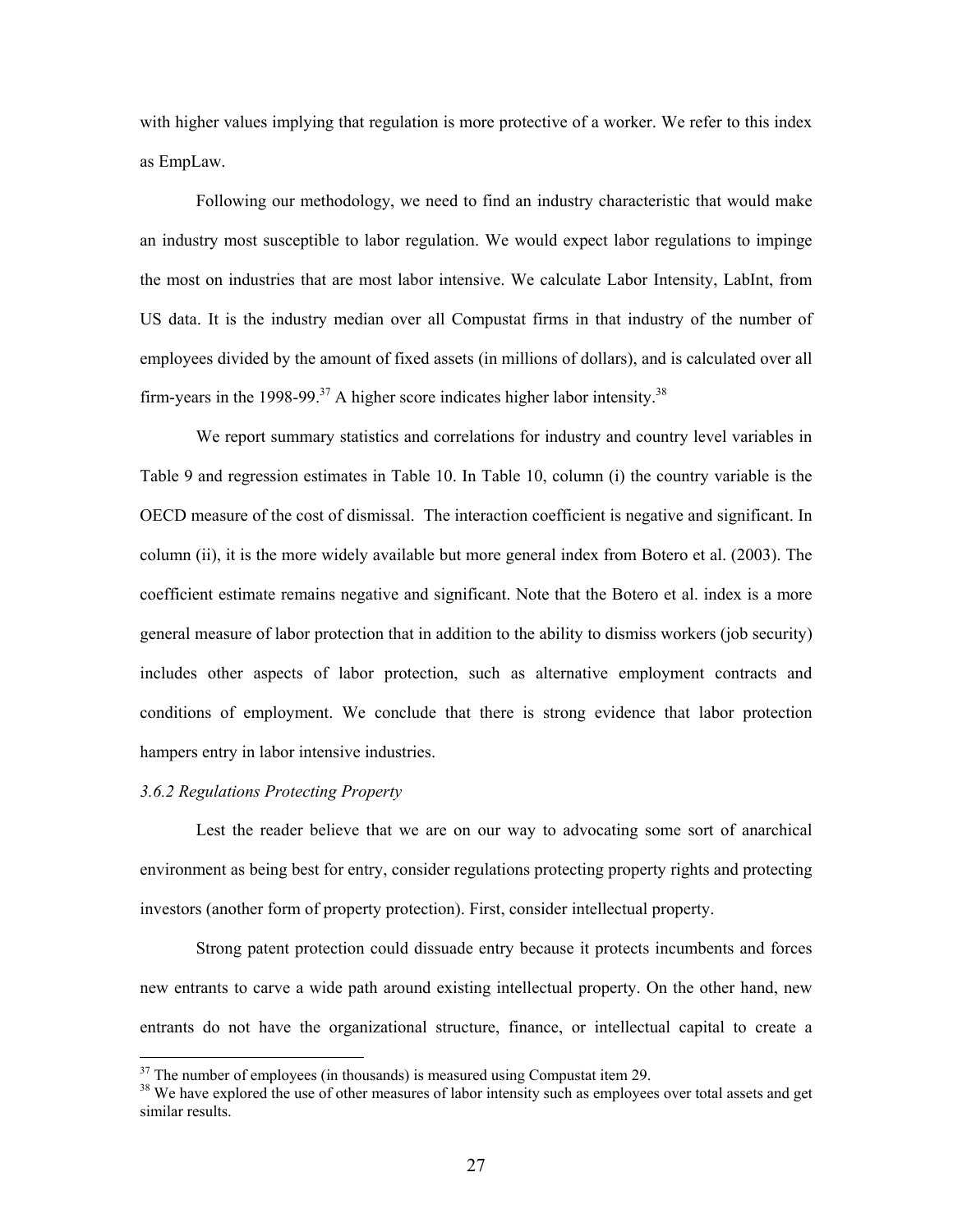significant first mover advantage and thus dissuade potential imitators. As a result, they might have a greater incentive to do research if they know their research will be protected legally.

Following the now familiar method, our country level variable is Intellectual Property Rights, IntProp, which is a measure of the protection of intellectual property in a country. This variable is estimated by the World Economic Forum (2002) and was used previously by Claessens and Laeven (2003).

The industry variable measured from U.S. data, R&D, is a measure of dependence on research and development and equals the industry-level median of the ratio of research and development expenses to sales for Compustat firms in the same industry over the period 1990- 99.<sup>39</sup> The numerator and denominator are summed over all years for each firm before dividing.

In Table 10 column (iii), we report regression estimates. The interaction variable is positive and significant suggesting there is more entry in R&D intensive industries in countries that protect intellectual property better. We find similar results when using a more general index of property rights from the Economic Freedom Index constructed by the Heritage Foundation (not shown).

### *3.6.3 Access to Finance*

 $\overline{a}$ 

Let us turn next to access to finance. Evans and Jovanovic (1989) show theoretically that wealth constraints affect entrepreneurship, e.g., liquidity constraints hinder people from starting businesses. This suggests that entry rates should be lower in countries with less developed financial systems.<sup>40</sup> In fact, Rajan and Zingales  $(2003a)$  suggest the absence of regulations protecting investors could be a very effective barrier to new firm creation.

As our country measure, we use FinDev, which proxies for the depth of financial markets, and indirectly captures the regulations that promote financial development. We use the sum of two measures: First, as a measure of banking development we include the ratio of

<span id="page-29-0"></span> $39$  We measure R&D using Compustat item 46, and sales using Compustat item 12.

<span id="page-29-1"></span><sup>&</sup>lt;sup>40</sup> Rajan and Zingales (1998) find that there are more new establishments in industrial sectors with greater external financing needs in more developed financial systems.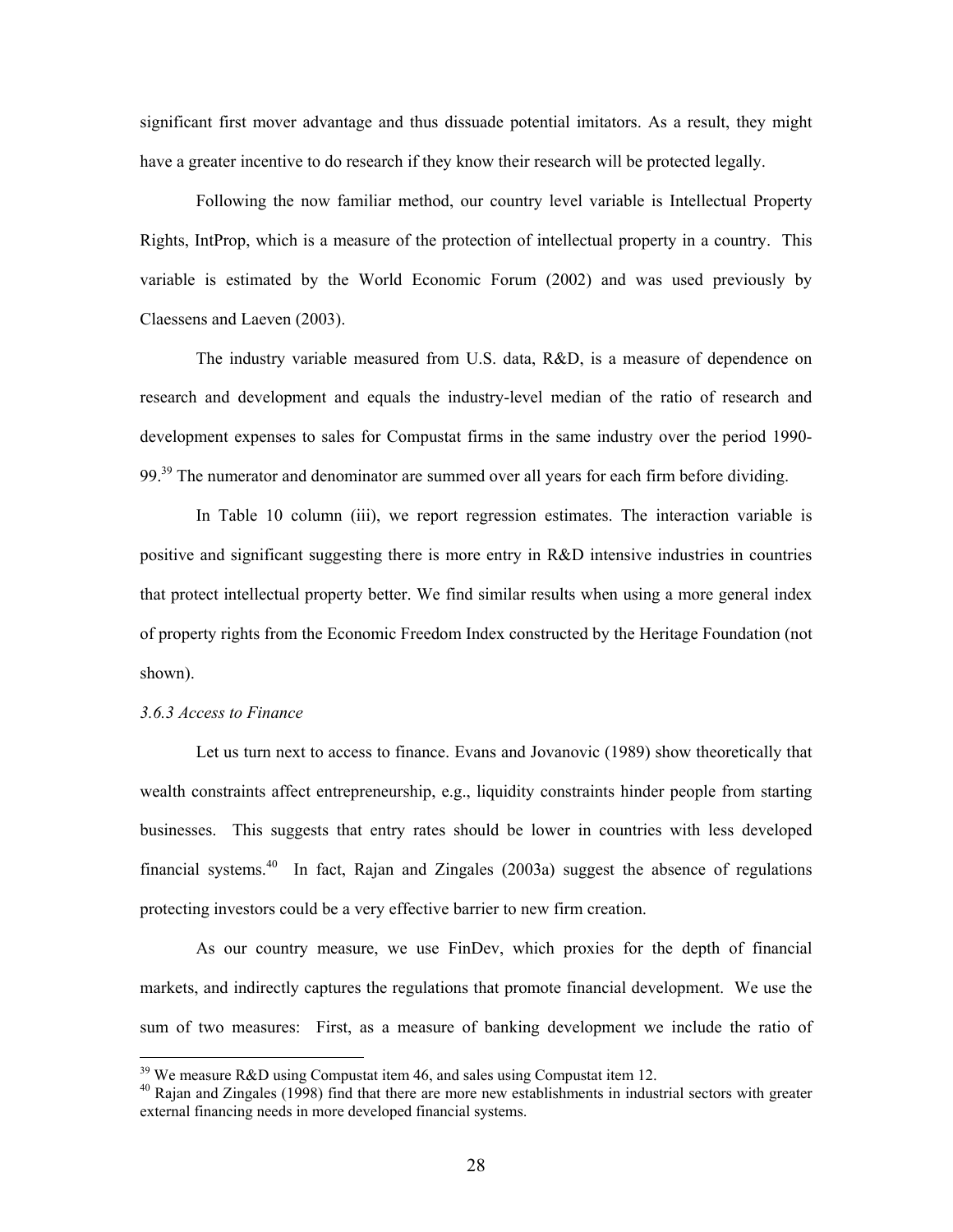domestic credit to the private sector to GDP from the International Monetary Fund's International Financial Statistics (IMF-IFS). Second, as a proxy for capital market development we use the ratio of stock market capitalization to GDP from the World Bank Development Indicators (WDI). Since the stock of credit and market capitalization only indirectly captures the effect of investor protection, as an alternative direct measure we use the Accounting Standards, AccStan, in a country. This is available for only a subset of countries in our data set and measures the number of items disclosed by the largest corporations in a country (see La Porta et al. (1998) for details).

For the industry variable, External Financial Dependence, ExtFin, is a measure of dependence on external finance and equals the industry-level median of the ratio of capital expenditures minus cash flow over capital expenditures. The numerator and denominator are summed over all years for each firm before dividing. This variable measures the portion of capital expenditures not financed by internally generated cash. Cash flow is defined as the sum of funds from operations, decreases in inventories, decreases in receivables, and increases in payables. Capital expenditures include net acquisitions of fixed assets. $41$ 

In Table 10 columns (iv) and (v) we find as predicted that entry is higher in more financially intensive industries in countries that have higher financial development. We find similar results when using private credit to GDP or stock market development individually as measure of financial development (not shown). $42$ 

# *3.6.4 Human Capital*

 $\overline{a}$ 

Next, while we have just examined the effects of access to capital, one might also consider access to specialized human capital. In industries that need skilled human capital, there

<span id="page-30-0"></span> $41$  Cash flow is calculated using Compustat item 110, if available, and otherwise by the sum of Compustat items 123, 125, 126, 106, 213, and 217, plus the change in working capital (the sum of Compustat items 302, 303, and 304). Capital expenditure is calculated as the sum of Compustat items 128 (capital expenditure) and 129 (net acquisitions).

<span id="page-30-1"></span> $42$  For robustness, we replace FinDev with Trade Credit, the average ratio of accounts payable to total assets. We find that industries with higher dependence on trade credit financing exhibit higher entry rates in countries with relatively weak financial institutions. This finding is similar to Fisman and Love (2003) who use a similar methodology, but a different dataset for a larger number of countries, and find that industries with higher dependence on trade credit financing exhibit higher growth rates in countries with relatively weak financial institutions.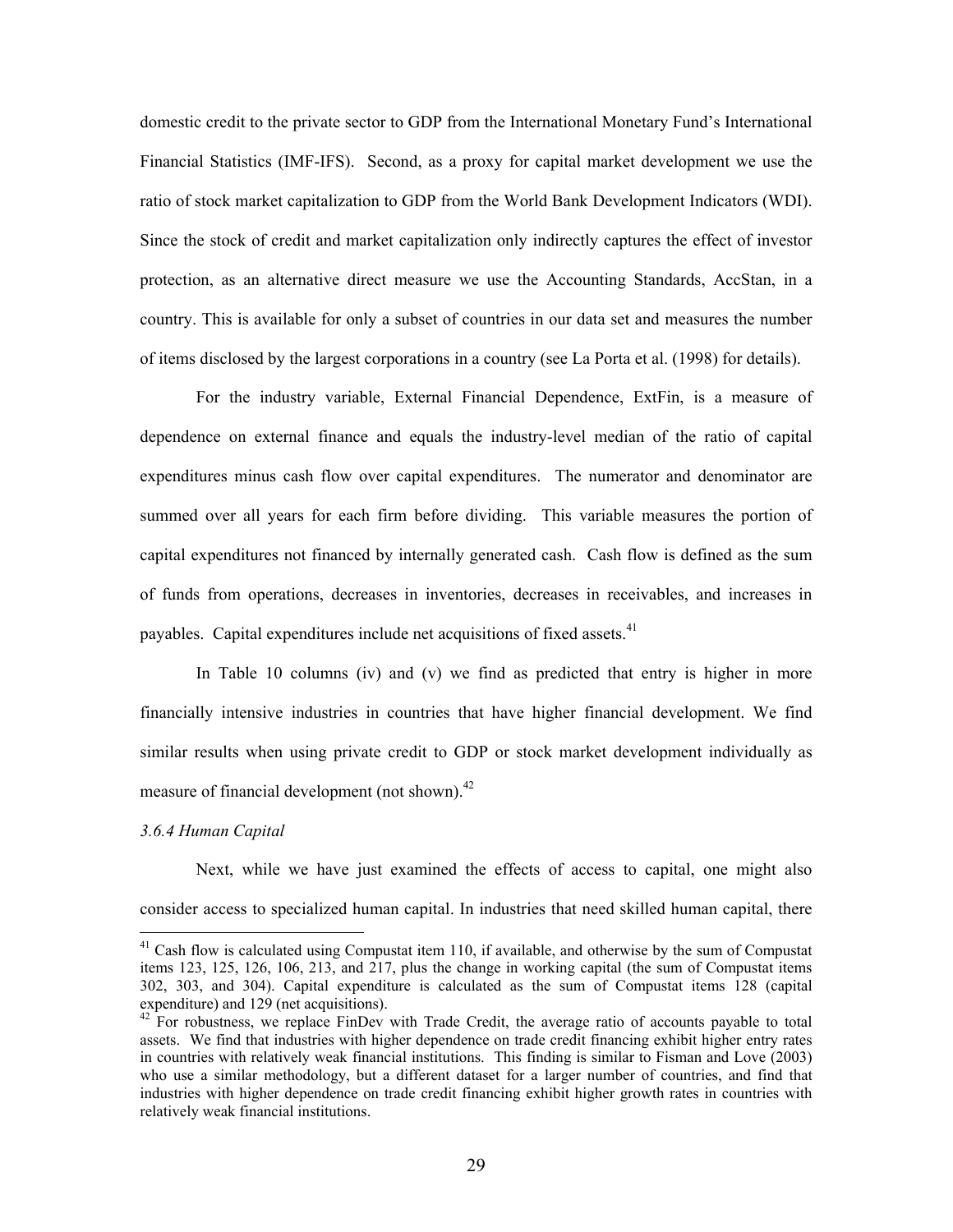may be two ways of creating it. The first could be to train unskilled personnel in house. The second is to give them better general education so that they can be trained up quickly. Incumbent firms may have an advantage if much of the training has to be done in-house, while new entrants are better off if there is a wide pool of well-educated labor that can be brought up to speed quickly without prolonged on-the-job training. This implies that entry should be higher in industries that require high skills in countries with a better-educated work force.

As our country variable, we use Edu, which measures the average schooling years in the total population of age 25 and above, and captures the regulations that promote education. We use data for the year 1995 from Barro and Lee (2000), which is an update of the data and methodology developed in Barro and Lee (1996).

As our industry variable, we include a measure of hourly US wage rates as a proxy for the required skill level in the industry. Wage is obtained from the Occupational Employment Statistics (OES) Survey, Bureau of Labor Statistics, U.S. Department of Labor. This survey covers over 130 million employees in the U.S., and therefore includes employees at both small and large firms. The wage rates are collected at the 3-digit SIC level and we convert them at the 2-digit NACE code level. In Table 10 column (vi), we find that entry is indeed higher in high wage industries in countries that have a better educated work force, although the effect is not statistically significant.

Finally, we have presented interactions one at a time thus far. Some of the interaction variables are strongly correlated (see Table 9) so it is hard to estimate their effect independently. Nevertheless, in Table 10 column (vii), we present a regression with all the interactions included (when we have used two proxies for an effect, we include the one that has the most data for this regression). We find that all variables retain their predicted effect and statistical significance except the financial sector interaction.

## *3.6.5 Eurostat*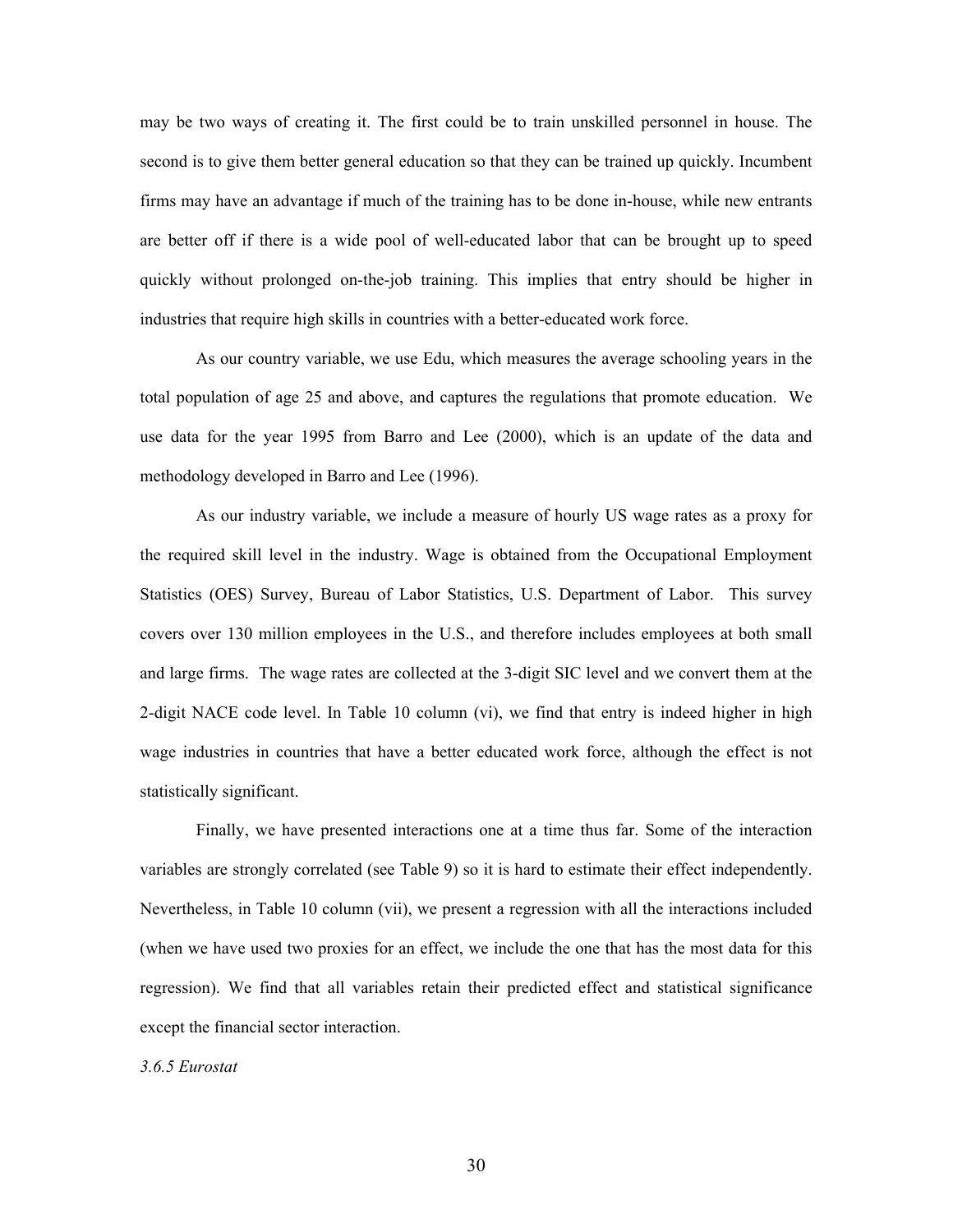Finally, we analyze "official" data from Eurostat, which is calculated by the European Union (EU) using confidential census data for a sample of 9 EU countries, by "EU-industries", which are broader than 2-digit NACE codes. We do not have data from this sample for non-EU, transition countries or for certain industries. For example, whereas we calculate using the Amadeus database about 600 observations by country and 2-digit NACE industry codes, Eurostat only includes about 250 observations. Eurostat provides entry rates, calculated as the one-year change in the number of firms, and exit rates, calculated as the number of firms exiting the industry, excluding mergers and acquisitions.

Table 11, Panel A shows that our entry rates across countries and industries using the Amadeus database and Eurostat data are significantly correlated at about 67%. In addition, both Amadeus and Eurostat entry rates are highly correlated with Eurostat exit rates. This is consistent with Dunne, Roberts, and Samuelson (1988), who find a strong positive relationship between entry and exit rates across U.S. industries. Panel B shows correlations by 2-digit industry code, averaged across countries. We find that Eurostat entry rates are strongly significantly correlated at the industry-level with Amadeus entry rates and D&B U.S. entry rates at 90% and 60%, respectively. This suggests that (i) our calculations using the Amadeus data are in line with official figures and (ii) industry-level entry rates are broadly similar in both Europe and the U.S. Table 12 shows that our main regression results are robust to the substitution of entry rates from Eurostat.

## **IV. Conclusion**

 This paper uses cross-country data to identify the impact of regulations on entry with a view to determining what motives might prompt such regulation. We also examine other potential environmental factors that could affect entry. We use the Amadeus database, which includes financial data on over 3 million firms in Western and Eastern Europe. This data improves upon previously used datasets in that it includes (1) a large number of private, unlisted and publicly traded corporations and (2) all sectors (it is not limited to manufacturing). This database offers a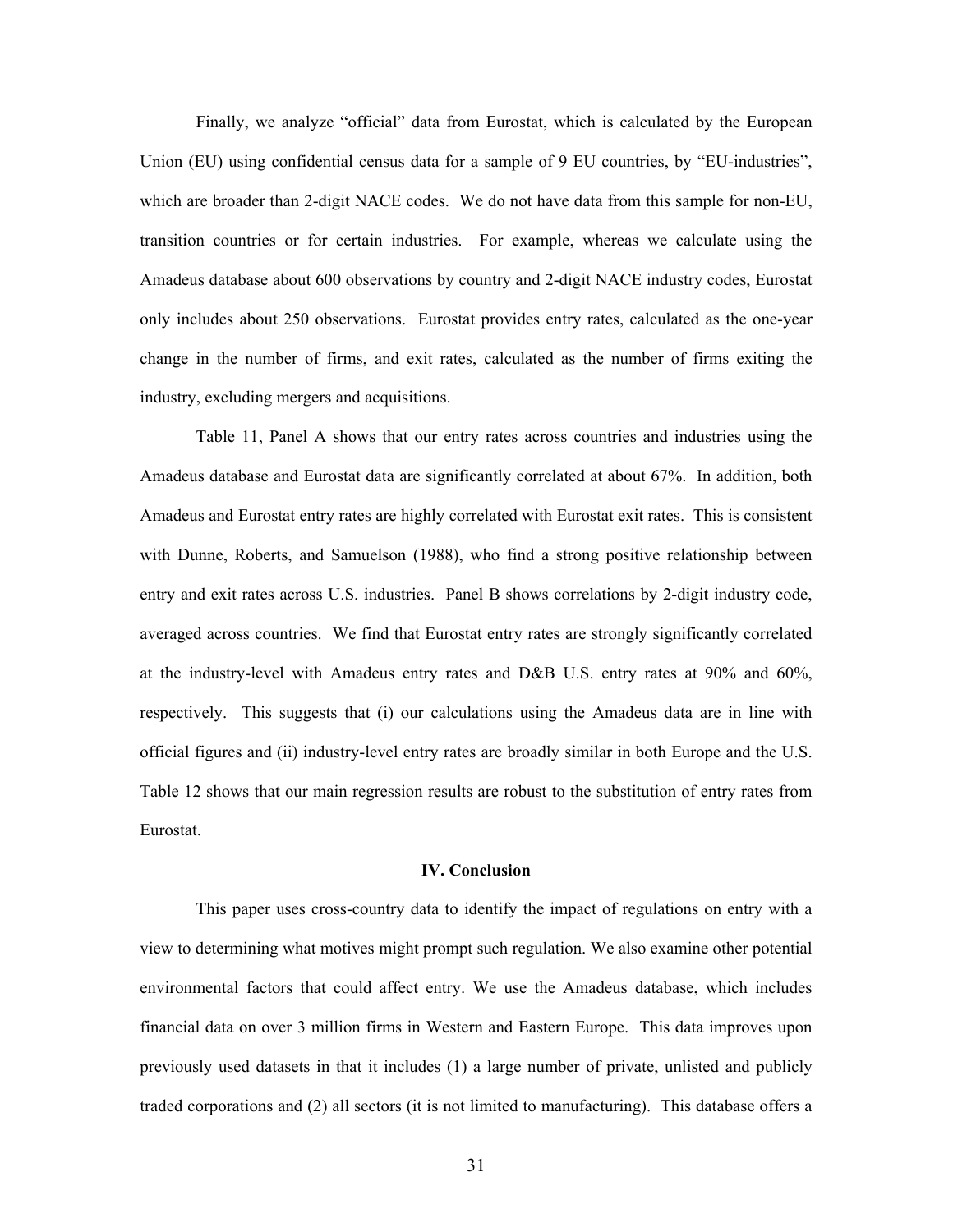unique opportunity for us to construct entry rates across sectors and test the effect of diverse industry- and country-level characteristics on new firm creation.

To summarize our results, we find that entry regulations hamper entry, especially in industries that naturally should have high entry. The value added by naturally "high-entry" industries grows more slowly in countries with high entry barriers. Entry regulations have these adverse effects primarily in countries that are less corrupt. Taken together, all this suggests entry regulations are neither benign nor welfare improving. We do not imply all regulations inhibit entry. In particular, regulations that enhance the enforcement of intellectual property rights or those that lead to a better developed financial sector do lead to greater entry in industries that do more R&D or industries that need more external finance.

The plausible point is that one cannot make a blanket assertion that government intervention has a unidirectional effect on entry and growth. Regulations that protect intellectual property, promote schooling, and develop financial markets tend to have favorable effects while excessive bureaucratic regulation of entry tends to have adverse effects. Identifying the optimal degree of government intervention in regulating the environment in which firms operate, however, is a matter for further research.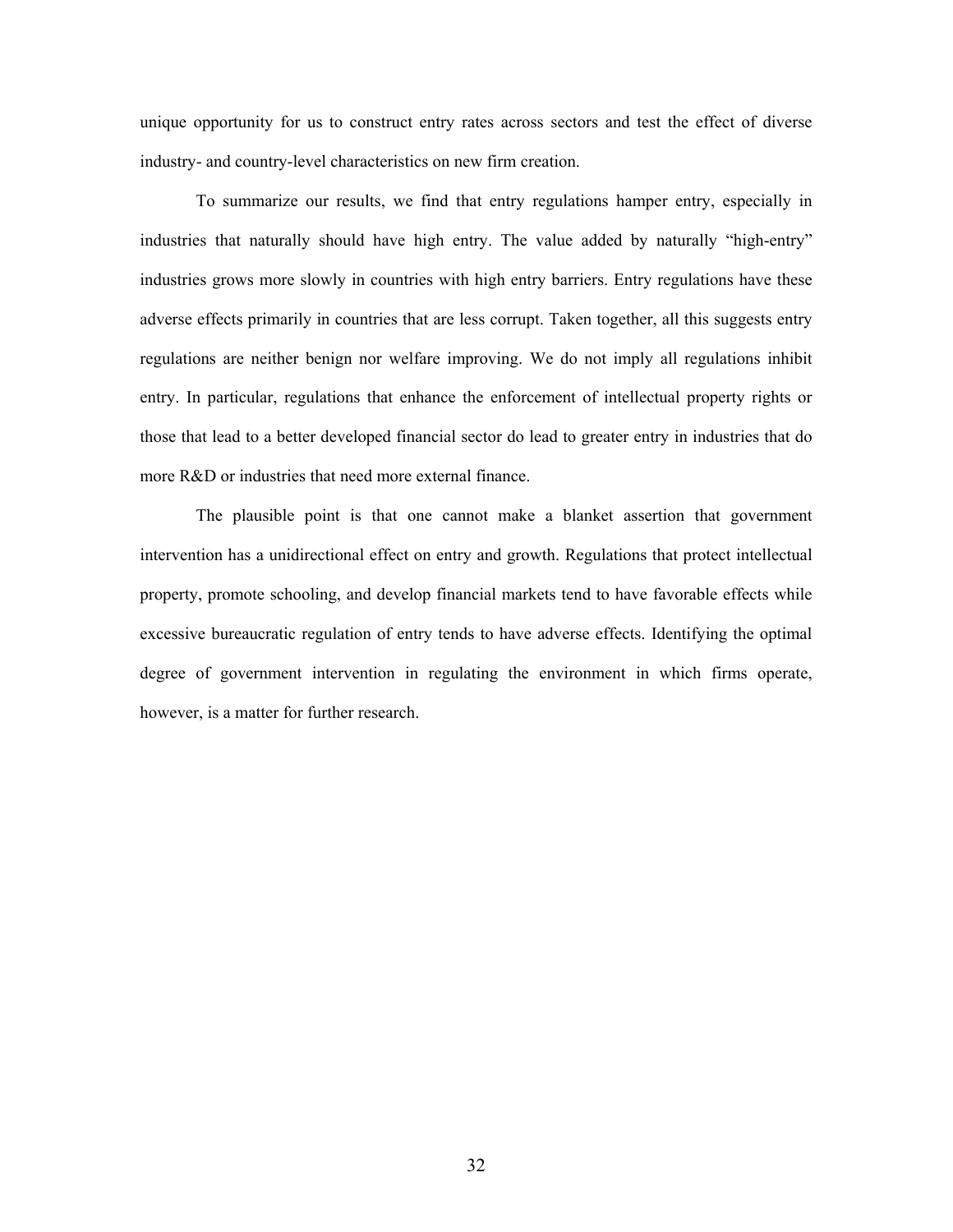## **References**

Acemoglu, Daron, 2003, The form of property rights: Oligarchic vs. democratic societies, Mimeo, Department of Economics, Massachusetts Institute of Technology.

Asplund, Marcus, and Volker Nocke, 2003, Firm turnover in imperfectly competitive markets, Penn Institute for Economic Research working paper 03-010.

Bain, Joe S., 1956, *Barriers to new competition*. Cambridge, Mass: Harvard University Press.

Barro, Robert J., and Jong-Wha Lee, 1996, International measures of schooling years and schooling quality, *American Economic Review*, Papers and Proceedings 86, 218-223.

Barro, Robert J., and Jong-Wha Lee, 2000, International data on educational attainment: Updates and implications, CID Working Paper no. 42, Harvard University.

Barth, James R., Gerard Caprio, Jr., and Ross Levine, 2004, Bank supervision and regulation: What works best?, *Journal of Financial Intermediation*, Forthcoming.

Bertrand, Marianne, and Francis Kramarz, 2002, Does entry regulation hinder job creation? Evidence from the French retail industry, *Quarterly Journal of Economics* 117, 1369-1413.

Bhagwati, Jagdish N., 1979, Revenue-seeking and rent-seeking: the theory of commercial policy, Mimeo, Massachusetts Institute of Technology, Cambridge, MA, May 1979.

Black, Sandra E. and Philip E. Strahan, 2002, Entrepreneurship and bank credit availability, *Journal of Finance*, 57, 2807-2833.

Blanchard, Olivier, and Franceso Giavazzi, 2001, Macroeconomic effects of regulation and deregulation in goods and labor markets, National Bureau of Economic Research Working Paper No. 8120.

Botero, Juan, Simeon Djankov, Rafael La Porta, Florencio Lopez-de-Silanes, and Andrei Shleifer, 2003, The regulation of labor, mimeo, Harvard University, March 2003.

Claessens, Stijn, and Luc Laeven, 2003, Financial development, property rights, and growth, *Journal of Finance* 58(6), 2401-2436.

De Soto, Hernando, *The other path* (New York: NY, Harper and Row, 1990).

Desai, Mihir, Paul Gompers, Josh Lerner, 2003, Institutions, capital constraints and entrepreneurial firm dynamics: Evidence from Europe, NBER Working Paper No. w10165, December 2003.

Djankov, Simeon, Rafael La Porta, Florencio Lopez-de-Silanes, and Andrei Shleifer, 2002, The Regulation of entry, *Quarterly Journal of Economics* 117, 1-35.

Djankov, Simeon, Rafael La Porta, Florencio Lopez-de-Silanes, and Andrei Shleifer, 2003, Courts, *Quarterly Journal of Economics* 118, 453-517.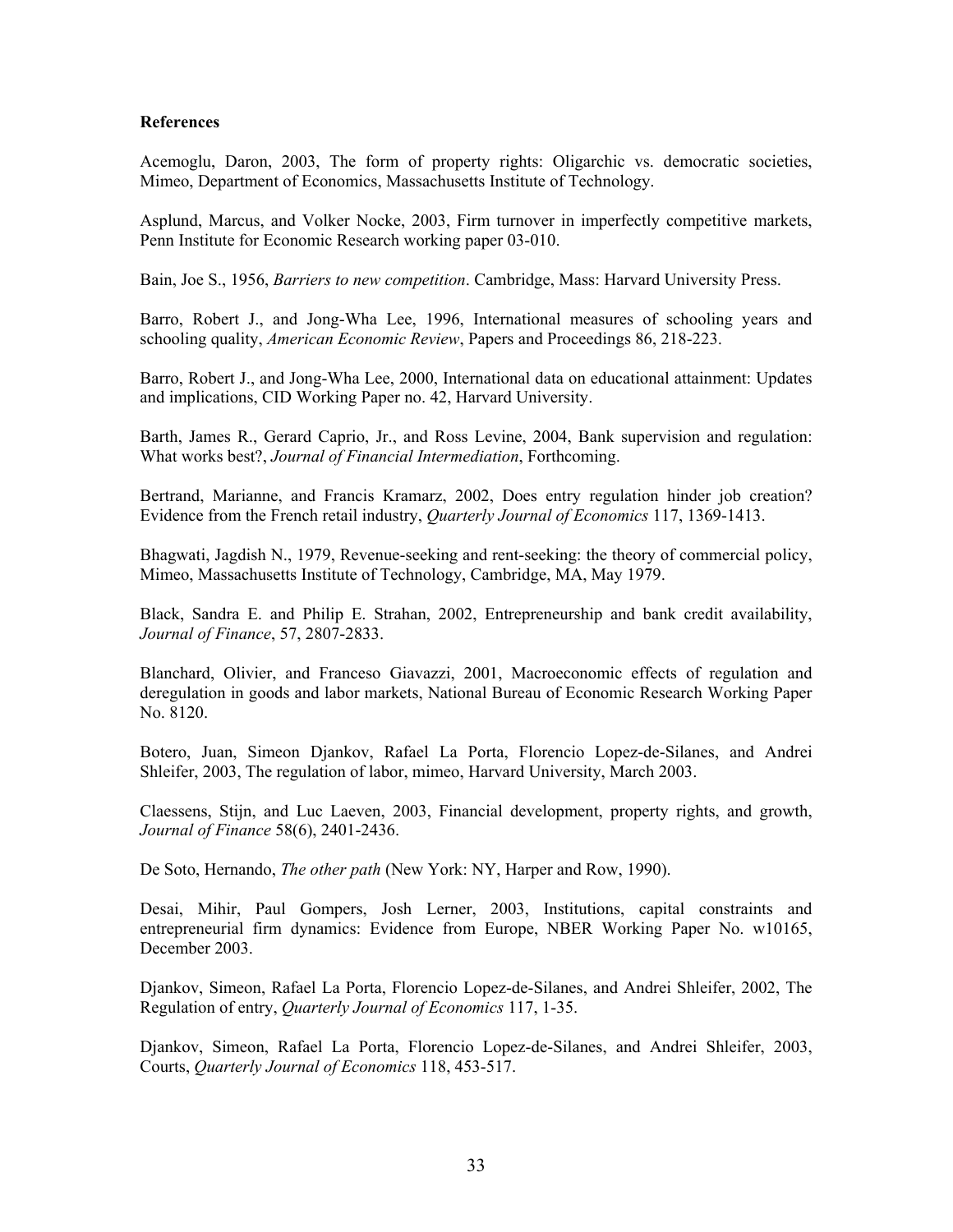Dunne, Timothy, Mark J. Roberts, and Larry Samuelson, 1988, Patterns of firm entry and exit in U.S. manufacturing industries, *RAND Journal of Economics* 19, 495-515.

European Commission (1998), Enterprises in Europe, Fifth Report, Eurostat, Luxembourg: Office for Official Publications of the European Communities.

European Commission (2001), Enterprises in Europe, Sixth Report, Eurostat, Luxembourg: Office for Official Publications of the European Communities.

Evans, David S., 1987, Tests of alternative theories of firm growth, *Journal of Political Economy* 95, 657-674.

Evans, David S., and Boyan Jovanovic, 1989, An estimated model of entrepreneurial choice under liquidity constraints, *Journal of Political Economy* 97, 808-827.

Evans, David S., and Linda S. Leighton, 1989, Some empirical aspects of entrepreneurship, *American Economic Review* 79, 519-535.

Evans, John and John Fingleton, 2002, Entry regulation and influence of an incumbent as special interest group, CESifo working paper no. 787.

Fan, Wei, and Michelle J. White, 2003, Personal bankruptcy and the level of entrepreneurial activity, *Journal of Law & Economics* 46(2), 543-568.

Fisman, Raymond and Inessa Love, 2003, Trade Credit, Financial Intermediary Development and Industry Growth, *Journal of Finance* 58, 353-374.

Geroski, Paul A., 1995, What do we know about entry, *International Journal of Industrial Organization* 13, 421-440.

Gilbert, Richard J., 1989, Mobility Barriers and the Value of Incumbency, In: Richard L. Schmalensee and Robert D. Willig (Eds.), *Handbook of Industrial Organization* Volume 1, Chapter 8, Elsevier, North-Holland.

Gibrat, Robert, 1931, *Les inégalités économiques; applications : aux inégalités des richesses, à la concentration des entreprises, aux populations des villes, aux statistiques des familles, etc., d'une loi nouvelle, la loi de l'effet proportionnel*. Paris : Libraire du Recueil Sirey.

Hause, John C., and Gunnar du Rietz, 1984, Entry, industry growth, and the microdynamics of industry supply, *Journal of Political Economy* 92, 733-757.

Johnson, Simon, John McMillan and Christopher Woodruff, 2002, Property rights and finance, *American Economic Review* 92, 1335-1356.

Jovanovic, Boyan, 1982, Selection and the evolution of industry, *Econometrica* 50, 649-670.

Krueger, Anne O., 1974, The political economy of the rent-seeking society, *American Economic Review* 64, No. 3., 291-303.

Kumar, Krishna, Raghu Rajan, and Luigi Zingales, 2002, What Determines Firm Size?, mimeo, University of Chicago.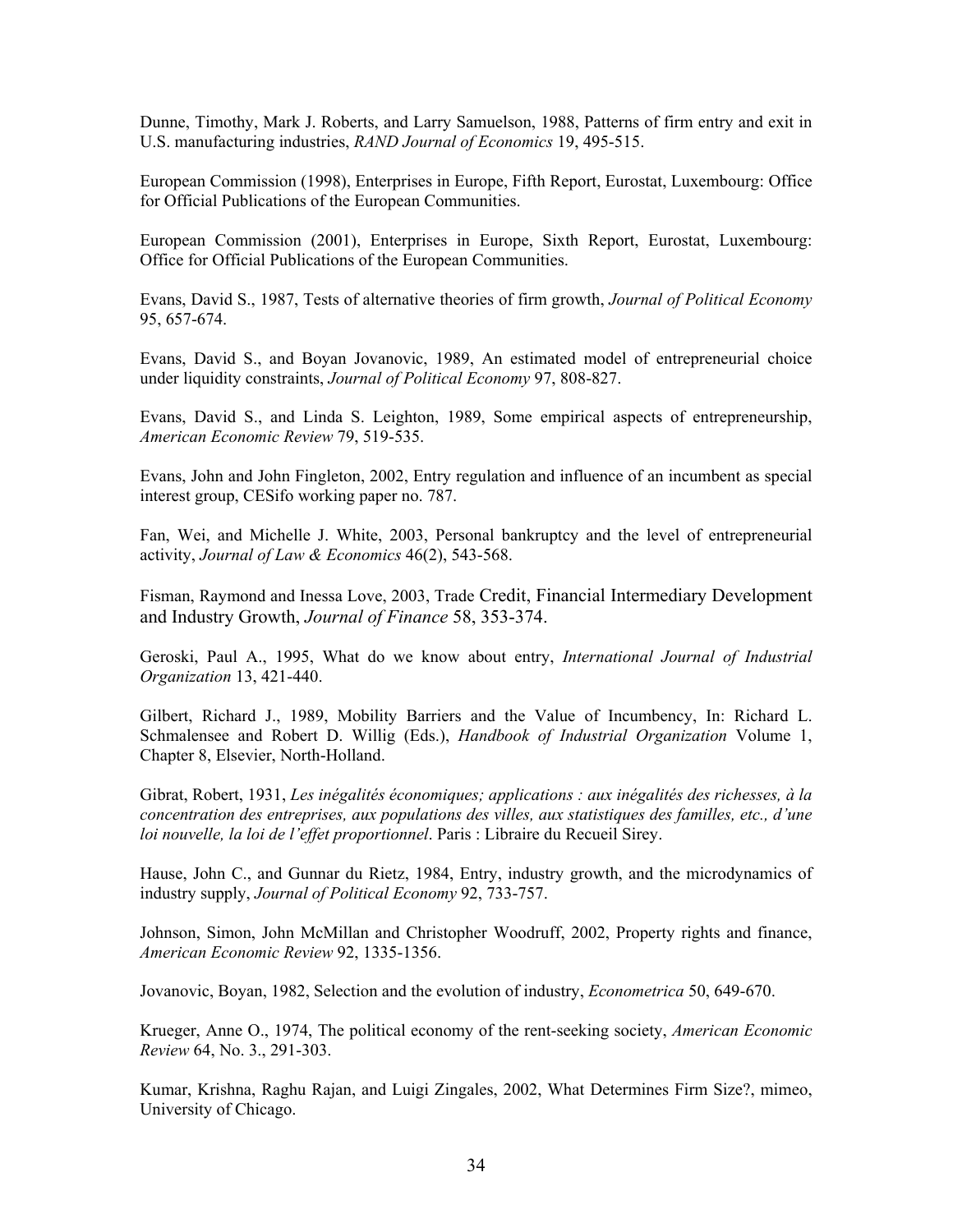La Porta, Rafael, Florencio Lopez-de-Silanes, Andrei Shleifer, and Robert W. Vishny, 1998, Law and Finance, *Journal of Political Economy* 106, 1113-1155.

La Porta, Rafael, Florencio Lopez-de-Silanes, Andrei Shleifer, and Robert W. Vishny, 1999, The quality of government, *Journal of Law, Economics, and Organization* 15, 222-279.

Lel, Ugur, and Gregory Udell, 2002, Financial constraints, start-up firms and personal commitments, University of Indiana working paper.

Lucas, Robert E., Jr., 1978, On the size distribution of business firms, *Bell Journal of Economics*  9, 508-523.

Mansfield, Edwin, 1962, Entry, Gibrat's law, innovation, and the growth of firms, *American Economic Review* 52, 1023-1051.

McMillan, John, and Christopher Woodruff, 2002, The central role of entrepreneurs in transition economics, *Journal of Economic Perspectives* 16, 153-170.

Perotti, Enrico and Paolo Volpin, 2003, The political economy of entry: Lobbying, inequality and financial development, mimeo, University of Amsterdam.

Petersen, Mitchell, and Raghuram Rajan, 1994, The benefits of firm-creditor relationships: Evidence from small business data, *Journal of Finance* 49, 3-37.

Petersen, Mitchell, and Raghuram Rajan, 2002, Does distance still matter? The information revolution in small business lending, *Journal of Finance* 57, 2533-2570.

Pigou, Arthur G., *The economics of welfare*, 4<sup>th</sup> edition (London: MacMillan and Co. 1938).

Rajan, Raghuram, and Luigi Zingales, 1998, Financial Dependence and Growth, *American Economic Review* 88, 559-586.

Rajan, Raghuram and Luigi Zingales, 2003a, The great reversal: The politics of financial development in the 20<sup>th</sup> century, *Journal of Financial Economics* 69(1), 5-50.

Rajan, Raghuram and Luigi Zingales, 2003b, *Saving capitalism from the capitalists*, Crown Publishing, Random House, New York.

Scarpetta, Stefano, Phillip Hemmings, Thierry Tressel and Jaejoon Woo, 2002, The role of policy and institutions for productivity and firm dynamics: evidence from micro and industry data, Working paper No. 329, Economics department, OECD.

Simon, Herbert A., and Charles P. Bonini, 1958, The size distribution of business firms, *American Economic Review* 48, 607-617.

Stigler, George G., 1971, The theory of economic regulation, *Bell Journal of Economics and Management Science* II, 3-21.

Sutton, John, 1997, Gibrat's legacy, *Journal of Economic Literature* 35, 40-59.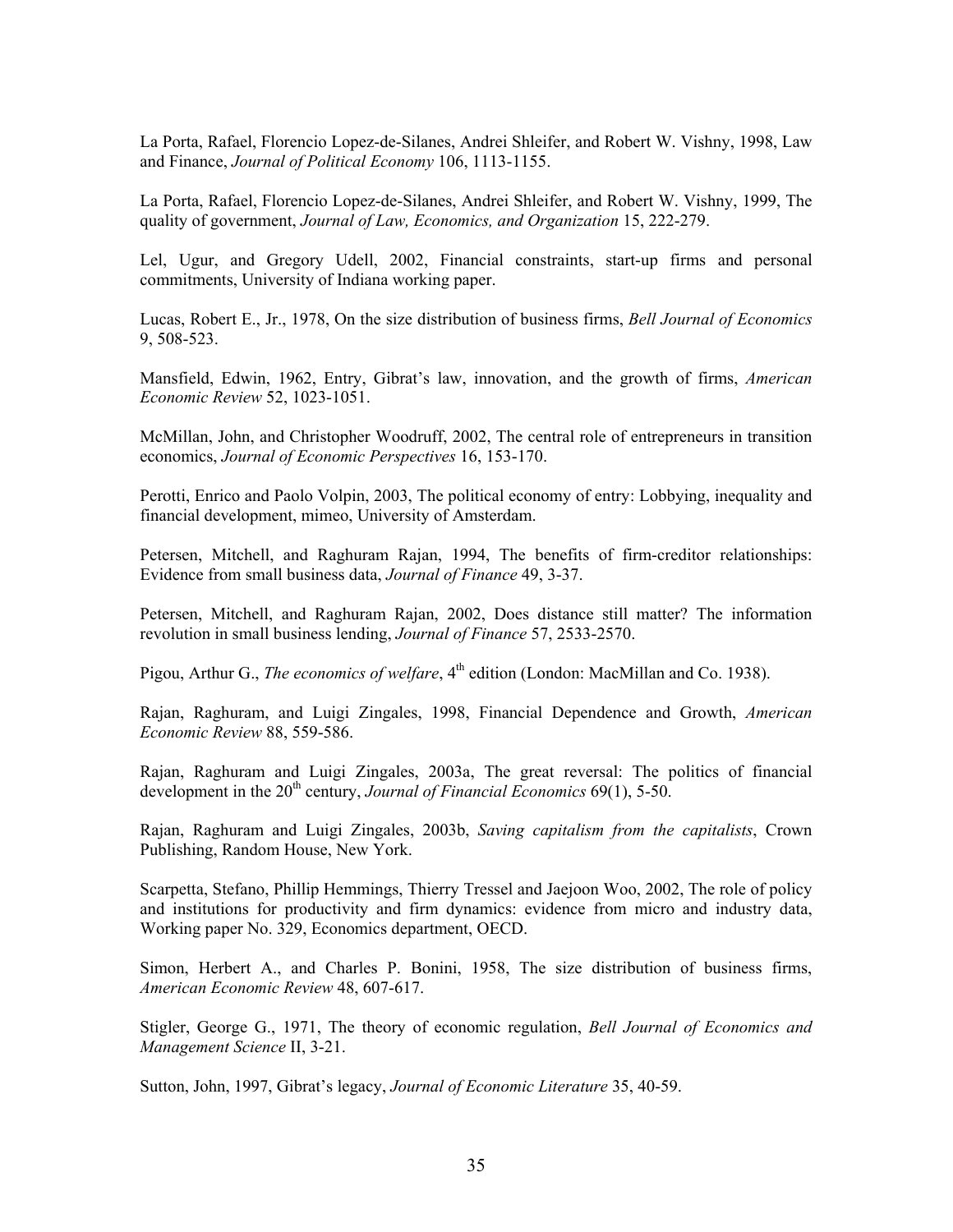# **Variable Description**  Amadeus industry-level variables Entry Share of new firms in the total number of firms. We define new firms as firms with age 1-2. Average for the years 1998-99. We calculate this country-industry level variable for 2 digit NACE industries. Source: Amadeus. Entry > 10 employees only Share of new firms in the total number of firms. We define new firms as firms with age 1. Average for the years 1998-99. We calculate this country-industry level variable for 2-digit NACE industries. Source: Amadeus. Employment Creation Share of employment of new firms in the employment of all firms. We define new firms as firms with age 1-2. Average for the years 1998-99. We calculate this country-industry level variable for 2-digit NACE industries. Source: Amadeus. Industry Share Fraction of the industry's sales in total sales. Average for the years 1999-99. We calculate this country-industry level variable for 2-digit NACE industries. Source: Amadeus. Growth in value added per employee Growth in value added per employee over the period 1998-99 averaged over all incumbent firms in the industry in a country. Incumbent firms are defined as firms with age greater than 2. Value added is computed as Earnings before interest, taxes, depreciation and amortization, plus labor costs. We calculate this country-industry level variable for 2-digit NACE industries. Source: Amadeus. Share in value added Share of incumbent firms in the industry in overall value added for the country in 1999. Incumbent firms are defined as firms with age greater than 2. We calculate this countryindustry level variable for 2-digit NACE industries. Source: Amadeus. Eurostat industry-level variables Eurostat Entry Entry rate for the year 1999 by Eurostat industry (based on 2-digit NACE industries). Source: Eurostat. Eurostat Exit Exit rate for the year 1999 by Eurostat industry (based on 2-digit NACE industries). Source: Eurostat. U.S. Benchmark variables Total Assets (Scale) Industry-level median of total assets. We compute this measure for all U.S. firms for the year 1995. Calculated for 2-digit NACE industries (original data on a 4-digit SIC level). Source: Compustat. Total Revenues (Size) Industry-level median of total revenues. We compute this measure for all U.S. firms for the year 1995. Calculated for 2-digit NACE industries (original data on a 4-digit SIC level). Source: Compustat. 4-firm concentration ratio (Conc) Industry-level 4-firm concentration ratio, based on firm-level total revenues. We compute this measure for all U.S. firms for the year 1995. Calculated for 2-digit NACE industries (original data on a 4-digit SIC level). Source: Compustat. Herfindahl-Hirschman index (HH) | Industry-level Herfindahl-Hirschman index, based on firm-level total revenues. We compute this measure for all U.S. firms for the year 1995. Calculated for 2-digit NACE industries (original data on a 4-digit SIC level). Source: Compustat. External financial dependence (ExtFin) Measure of dependence on external finance, equal to the industry-level median of the ratio of capital expenditures minus cash flow over capital expenditures. The numerator and denominator are summed over all years for each firm before dividing. Cash flow is defined

# **Appendix 1: Definition of Variables**

as the sum of funds from operations, decreases in inventories, decreases in receivables, and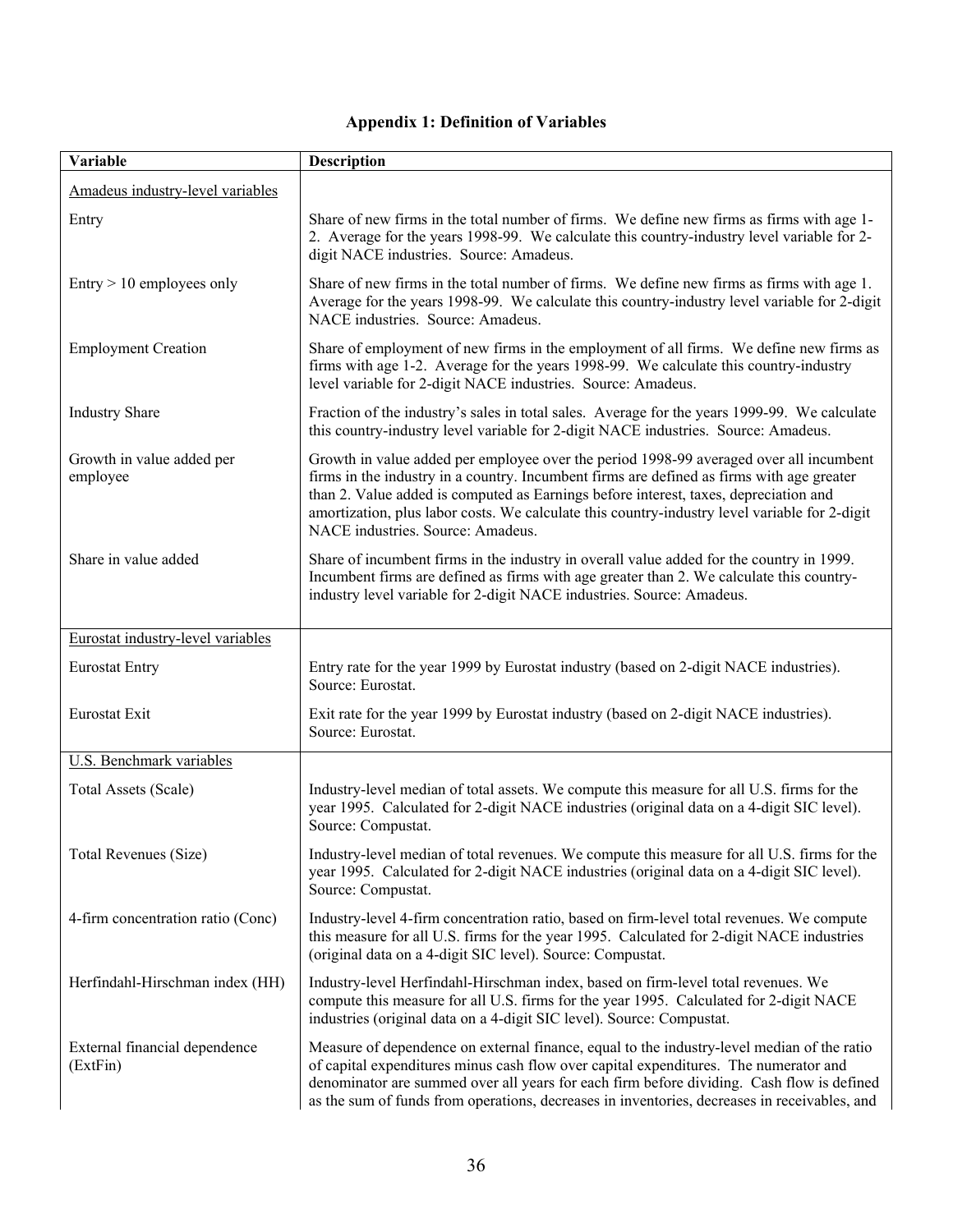|                                           | increases in payables. Capital expenditures include net acquisitions of fixed assets. This<br>definition follows Rajan and Zingales (1998). We compute this measure for all U.S. firms<br>for the period 1990-99. Calculated for 2-digit NACE industries (original data on a 4-digit<br>SIC level). Source: Compustat.                                                                                                    |
|-------------------------------------------|---------------------------------------------------------------------------------------------------------------------------------------------------------------------------------------------------------------------------------------------------------------------------------------------------------------------------------------------------------------------------------------------------------------------------|
| R & D intensity (R&D)                     | Measure of dependence on research and development, equal to the industry-level median of<br>the ratio of research and development expenses to sales. The numerator and denominator<br>are summed over all years for each firm before dividing. We compute this measure for all<br>U.S. firms for the period 1990-99. Calculated for 2-digit NACE industries (original data on<br>a 4-digit SIC level). Source: Compustat. |
| Labor intensity (LabInt)                  | Measure of labor intensity, equal to the amount of employees per value added, industry<br>medians of ratios over all firm-years in the relevant time period. We compute this measure<br>for all U.S. firms for the period 1990-99. A higher score indicates higher labor intensity.<br>Calculated for 2-digit NACE industries (original data on a 4-digit SIC level). Source:<br>Compustat.                               |
| Hourly wage rate (Wage)                   | Hourly wage rate, industry medians. We compute this measure for all U.S. firms for the<br>period 1999. Calculated for 2-digit NACE industries (original data on a 3-digit SIC level).<br>Source: Occupational Employment Statistics Survey, Bureau of Labor Statistics, U.S.<br>Department of Labor. Survey covers most firms and employees in the U.S.                                                                   |
| Entry U.S. (Entry <sub>US</sub> )         | Entry rates for U.S. corporations. Calculated for 2-digit NACE industries (original data on<br>a 4-digit SIC level). Average for the years 1998-99. Source: Dun & Bradstreet.                                                                                                                                                                                                                                             |
| Exit U.S. (Exit)                          | Exit rates for U.S. corporations. Calculated for 2-digit NACE industries (original data on a<br>4-digit SIC level). Average for the years 1998-99. Source: Dun & Bradstreet.                                                                                                                                                                                                                                              |
| <b>Country-Level Variables</b>            |                                                                                                                                                                                                                                                                                                                                                                                                                           |
| Entry cost (EntCost)                      | Cost of business registration, expressed as a percentage of per capita GNP. Data for the<br>year 1999. Source: Djankov et al. (2002).                                                                                                                                                                                                                                                                                     |
| Entry cost and time (EntTime)             | Cost of business registration, including the monetized value of the entrepreneurs time.<br>Source: Djankov et al. (2002).                                                                                                                                                                                                                                                                                                 |
| Entry procedures (EntProc)                | Number of procedures to register a business. Data for the year 1999. Source: Djankov et<br>al. (2002).                                                                                                                                                                                                                                                                                                                    |
| Intellectual property rights              | Index of intellectual property rights for the year 2001. Source: World Economic Forum.                                                                                                                                                                                                                                                                                                                                    |
| (IntProp)<br>Cost of dismissals (LabCost) | Sub-index of labor regulations capturing the costs of individual dismissals from Nicoletta et<br>al. (2000) based on factor analysis of data in OECD (1999). Ranges from 0 to 6. A higher<br>score indicates higher costs. Data refer to 1998.                                                                                                                                                                            |
| Employment laws (EmpLaw)                  | Index of labor regulations from Botero et al. (2003). Ranges from 0 to 3. A higher score<br>indicates that regulation is more protective of a worker. Data refer to 1997.                                                                                                                                                                                                                                                 |
| Private credit to GDP (Priv)              | Ratio of domestic credit to the private sector scaled by GDP. Source: International<br>Monetary Fund's International Financial Statistics (IMF-IFS).                                                                                                                                                                                                                                                                      |
| Stock market capitalization<br>(MCap)     | Ratio of stock market capitalization to GDP. Source: World Bank World Development<br>Indicators (WDI).                                                                                                                                                                                                                                                                                                                    |
| Financial Development (FinDev)            | The sum of the private credit and market capitalization ratios. Source: IMF-IFS and WDI.                                                                                                                                                                                                                                                                                                                                  |
| Accounting standards (AccStan)            | Measure of accounting standards. Score from 0 (low) to high (100). Source: LLSV (1998).<br>Original source: International Accounting and Auditing Trends, Center for International<br>Financial Analysis & Research, Inc.                                                                                                                                                                                                 |
| Human capital (Edu)                       | Measure of education attainment defined as the average years of schooling of population<br>age over 25. Source: Barro and Lee (1996, 2000).                                                                                                                                                                                                                                                                               |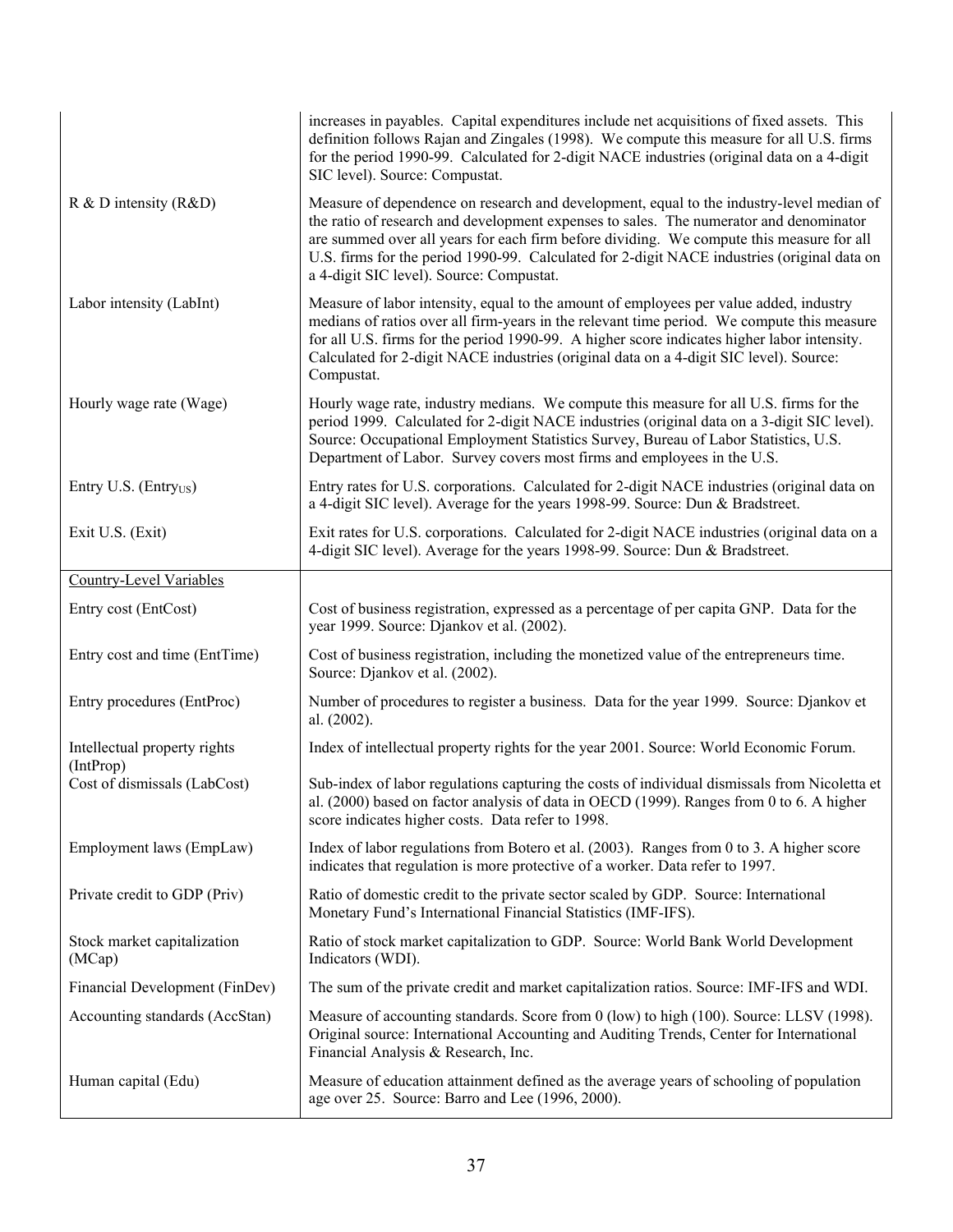# **Table 1: Number of firms, corporations and employment, by country and year**

This table summarizes (i) the total number of firms, (ii) the total number of corporations (plc and ltd, or similar) and (iii) employment included in the Amadeus database. We exclude about 25,000 firms with no financial data (i.e., inactive firms). The total employment figures exclude firms with missing employment in all years. We use current employment figures to replace lagged employment figures if previous year(s) employment are missing and to extrapolate forward employment figures if current year(s) employment is missing.

|                | (i)                |           |           | (ii)                      | (iii)                   |            |  |
|----------------|--------------------|-----------|-----------|---------------------------|-------------------------|------------|--|
|                | <b>Total Firms</b> |           |           | <b>Total Corporations</b> | <b>Total Employment</b> |            |  |
| Country        | 1998               | 1999      | 1998      | 1999                      | 1998                    | 1999       |  |
| Austria        | 25,243             | 27,170    | 18,224    | 19,684                    | 737,114                 | 717,498    |  |
| Belgium        | 229,171            | 244,361   | 215,709   | 230,352                   | 1,459,269               | 1,501,236  |  |
| Bulgaria       | 28,272             | 38,840    | 17,004    | 21,167                    | 1,113,907               | 1,116,755  |  |
| Czech Republic | 7,153              | 7,613     | 7,153     | 7,613                     | 1,424,975               | 1,472,515  |  |
| Denmark        | 72,989             | 82,639    | 68,906    | 77,720                    | 902,078                 | 961,128    |  |
| Estonia        | 10,438             | 27,407    | 10,243    | 26,737                    | 269,042                 | 321,308    |  |
| Finland        | 47,646             | 57,781    | 46,286    | 55,765                    | 789,208                 | 867,984    |  |
| France         | 652,376            | 676,781   | 584,274   | 604,155                   | 7,640,624               | 7,724,623  |  |
| Germany        | 468,865            | 519,759   | 334,305   | 372,167                   | 10,266,932              | 10,005,253 |  |
| Greece         | 17,617             | 18,604    | 17,297    | 18,280                    | 708,412                 | 710,973    |  |
| Hungary        | 29,397             | 17,404    | 25,731    | 15,794                    | 854,131                 | 751,858    |  |
| Ireland        | 15,184             | 10,587    | 13,835    | 9,759                     | 104,543                 | 78,324     |  |
| Italy          | 117,670            | 126,514   | 111,736   | 120,393                   | 4,598,602               | 4,808,664  |  |
| Latvia         | 2,433              | 2,681     | 2,244     | 2,482                     | 226,195                 | 232,865    |  |
| Lithuania      | 1,123              | 1,247     | 1,113     | 1,228                     | 180,049                 | 144,779    |  |
| Netherlands    | 145,634            | 153,430   | 145,454   | 153,276                   | 587,366                 | 581,869    |  |
| Norway         | 104,836            | 115,804   | 104,836   | 115,804                   | 991,191                 | 1,059,226  |  |
| Poland         | 10,605             | 10,309    | 8,668     | 8,451                     | 2,667,816               | 2,423,589  |  |
| Portugal       | 21,351             | 23,798    | 20,734    | 23,096                    | 396,088                 | 195,393    |  |
| Romania        | 302,705            | 318,020   | 287,657   | 303,374                   | 4,027,310               | 3,506,044  |  |
| Spain          | 166,688            | 180,621   | 164,879   | 178,662                   | 4,849,609               | 4,894,020  |  |
| Sweden         | 193,333            | 204,936   | 193,333   | 204,936                   | 1,931,973               | 2,022,113  |  |
| UK             | 506,610            | 863,498   | 491,891   | 833,033                   | 10,712,104              | 10,545,236 |  |
| Total          | 3,218,450          | 3,770,760 | 2,896,065 | 3,408,713                 | 58,289,265              | 57,511,010 |  |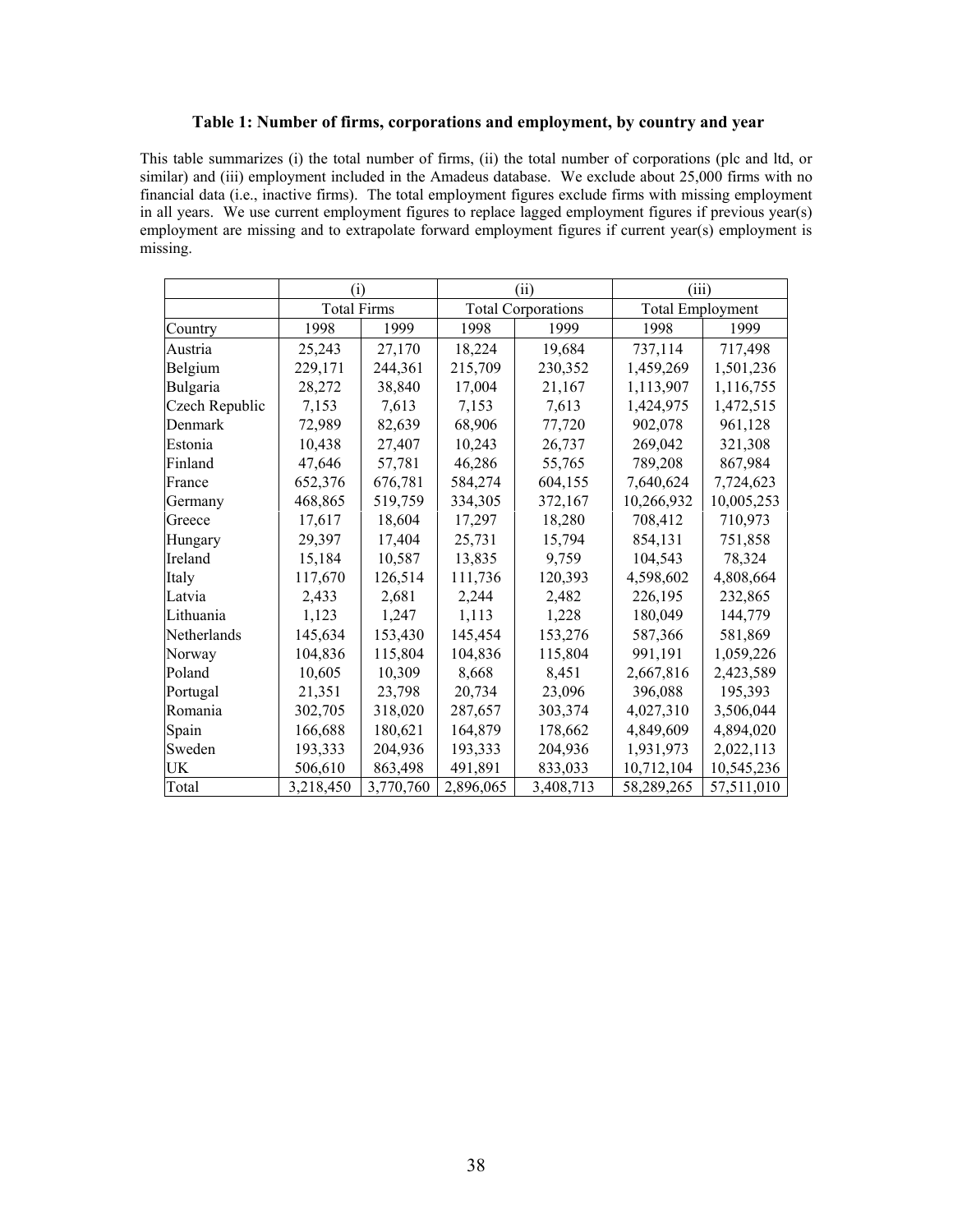#### **Table 2: Comparison with National Statistics**

This table compares the number of corporations in Amadeus in 1999 with the total number of firms according to 1996 data from Enterprises in Europe: 6<sup>th</sup> report (Eurostat, 2003). The Amadeus ratios are calculated using our extrapolated employment data and the number of corporations (PLCs and LTDs). The national data includes all enterprises, including proprietorships. Enterprises with 0 employees are excluded from both samples. Enterprises in Europe only includes EU-countries, which excludes Eastern European countries, Norway, and Switzerland. Columns (i-ii) indicate the coverage in Amadeus of large firms. Column (i) is equal to the ratio of total firms with more than 250 employees in Amadeus to total firms with more than 250 employees in national statistics. Column (ii) is equal to the ratio of total employment of firms with more than 250 employees in Amadeus to total employment at firms with more than 250 employees in national statistics. Columns (iii-iv) indicate the coverage in Amadeus of small firms. Column (i) is equal to the ratio of total firms with more than 10-50 employees in Amadeus to total firms with 10-50 employees in national statistics. Column (ii) is equal to the ratio of total employment of firms with 10-50 employees in Amadeus to total employment at firms with more than 10-50 employees in national statistics. Column (v) indicates whether there is a bias in the relative coverage of large (versus small) firms in Amadeus. Column  $(v)$  is equal to the absolute value of the difference between the ratio of employment in firms with 10-50 employees to employment in firms with more than 250 employees in Amadeus and the ratio of employment in firms with 10-50 employees to employment in firms with more than 250 employees in national statistics. All data is shown as percentages. Because of reported data availability, statistics for large firms in Iceland is measured as firms with more than 100 (rather than 250) employees.

|             | (i)    | (ii)                                     | (iii) | (iv)                                     | (v)                     |
|-------------|--------|------------------------------------------|-------|------------------------------------------|-------------------------|
|             |        | Coverage of large firms by<br>number of: |       | Coverage of Small Firms by<br>number of: | Relative<br>coverage of |
| Country     | Firms  | Employees                                | Firms | Employees                                | small firms             |
| Austria     | 44.4%  | 38.7%                                    | 54.6% | 65.2%                                    | 10.6%                   |
| Belgium     | 70.0%  | 57.4%                                    | 65.9% | 50.6%                                    | 15.3%                   |
| Denmark     | 100.0% | 77.2%                                    | 63.3% | 73.1%                                    | 9.8%                    |
| Finland     | 125.0% | 90.2%                                    | 39.0% | 42.4%                                    | 3.4%                    |
| France      | 65.2%  | 54.2%                                    | 66.8% | 57.8%                                    | 9.0%                    |
| Germany     | 34.3%  | 39.0%                                    | 47.4% | 49.5%                                    | 2.1%                    |
| Greece      | 200.0% | 84.4%                                    | 58.0% | 97.7%                                    | 39.7%                   |
| Iceland     | 30.0%  | 39.3%                                    | 6.2%  | 37.9%                                    | 31.7%                   |
| Ireland     | 33.3%  | 14.8%                                    | 23.1% | 67.9%                                    | 44.8%                   |
| Italy       | 57.9%  | 78.5%                                    | 45.3% | 100.0%                                   | 54.7%                   |
| Luxembourg  | 40.0%  | 38.3%                                    | 2.9%  | 82.2%                                    | 79.3%                   |
| Netherlands | 14.3%  | 11.9%                                    | 31.5% | 46.4%                                    | 14.9%                   |
| Portugal    | 33.3%  | 20.5%                                    | 12.8% | 117.5%                                   | 104.7%                  |
| Spain       | 83.3%  | 98.6%                                    | 53.2% | 99.0%                                    | 45.8%                   |
| Sweden      | 114.3% | 105.6%                                   | 43.7% | 47.8%                                    | 4.1%                    |
| UK          | 85.1%  | 79.4%                                    | 8.6%  | 31.0%                                    | 22.4%                   |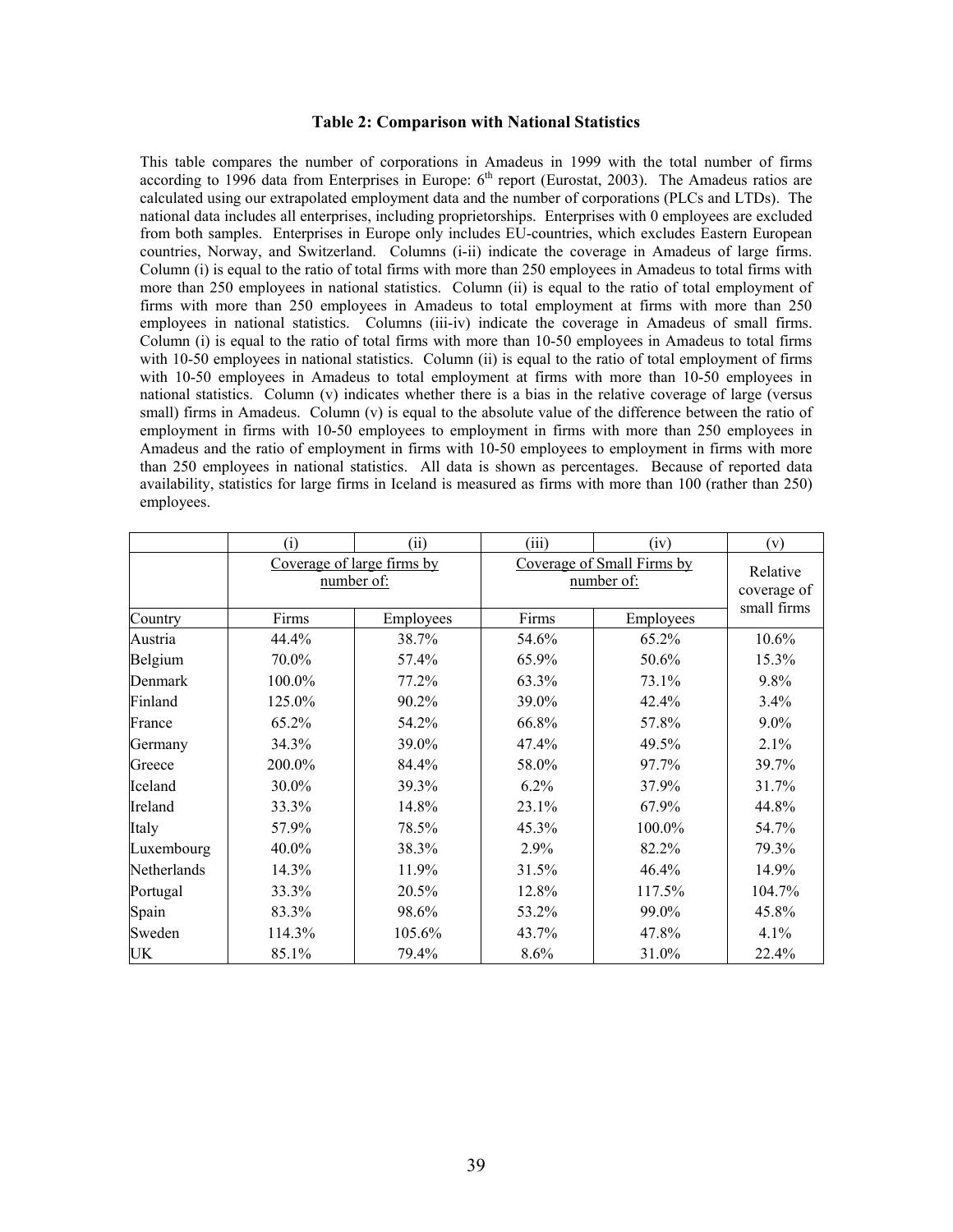# **Table 3: Entry rates, by country, average 1998-99**

This table shows entry rates of new firms in Amadeus, averaged by country across industries for the period 1998-99. Columns (i-ii) include all firms and Columns (iii-iv) exclude firms with less than 10 employees. We report both the percentage of new firms and employment at new firms. Note that the sample sizes differ because some firms are missing employment data, i.e. Columns (i-ii) include all firms that include age, even if employment is missing. We exclude the agricultural, mining, utility, finance, and public sectors. We exclude country-industry observations based on less than 3 firm observations. New firms are defined as corporations of age 1 and 2. Columns (v-vi) shows the number of entry procedures and entry costs as a percentage of per capita GNP, respectively (Djankov, et al. 2002). All data are shown as percentages.

|                             | (i)            | (ii)                            | (iii)               | (iv)                               | (v)                      | (vi)                                                |
|-----------------------------|----------------|---------------------------------|---------------------|------------------------------------|--------------------------|-----------------------------------------------------|
|                             |                | All firms:                      |                     | Firms with more than 10 employees: |                          |                                                     |
| Country                     | % of new firms | % of employment<br>at new firms | $%$ of new<br>firms | % of employment at<br>new firms    | procedures               | Number of entry Entry cost (% of per<br>capita GNP) |
| Austria                     | 13.00          | 11.78                           | 12.20               | 12.55                              | 9                        | 27.28                                               |
| Belgium                     | 11.58          | 4.08                            | 5.37                | 3.40                               | $8\,$                    | 9.98                                                |
| Bulgaria                    | 8.60           | 2.05                            | 5.34                | 2.49                               | 10                       | 14.41                                               |
| Czech Republic              | 11.55          | 7.15                            | 10.05               | 7.71                               | 10                       | 8.22                                                |
| Denmark                     | 13.66          | 5.36                            | 8.26                | 4.60                               | $\overline{\mathbf{3}}$  | 10.00                                               |
| Estonia                     | 20.41          | 11.95                           | 14.17               | 11.00                              | n.a.                     | n.a.                                                |
| Finland                     | 11.13          | 6.78                            | 6.15                | 6.41                               | 5                        | 1.16                                                |
| France                      | 14.68          | 5.55                            | 7.20                | 4.39                               | 15                       | 14.30                                               |
| Germany                     | 12.34          | 7.88                            | 7.78                | 7.65                               | 10                       | 15.69                                               |
| Greece                      | 15.44          | 8.17                            | 11.45               | 8.06                               | 15                       | 58.60                                               |
| Hungary                     | 17.38          | 5.41                            | 13.20               | 5.57                               | 8                        | 85.87                                               |
| Italy                       | 3.46           | 2.59                            | 2.10                | 2.61                               | 16                       | 20.02                                               |
| Latvia                      | 18.16          | 10.53                           | 16.20               | 10.57                              | 7                        | 42.34                                               |
| Lithuania                   | 19.23          | 9.16                            | 18.30               | 10.18                              | 10                       | 5.46                                                |
| Netherlands                 | 8.48           | 5.90                            | 6.04                | 7.29                               | $8\,$                    | 18.41                                               |
| Norway                      | 16.87          | 14.13                           | 12.39               | 13.90                              | $\overline{\mathcal{L}}$ | 4.72                                                |
| Poland                      | 12.04          | 6.28                            | 10.69               | 6.22                               | 11                       | 25.46                                               |
| Romania                     | 17.97          | 13.51                           | 11.76               | 13.25                              | 16                       | 15.31                                               |
| Spain                       | 11.41          | 6.03                            | 7.49                | 5.56                               | 11                       | 17.30                                               |
| Sweden                      | 7.90           | 3.49                            | 5.32                | 3.05                               | 6                        | 2.56                                                |
| UK                          | 15.01          | 5.17                            | 6.28                | 5.05                               | 5                        | 1.43                                                |
| Averages:                   |                |                                 |                     |                                    |                          |                                                     |
| Western Europe              | 11.92          | 6.69                            | 7.54                | 6.50                               | 8.85                     | 15.50                                               |
| <b>Transition countries</b> | 15.67          | 8.26                            | 12.46               | 8.37                               | 10.29                    | 28.15                                               |
| All countries               | 13.35          | 7.28                            | 9.42                | 7.21                               | 9.35                     | 19.93                                               |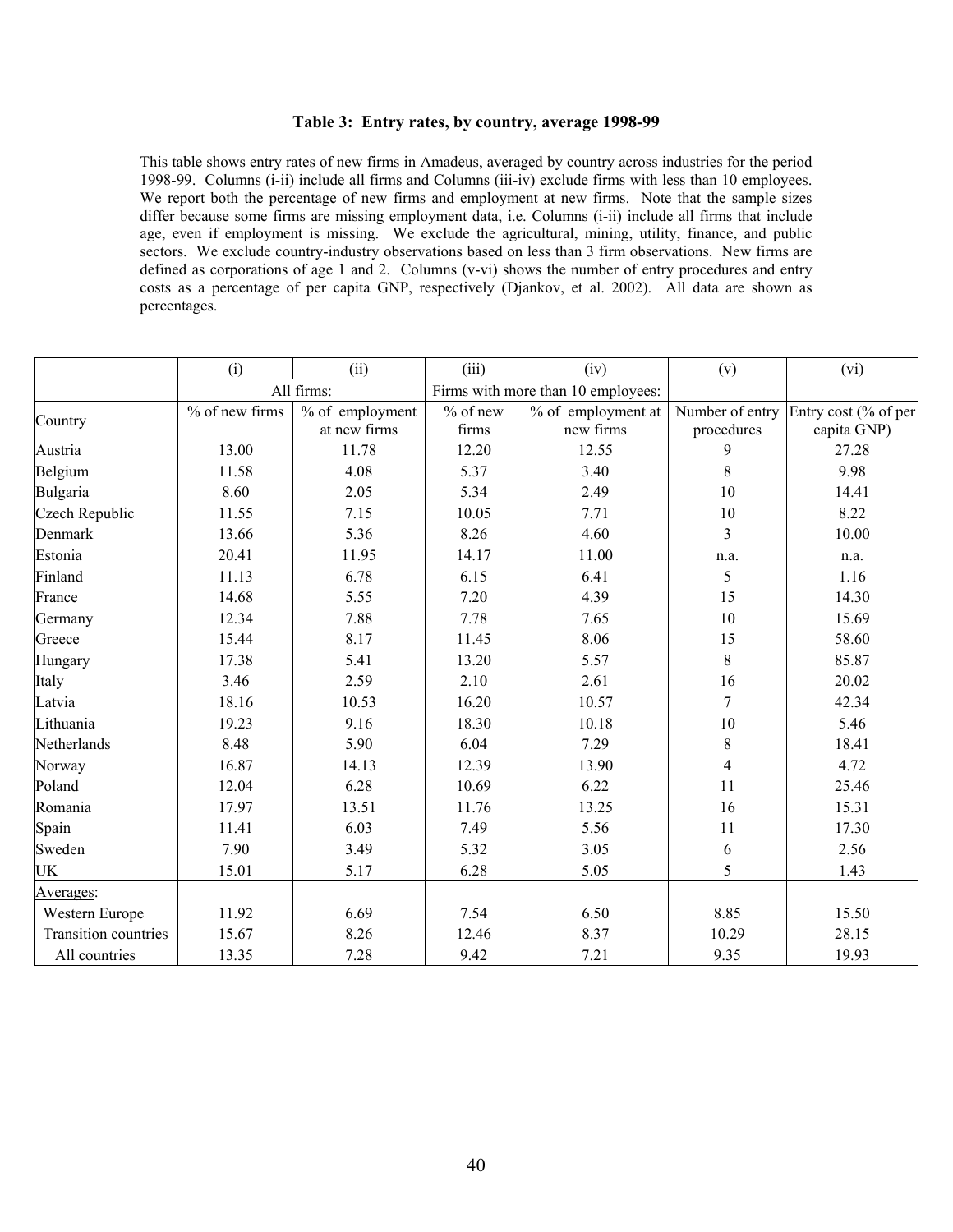# **Table 4: Entry rates across Europe and the U.S., by 2-digit NACE code**

This table shows entry rates of new firms across Europe and the U.S. by 2-digit NACE code groups. In columns (ii-vi), European data are from Amadeus, averaged across countries, and averaged for the years 1998-99. Columns (ii-v) define new firms as corporations of age 1 and 2 and column (vi) defines new firms as corporations age 1, to compare to the U.S. data. In column (vii), data on U.S. entry rates are from Dunn & Bradstreet, averaged for the years 1998-99, and new firms are defined as corporations of age 1. Data are shown as percentages. We exclude the agricultural, mining, utility, finance, and public sectors (NACE codes 5-7, 10-14, 50-51, 65-67, 85, and 91-92). We also exclude country-industry observations based on less than 3 firm observations. "Total" is the average of all non-excluded 2-digit NACE codes.

|                                                                       | (i)                                        | (ii)                | (iii)               | (iv)                                  | (v)                 | (vi)                | (vii)               |
|-----------------------------------------------------------------------|--------------------------------------------|---------------------|---------------------|---------------------------------------|---------------------|---------------------|---------------------|
|                                                                       |                                            |                     |                     | Europe                                |                     |                     | U.S.                |
|                                                                       |                                            |                     | Age 1 and 2         |                                       |                     | Age 1               |                     |
|                                                                       |                                            | All Firms:          |                     | Firms with more<br>than 10 employees: |                     | All Firms:          |                     |
| Industry                                                              | 2-Digit<br><b>NACE</b><br>Industry<br>Code | <b>New</b><br>Firms | <b>New</b><br>Empl. | <b>New</b><br>Firms                   | <b>New</b><br>Empl. | <b>New</b><br>Firms | <b>New</b><br>Firms |
| Manufacturing                                                         | $15 - 36$                                  | 11.07               | 6.24                | 8.26                                  | 6.37                | 6.00                | 6.31                |
| - Manufacture of<br>chemicals                                         | 24                                         | 9.53                | 3.60                | 6.34                                  | 3.49                | 4.64                | 6.08                |
| - Manufacture of office<br>machinery and computers                    | 30                                         | 15.53               | 8.49                | 11.06                                 | 8.24                | 9.33                | 8.67                |
| - Manufacture of radio,<br>television, and<br>communication equipment | 32                                         | 14.35               | 8.65                | 11.41                                 | 8.37                | 7.14                | 8.45                |
| Construction                                                          | 45                                         | 13.56               | 7.18                | 7.88                                  | 6.30                | 6.51                | 8.14                |
| Trade                                                                 | $50 - 52$                                  | 14.27               | 8.24                | 8.69                                  | 7.43                | 6.92                | 5.86                |
| <b>Hotels and Restaurants</b>                                         | 55                                         | 14.73               | 8.15                | 10.93                                 | 7.40                | 7.42                | 5.95                |
| Transportation                                                        | $60 - 63$                                  | 13.90               | 6.21                | 9.19                                  | 6.26                | 7.58                | 6.74                |
| Communications                                                        | 64                                         | 26.71               | 15.34               | 21.11                                 | 16.03               | 14.00               | 10.09               |
| Services                                                              | $70 - 74,$<br>93                           | 18.01               | 10.15               | 11.18                                 | 9.36                | 9.77                | 7.51                |
| - Computer services                                                   | 72                                         | 22.19               | 10.99               | 13.23                                 | 9.80                | 12.49               | 10.73               |
| Total                                                                 | $15 - 93$                                  | 13.27               | 7.33                | 9.22                                  | 7.19                | 7.09                | 6.65                |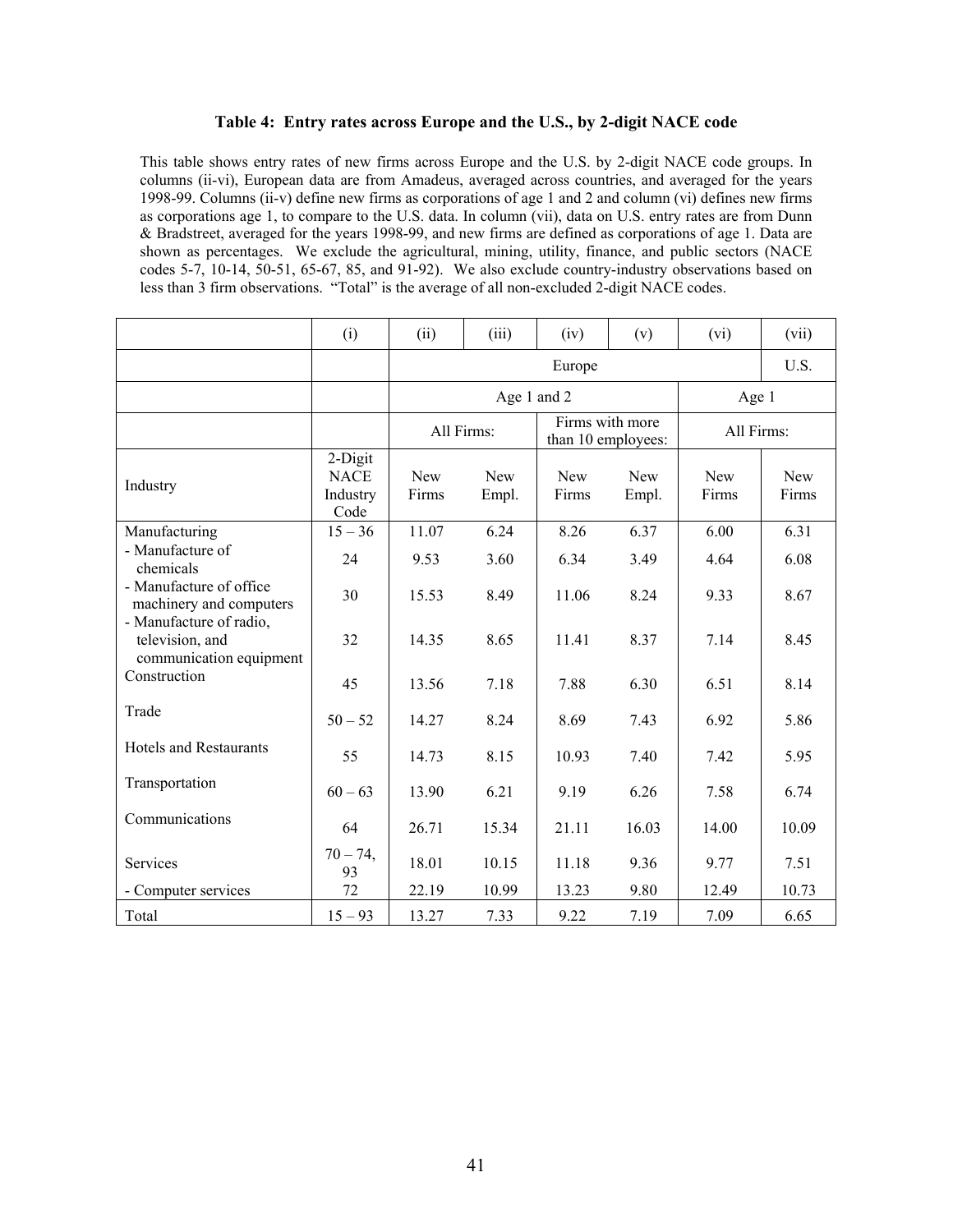# **Table 5: Size Distribution of New firms in Europe, by country and firm size, average of 1998 and 1999**

This table shows the average shares of new firms in Amadeus, by firm size and country, averaged over the period 1998-99. New firms are defined as corporations with age 1 or 2. Data are shown as percentages of total new corporations.

|                             | (i)   | (ii)      | (iii)                                           | (iv)  |
|-----------------------------|-------|-----------|-------------------------------------------------|-------|
|                             |       |           | Percentage of new corporations with employment: |       |
| Country                     | < 10  | $10 - 50$ | 50-250                                          | > 250 |
| Austria                     | 61.32 | 29.89     | 7.04                                            | 1.76  |
| Belgium                     | 91.18 | 7.44      | 1.17                                            | 0.20  |
| Bulgaria                    | 54.51 | 24.10     | 16.64                                           | 4.75  |
| Czech Republic              | 28.18 | 34.83     | 29.39                                           | 7.60  |
| Denmark                     | 82.57 | 15.42     | 1.74                                            | 0.27  |
| Estonia                     | 77.39 | 19.36     | 2.72                                            | 0.53  |
| Finland                     | 87.37 | 9.70      | 2.30                                            | 0.63  |
| France                      | 90.91 | 8.00      | 0.93                                            | 0.16  |
| Germany                     | 80.50 | 16.05     | 2.71                                            | 0.74  |
| Greece                      | 54.54 | 40.42     | 4.49                                            | 0.54  |
| Hungary                     | 43.03 | 38.90     | 14.83                                           | 3.24  |
| Ireland                     | 7.89  | 34.54     | 52.30                                           | 0.00  |
| Italy                       | 66.18 | 23.21     | 8.35                                            | 2.25  |
| Latvia                      | 50.02 | 31.37     | 14.80                                           | 3.81  |
| Lithuania                   | 36.38 | 47.04     | 12.79                                           | 3.78  |
| Netherlands                 | 57.67 | 23.15     | 16.33                                           | 2.85  |
| Norway                      | 86.42 | 11.68     | 1.55                                            | 0.36  |
| Poland                      | 19.50 | 28.42     | 41.87                                           | 10.20 |
| Portugal                    | 50.87 | 28.35     | 16.50                                           | 4.28  |
| Romania                     | 92.07 | 6.02      | 1.44                                            | 0.46  |
| Spain                       | 68.06 | 27.54     | 3.82                                            | 0.58  |
| Sweden                      | 91.32 | 7.54      | 0.98                                            | 0.17  |
| <b>United Kingdom</b>       | 70.14 | 17.18     | 9.83                                            | 2.85  |
| Averages:                   |       |           |                                                 |       |
| Western Europe              | 69.80 | 20.01     | 8.67                                            | 1.18  |
| <b>Transition countries</b> | 50.14 | 28.76     | 16.81                                           | 4.30  |
| All countries               | 62.96 | 23.05     | 11.50                                           | 2.26  |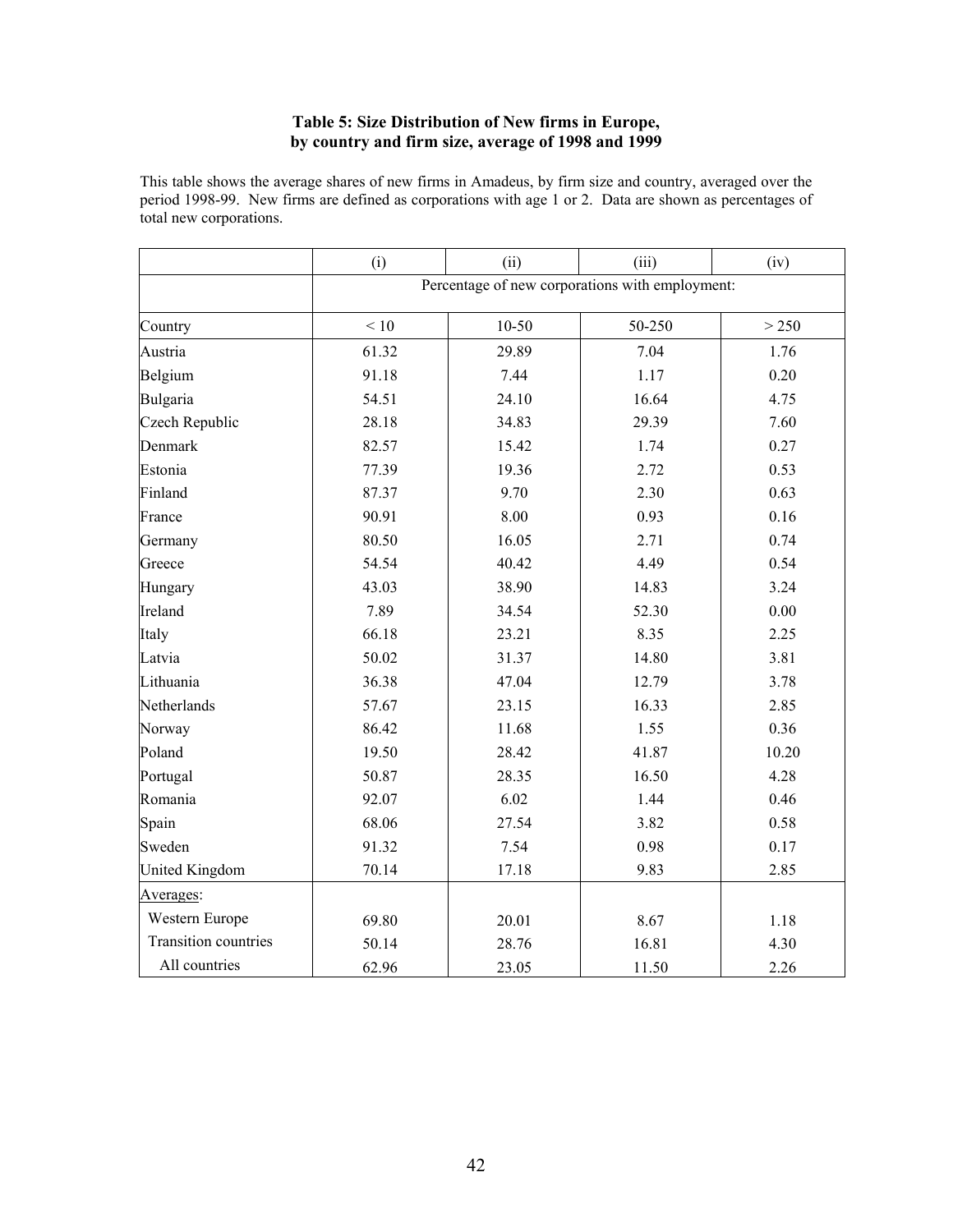## **Table 6A: Determinants of Entry Rates**

This table shows Tobit regressions with censoring at 0 and 1, an OLS regression, and a weighted least squares regression. The dependent variable in columns (ivii) is the ratio of new firms (defined as age 1- 2) to total firms, averaged over the period 1998-99, by 2-digit NACE industry code and country (Amadeus). Industry Share is the industry share in sales (Amadeus). Entry<sub>US</sub> is the ratio of new firms to total firms in the U.S., by 2-digit NACE industry code (Dunn & Bradstreet). Columns (i) shows a Tobit regression that interacts Entry<sub>US</sub> with country-level entry costs (Djankov, et al, 2002). Column (ii-iii) shows a Tobit regression that interacts Entry<sub>US</sub> with the number of entry procedures and the monetized value of the entrepreneur's time in the entry cost variable, respectively (Djankov, et al, 2002). Column (iv) shows a Tobit regression that excludes transition countries. Column (v) includes shows a Tobit regression that only firms with more than 10 employees, excluding industries with less than 50% of firm coverage for employment. Column (vi) shows OLS regression results and Column (vii) reports weighted least squares (WLS) estimates with weights based on the logarithm of the number of firms in that industry with nonmissing age data. The dependent variable in column (viii) is the ratio of employment at new firms (defined as age 1- 2), averaged over the period 1998-99, by 2-digit NACE industry code and country. This ratio is calculated excluding large new firms (defined as employment greater than 250). We also exclude industries with less than 50% of firm coverage for employment. All regressions include a constant, country dummies and 2-digit industry dummies, not shown. Standard errors are reported in parentheses. \*, \*\*, and \*\*\* denote significant at 10%, 5%, and 1%, respectively. See Appendix 1 for complete variable definitions and sources.

|                             | (i)                    | (ii)                   | (iii)                    | (iv)                   | (v)                     | (vi)                   | (vii)                     | (viii)                                 |
|-----------------------------|------------------------|------------------------|--------------------------|------------------------|-------------------------|------------------------|---------------------------|----------------------------------------|
|                             |                        |                        |                          | Fraction of new firms  |                         |                        |                           | Fraction of employment<br>at new firms |
|                             |                        |                        | <b>Tobit Regressions</b> |                        |                         |                        |                           |                                        |
|                             | Entry<br>Costs         | Entry<br>procedures    | EntCost $\&$<br>Time     | Excl.<br>Transition    | $>10$ employees<br>only | <b>OLS</b>             | Weighted<br>least squares | Tobit                                  |
| <b>Industry Share</b>       | $-0.092$<br>(0.108)    | $-0.093$<br>(0.109)    | $-0.095$<br>(0.108)      | 0.157<br>(0.123)       | $-0.224*$<br>(0.122)    | $-0.092$<br>(0.091)    | $-0.041$<br>(0.076)       | $-0.131$<br>(0.101)                    |
| $Entry_{US} * EntCost$      | $-0.175***$<br>(0.047) |                        |                          | $-0.110***$<br>(0.041) | $-0.237**$<br>(0.110)   | $-0.175***$<br>(0.066) | $-0.201***$<br>(0.063)    | $-0.089$<br>(0.089)                    |
| $Entry_{US} * EntProc$      |                        | $-0.656***$<br>(0.177) |                          |                        |                         |                        |                           |                                        |
| $Entry_{US} * EntCost&Time$ |                        |                        | $-0.211***$<br>(0.055)   |                        |                         |                        |                           |                                        |
| Observations<br>R-squared   | 708                    | 708                    | 708                      | 484                    | 591                     | 708<br>0.59            | 708<br>0.65               | 602                                    |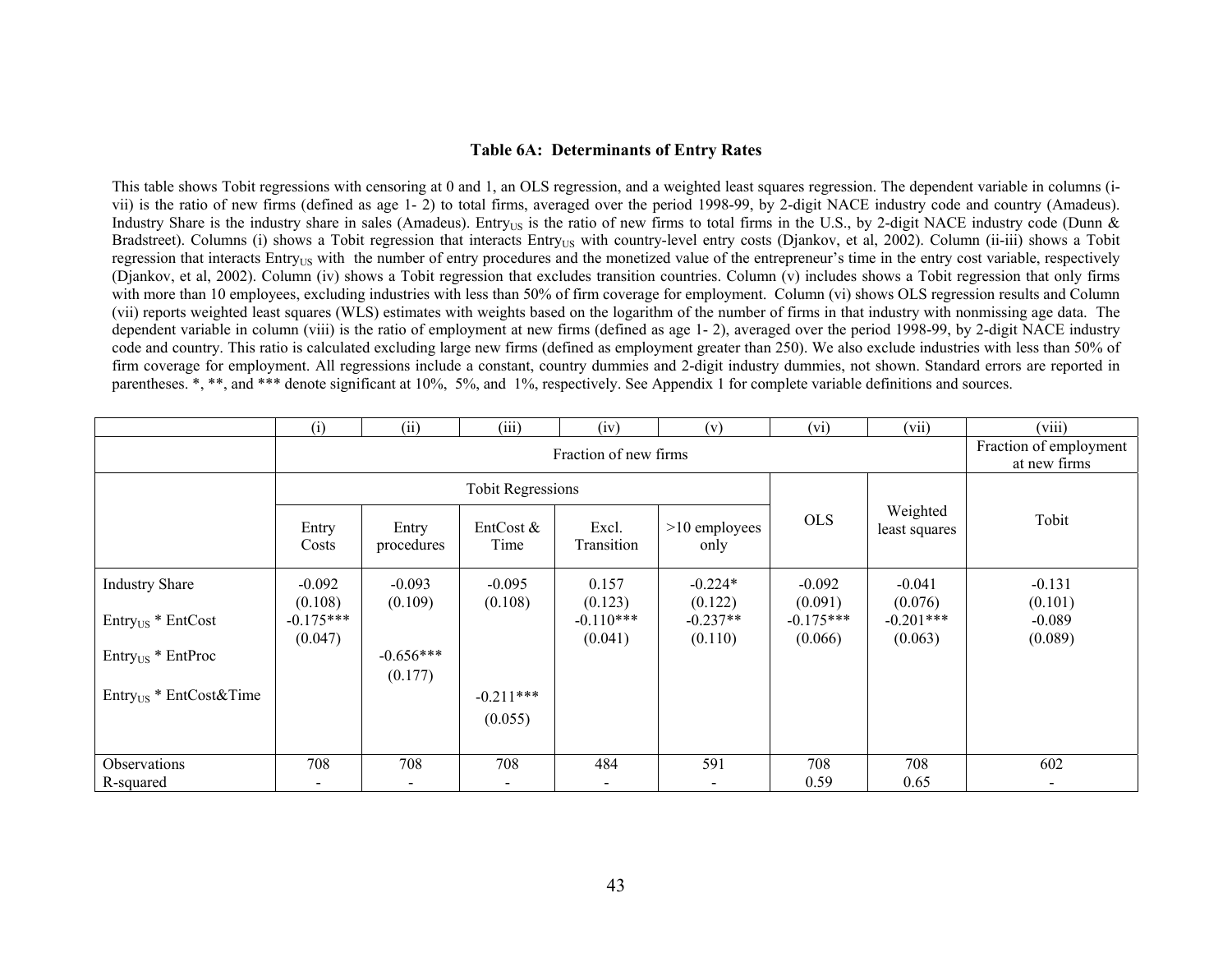### **Table 6B: Determinants of Entry Rates: Alternative Proxies for Natural Propensity to Enter**

This table shows Tobit regressions with censoring at 0 and 1. The dependent variable in all columns is the ratio of new firms (defined as age 1- 2) to total firms, averaged over the period 1998-99, by 2-digit NACE industry code and country (Amadeus). Industry Share is the industry share in sales (Amadeus). EntCost is country-level entry costs (Djankov, et al, 2002). Columns (i-ii) interacts EntCost with the percentage of U.S. firms that exited and the percentage of U.S. firms defined as SMEs (with less than 250 employees), respectively, averaged over the period 1998-99, by 2-digit NACE industry code (Dunn & Bradstreet). Columns (iii-iv) examines market size and interact EntCost with medium assets and sales, respectively, of U.S. firms, averaged over the period 1998-99, by 2-digit NACE industry code (Compustat). Columns (v-vi) examine market concentration and interact EntCost with the concentration ratio of sales at the largest 4 firms (measured by total sales) and by the Herfindahl-Hirschman index, averaged over the period 1998-99, by 2-digit NACE industry code (Compustat). All regressions include a constant, country dummies and 2-digit industry dummies, not shown. Standard errors are reported in parentheses. \*, \*\*, and \*\*\* denote significant at 10%, 5%, and 1%, respectively. See Appendix 1 for complete variable definitions and sources.

|                       | (i)                   | (ii)                 | (iii)                 | (iv)                  | (v)                 | (vi)                |
|-----------------------|-----------------------|----------------------|-----------------------|-----------------------|---------------------|---------------------|
|                       | Exit                  | <b>SME</b>           | Scale                 | Size                  | Conc4               | HH                  |
| <b>Industry Share</b> | $-0.081$<br>(0.109)   | $-0.083$<br>(0.109)  | $-0.087$<br>(0.109)   | $-0.088$<br>(0.109)   | $-0.085$<br>(0.109) | $-0.085$<br>(0.109) |
| Exit * EntCost        | $-0.032**$<br>(0.015) |                      |                       |                       |                     |                     |
| SME * EntCost         |                       | $-0.007*$<br>(0.004) |                       |                       |                     |                     |
| Scale * EntCost       |                       |                      | $0.002***$<br>(0.001) |                       |                     |                     |
| Size * EntCost        |                       |                      |                       | $0.002***$<br>(0.001) |                     |                     |
| Conc * EntCost        |                       |                      |                       |                       | 0.004               |                     |
| HH * EntCost          |                       |                      |                       |                       | (0.003)             | 0.002<br>(0.001)    |
| Observations          | 708                   | 708                  | 708                   | 708                   | 708                 | 708                 |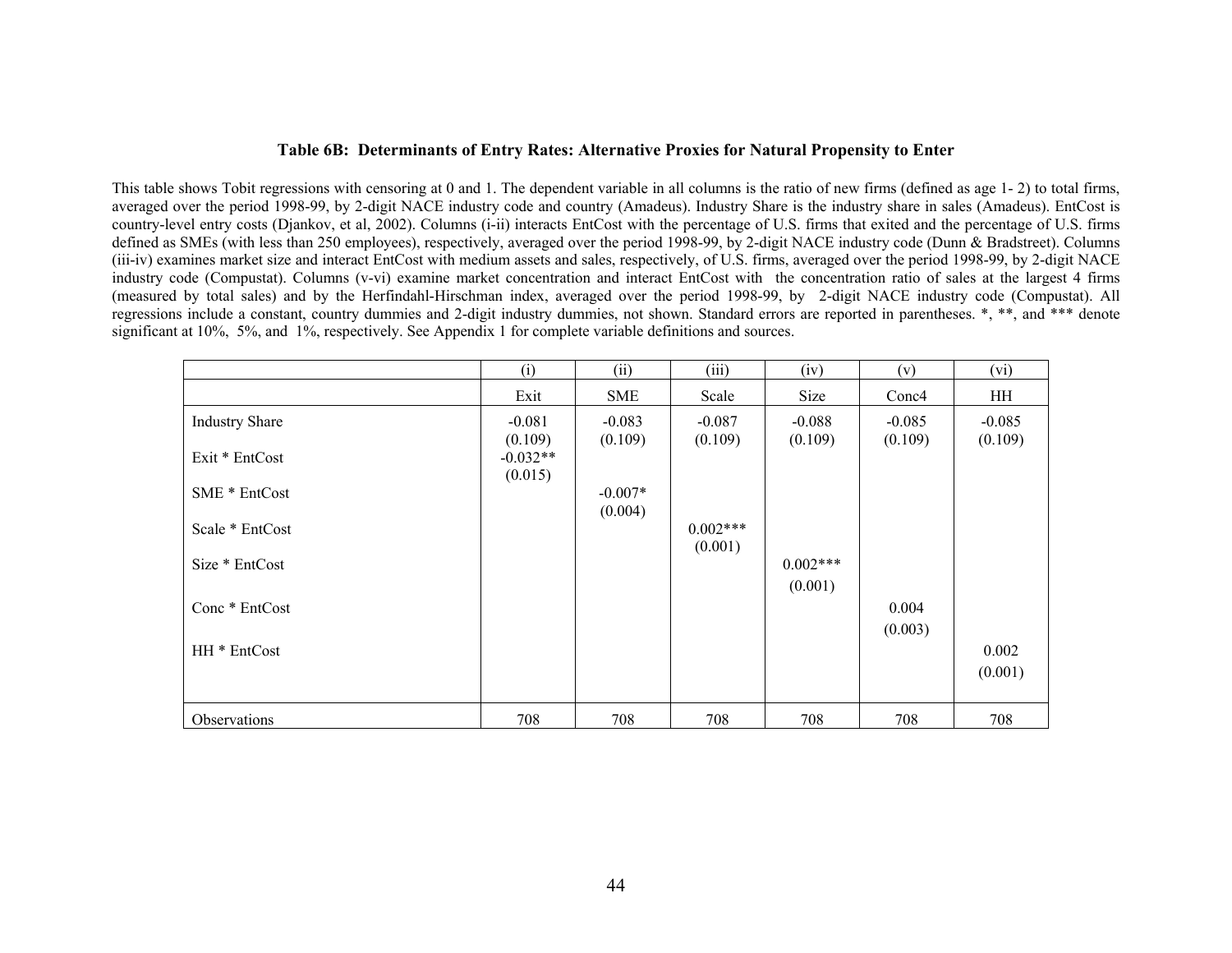## **Table 7: Determinants of industry performance and size**

This table shows Tobit regressions with censoring at 0 and 1. The dependent variable in columns (i) to (viii) is the industry-level growth in value added per employee at firms with age  $\geq$  (i.e. excluding new firms). Columns (i-iv) estimate a Tobit regression, columns (v-viii) show IV estimations, and column (ix) shows a Tobit estimation. We use the legal origin variable in LSSV (1998) as instrument for entry regulation. The dependent variable in column (ix) is the industry-level share in value added. All dependent variables are calculated using data for the year 1999, by 2-digit NACE industry code and country, and excluding observations based on less than 3 firms. Growth observations are left-censored at -50% and right-censored at >100%. Share in value added observations are left-censored at 0% and right-censored at 100%. Industry Share is the industry share in sales (Amadeus). EntCost is country-level entry costs (Djankov, et al, 2002). Columns (i-ii) and (v-vi) interact EntCost with the percentage of U.S. firms that entered and the percentage of U.S. firms defined as SMEs (with less than 250 employees), respectively, averaged over the period 1998-99, by 2-digit NACE industry code (Dunn & Bradstreet). Columns (iii-iv) and (viiviii) interact EntCost with medium assets and sales, respectively, of U.S. firms, averaged over the period 1998-99, by 2-digit NACE industry code (Compustat). All regressions include a constant, country dummies and 2-digit industry dummies, not shown. Standard errors are reported in parentheses. \*, \*\*, and \*\*\* denote significant at 10%, 5%, and 1%, respectively. See Appendix 1 for complete variable definitions and sources.

|                       | $\left( 1 \right)$ | (ii)                     | (iii)             | (iv)                               | (v)       | (vi)           | (vii)      | (viii)     | (ix)                 |
|-----------------------|--------------------|--------------------------|-------------------|------------------------------------|-----------|----------------|------------|------------|----------------------|
|                       |                    |                          |                   | Growth in value added per employee |           |                |            |            | Share in value added |
|                       |                    |                          | Tobit Estimation: |                                    |           | IV Estimation: |            |            |                      |
| <b>Industry Share</b> | $-0.050$           | $-0.030$                 | $-0.048$          | $-0.040$                           | $-0.178$  | $-0.165$       | $-0.173$   | $-0.166$   |                      |
|                       | (0.530)            | (0.529)                  | (0.530)           | (0.530)                            | (0.378)   | (0.378)        | (0.376)    | (0.378)    |                      |
| Entry * EntCost       | $-0.426**$         |                          |                   |                                    | $-0.211*$ |                |            |            | $-0.006$             |
|                       | (0.202)            |                          |                   |                                    | (0.113)   |                |            |            | (0.018)              |
| SME * EntCost         |                    | $-0.039**$               |                   |                                    |           | $-0.026***$    |            |            |                      |
|                       |                    | (0.015)                  |                   |                                    |           | (0.001)        |            |            |                      |
| Scale * EntCost       |                    |                          | $0.006**$         |                                    |           |                | $0.006***$ |            |                      |
|                       |                    |                          | (0.003)           |                                    |           |                | (0.001)    |            |                      |
| Size * EntCost        |                    |                          |                   | $0.007**$                          |           |                |            | $0.006***$ |                      |
|                       |                    |                          |                   | (0.003)                            |           |                |            | (0.001)    |                      |
| Observations          | 572                | 572                      | 572               | 572                                | 558       | 558            | 558        | 558        | 596                  |
| R-squared             |                    | $\overline{\phantom{0}}$ |                   |                                    | 0.18      | 0.18           | 0.18       | 0.18       |                      |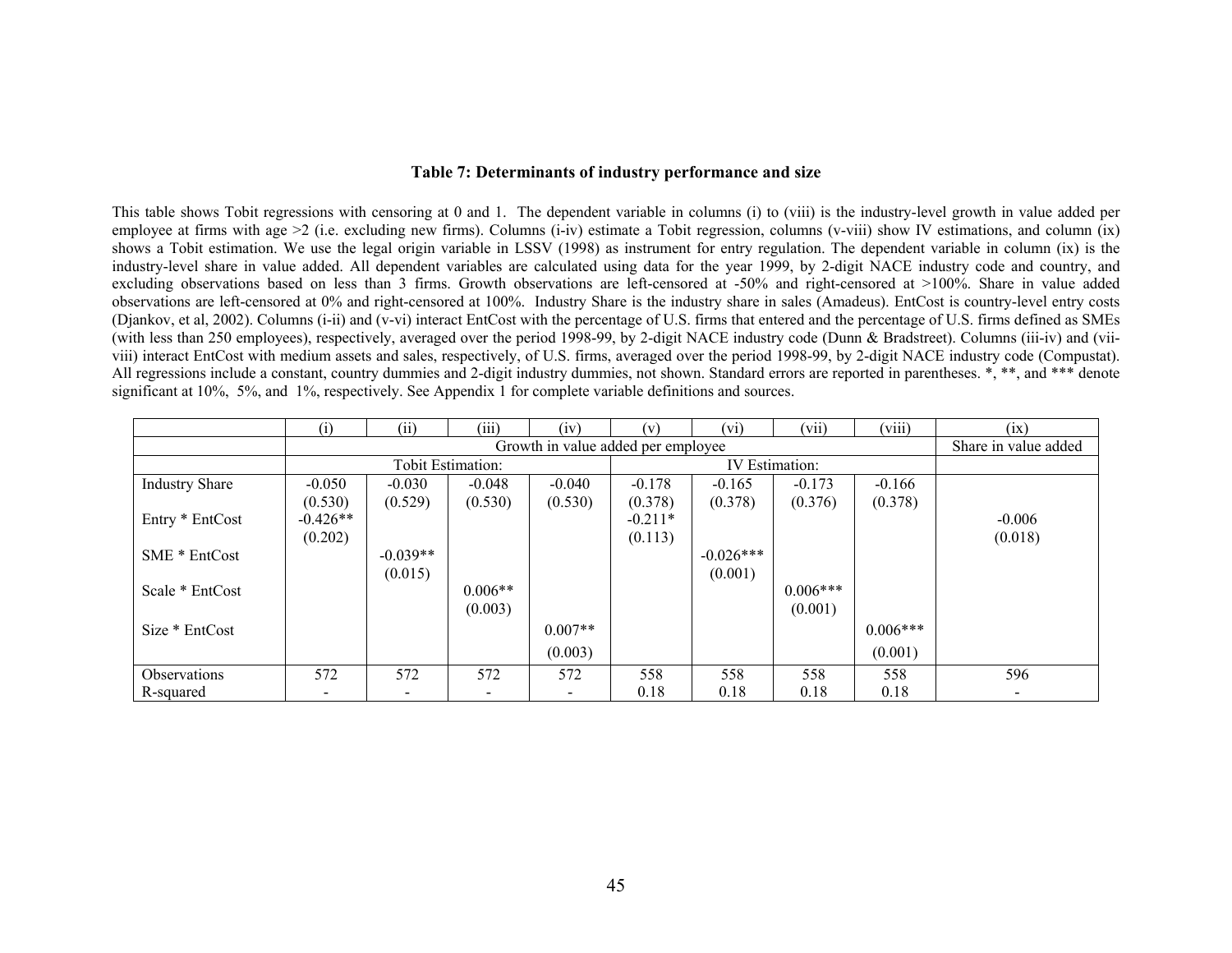### **Table 8: Selection issues**

This table shows instrumental variable regressions with robust errors and Tobit regressions with censoring at 0 and 1. The dependent variable is the ratio of new firms (defined as age 1- 2) to total firms, averaged over the period 1998-99, by 2-digit NACE industry code and country. Columns (i-v) show instrumental variable regressions. We use the legal origin variable in LSSV (1998) as instrument for entry regulations. We use clustering to correct the standard errors for the fact that the country level variables are instrumented. Columns (vi-vii) show Tobit results when we estimate different slopes for the interaction variables for whether the industry is in a country below or above the sample-median per capita income (low GDP per capita and high GDP per capita, respectively), or above or below sample-median level of corruption (high corruption and low corruption, respectively). All regressions include a constant, country dummies and 2-digit industry dummies, not shown. See Table 6 and Appendix 1 for complete variable definitions and sources. Standard errors are reported in parentheses. \*, \*\*, and \*\*\* denote significant at 10%, 5%, and 1%, respectively.

|                                           | (i)         | (ii)       | (iii)                  | (iv)     | (v)        | (vi)        | (vii)            |
|-------------------------------------------|-------------|------------|------------------------|----------|------------|-------------|------------------|
|                                           |             |            | Instrumental variables |          |            |             | Different slopes |
| <b>Industry Share</b>                     | $-0.092$    | $-0.087$   | $-0.088$               | $-0.085$ | $-0.085$   | $-0.110$    | $-0.117$         |
|                                           | (0.090)     | (0.093)    | (0.092)                | (0.094)  | (0.093)    | (0.108)     | (0.108)          |
| EntryUS * EntCost                         | $-0.175***$ |            |                        |          |            |             |                  |
|                                           | (0.055)     |            |                        |          |            |             |                  |
| Scale * EntCost                           |             | $0.002***$ |                        |          |            |             |                  |
|                                           |             | (0.000)    |                        |          |            |             |                  |
| Size * EntCost                            |             |            | $0.002***$             |          |            |             |                  |
|                                           |             |            | (0.001)                |          |            |             |                  |
| Conc * EntCost                            |             |            |                        | $0.004*$ |            |             |                  |
|                                           |             |            |                        | (0.002)  |            |             |                  |
| HH * EntCost                              |             |            |                        |          | $0.002***$ |             |                  |
|                                           |             |            |                        |          | (0.000)    |             |                  |
| Low GDP per capita * EntryUS * EntryCost  |             |            |                        |          |            | 0.087       |                  |
|                                           |             |            |                        |          |            | (0.127)     |                  |
| High GDP per capita * EntryUS * EntryCost |             |            |                        |          |            | $-0.170***$ |                  |
|                                           |             |            |                        |          |            | (0.047)     |                  |
| High corruption * EntryUS * EntryCost     |             |            |                        |          |            |             | 0.186            |
|                                           |             |            |                        |          |            |             | (0.128)          |
| Low Corruption * EntryUS * EntryCost      |             |            |                        |          |            |             | $-0.168***$      |
|                                           |             |            |                        |          |            |             | (0.047)          |
|                                           |             |            |                        |          |            |             |                  |
| Observations                              | 708         | 708        | 708                    | 708      | 708        | 708         | 708              |
| R-squared                                 | 0.59        | 0.59       | 0.59                   | 0.58     | 0.58       |             |                  |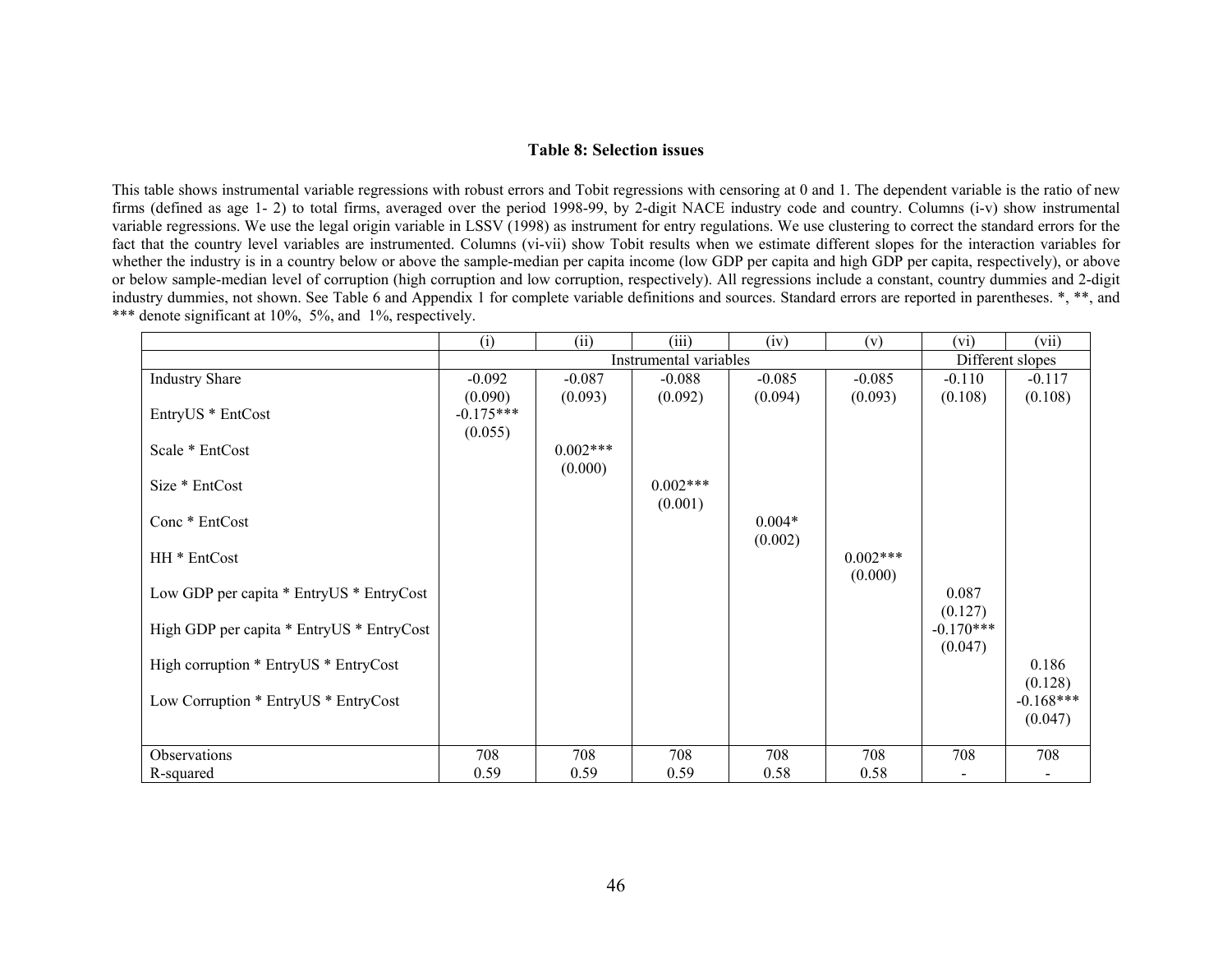# **Table 9: Summary statistics and correlations of variables**

# *Panel A: Summary statistics of country-level variables*

This table shows summary statistics of country-level variables. See Appendix 1 for complete variable definitions and sources.

|                                           | (i)                    | (ii) | (iii)  | (iv)      | (v)  | (vi)  |
|-------------------------------------------|------------------------|------|--------|-----------|------|-------|
| Variable                                  | Number of<br>countries | Mean | Median | Std. Dev. | Min  | Max   |
| Entry cost<br>(EntryCost)                 | 20                     | 0.20 | 0.15   | 0.21      | 0.01 | 0.86  |
| Cost of labor dismissals<br>(LabCost)     | 16                     | 1.92 | 1.90   | 0.93      | 0.50 | 4.20  |
| Employment laws<br>(EmpLaw)               | 20                     | 1.55 | 1.68   | 0.36      | 0.80 | 2.18  |
| Intellectual property rights<br>(IntProp) | 21                     | 5.00 | 5.30   | 1.27      | 2.90 | 6.60  |
| Financial development<br>(FinDev)         | 21                     | 1.07 | 0.96   | 0.75      | 0.11 | 2.79  |
| Accounting<br>(AccStan)                   | 13                     | 0.67 | 0.64   | 0.09      | 0.54 | 0.83  |
| Human capital<br>(Edu)                    | 21                     | 8.82 | 9.24   | 1.17      | 6.09 | 10.85 |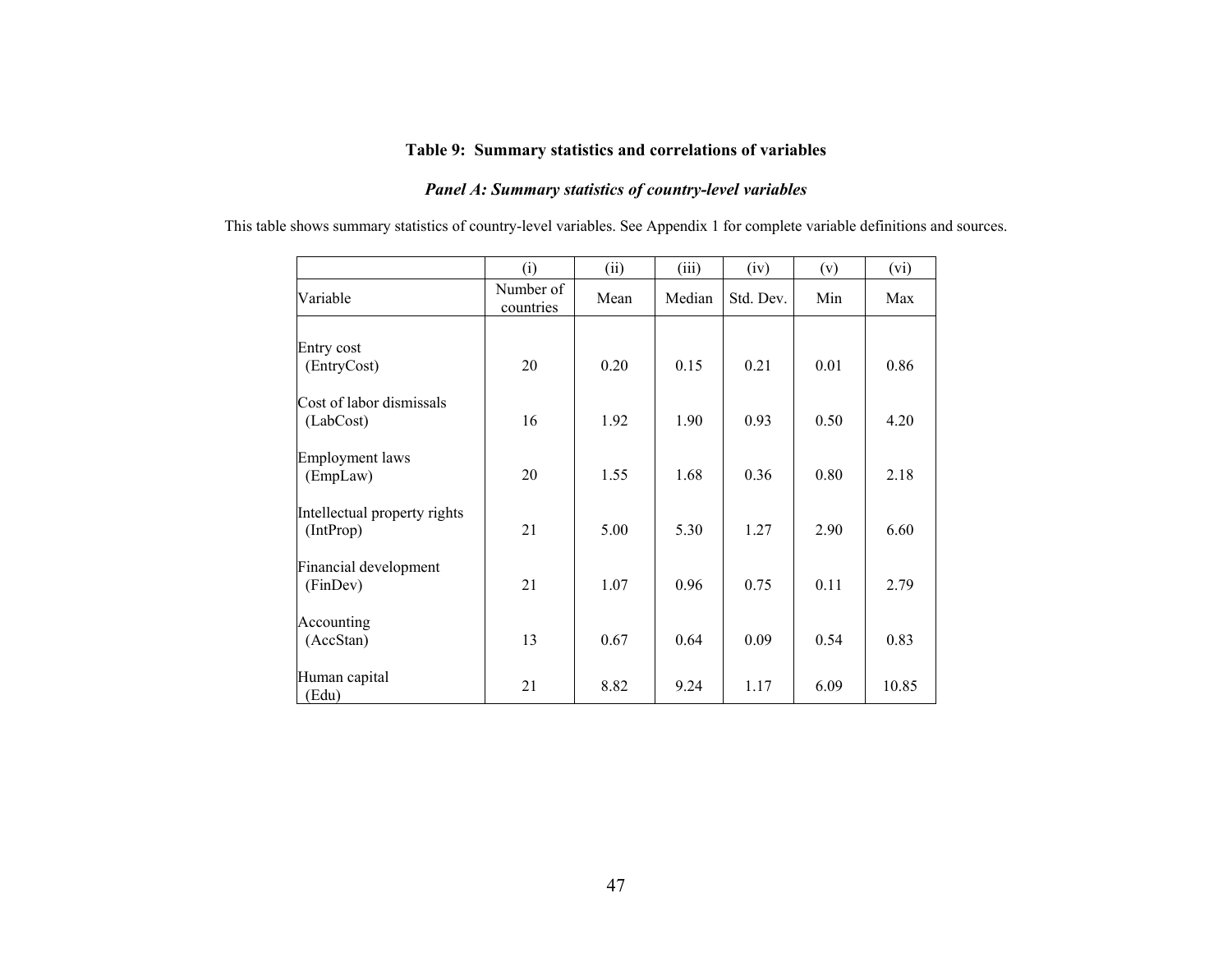# *Panel B: Summary statistics of U.S. industry-level variables, by industry*

This table shows summary statistics of U.S. industry-level characteristics. The variables are calculated using the Dunn & Bradstreet databases of U.S. corporations and the CompuStat database of U.S. listed firms. See Appendix 1 for complete variable definitions and sources. Averages are reported across sector groups based on 2-digit NACE industry codes. See Annex 3 for complete 2-digit NACE U.S. entry and exit rates. We exclude the agricultural, mining, utility, finance, and public sectors and 2-digit industries with less than 3 observations.

|                                                                       | (i)            | (ii)                            | (iii)                            | (iv)                                  | (v)                        | (vi)                        | (vii)                                | (viii)                                 | (ix)                           | (x)          | (xi)                            | (xii)                  |
|-----------------------------------------------------------------------|----------------|---------------------------------|----------------------------------|---------------------------------------|----------------------------|-----------------------------|--------------------------------------|----------------------------------------|--------------------------------|--------------|---------------------------------|------------------------|
| Industry                                                              | Sector<br>code | <b>NACE</b><br>Industry<br>Code | $%$ of New<br>Firms<br>(EntryUS) | $%$ of<br>Exited<br>firms<br>(ExitUS) | Total<br>Assets<br>(Scale) | Total<br>Revenues<br>(Size) | Concentr<br>ation<br>ratio<br>(Conc) | Herfindahl-<br>Hirschman<br>index (HH) | Labor<br>Intensity<br>(LabInt) | R&D<br>(R&D) | External<br>Finance<br>(ExtFin) | Hour<br>Wage<br>(Wage) |
| Manufacturing                                                         |                | $15 - 36$                       | 6.31                             | 21.71                                 | 318.44                     | 385.41                      | 0.44                                 | 0.083                                  | 23.94                          | 3.15         | 26.60                           | 13.96                  |
| - Manufacture of chemicals                                            |                | 24                              | 6.08                             | 22.43                                 | 31.04                      | 17.22                       | 0.23                                 | 0.025                                  | 11.12                          | 12.68        | 79.05                           | 16.18                  |
| - Manufacture of office<br>machinery and computers                    |                | 30                              | 8.67                             | 34.23                                 | 34.65                      | 40.23                       | 0.52                                 | 0.088                                  | 54.31                          | 10.35        | 50.15                           | 22.33                  |
| - Manufacture of radio,<br>television, and<br>communication equipment |                | 32                              | 8.45                             | 27.43                                 | 42.95                      | 51.69                       | 0.47                                 | 0.073                                  | 19.61                          | 10.62        | 32.76                           | 13.67                  |
| Construction                                                          | $\overline{2}$ | 45                              | 8.14                             | 19.89                                 | 97.24                      | 127.54                      | 0.34                                 | 0.051                                  | 22.27                          | 0.50         | 46.98                           | 15.42                  |
| Trade                                                                 | $\mathcal{E}$  | $50 - 52$                       | 5.86                             | 20.30                                 | 104.70                     | 209.29                      | 0.38                                 | 0.077                                  | 43.56                          | 0.00         | 54.79                           | 11.00                  |
| <b>Hotels and Restaurants</b>                                         | $\overline{4}$ | 55                              | 5.95                             | 15.88                                 | 52.82                      | 62.65                       | 0.41                                 | 0.057                                  | 95.70                          | 0.00         | 42.51                           | 7.28                   |
| Transportation                                                        | 5              | $60 - 63$                       | 6.74                             | 24.63                                 | 218.34                     | 204.39                      | 0.51                                 | 0.104                                  | 20.13                          | 7.50         | 13.01                           | 14.57                  |
| Communications                                                        | 6              | 64                              | 10.09                            | 31.36                                 | 270.85                     | 108.67                      | 0.30                                 | 0.036                                  | 9.63                           | 2.23         | 85.58                           | 19.95                  |
| Services                                                              | $\overline{7}$ | $70 - 74, 93$                   | 7.51                             | 20.30                                 | 47.76                      | 46.17                       | 0.50                                 | 0.107                                  | 28.68                          | 10.21        | 96.87                           | 15.36                  |
| - Computer services                                                   |                | 72                              | 10.73                            | 25.61                                 | 17.85                      | 20.95                       | 0.61                                 | 0.135                                  | 22.81                          | 17.57        | 123.86                          | 23.54                  |
| Total                                                                 | $1 - 7$        | 15-93                           | 6.65                             | 21.74                                 | 234.23                     | 276.32                      | 0.45                                 | 0.086                                  | 28.03                          | 4.12         | 41.00                           | 14.00                  |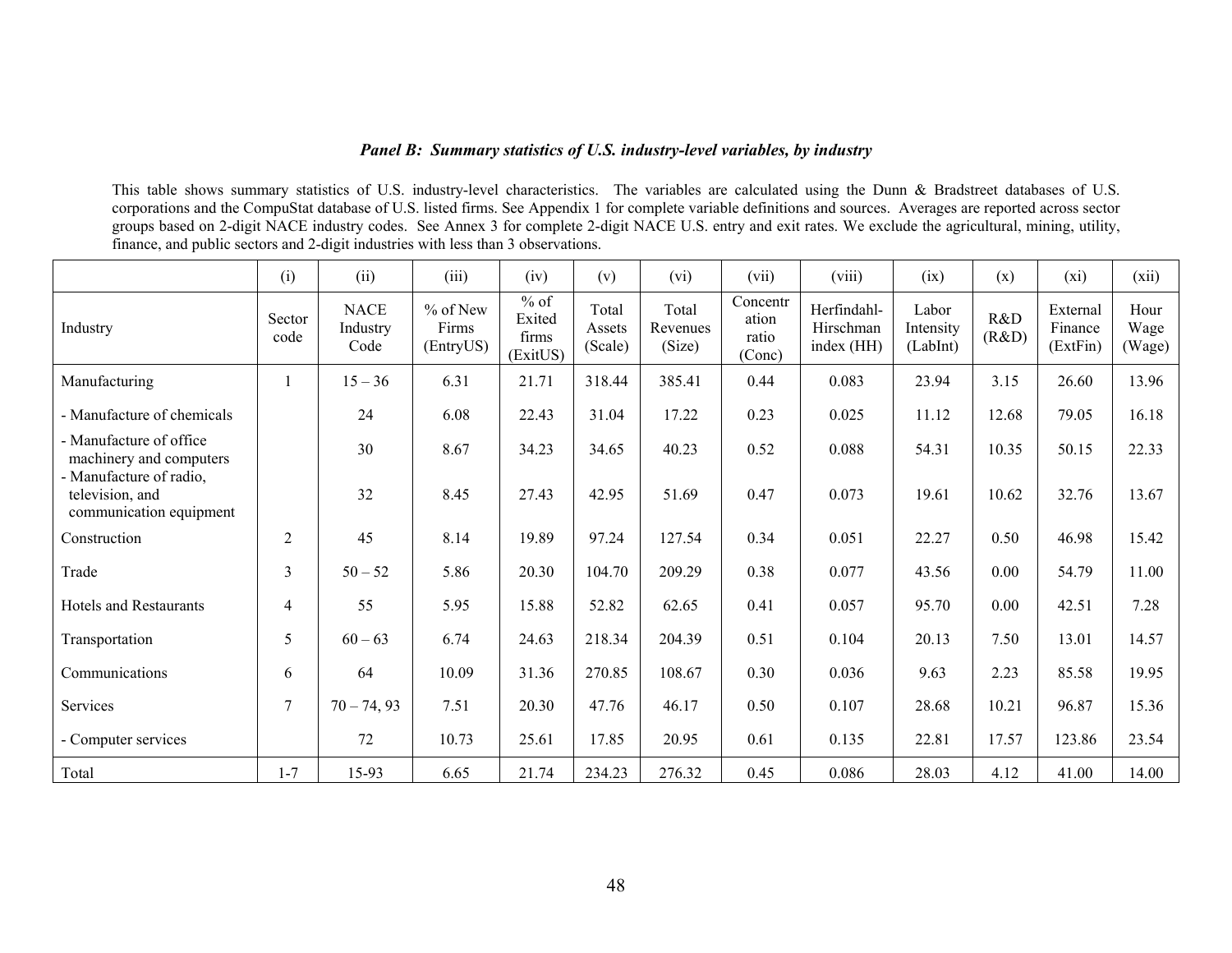# *Panel C: Correlation of U.S. industry-level variables, by 2-digit NACE code*

This table shows correlations and significance levels between U.S. industry characteristics. See Appendix 1 for variable definitions and sources. \*\*\*, \*\* and \* asterisk indicate 1%, 5% and 10% significance, respectively.

|        | EntryUS     | R&D         | ExtFin     | LabInt      | Wage       |
|--------|-------------|-------------|------------|-------------|------------|
| R&D    | 0.2278      |             |            |             |            |
|        | (0.1815)    |             |            |             |            |
| ExtFin | 0.2456      | $0.8011***$ |            |             |            |
|        | (0.1372)    | (0.0000)    |            |             |            |
| LabInt | 0.0345      | $-0.1502$   | 0.1208     |             |            |
|        | (0.8540)    | (0.4283)    | (0.5173)   |             |            |
| Wage   | 0.2730      | $0.4178**$  | $0.3557**$ | $-0.3734**$ |            |
|        | (0.1021)    | (0.0125)    | (0.0307)   | (0.0421)    |            |
| ExitUS | $0.5195***$ | 0.0144      | $-0.0151$  | $-0.2535$   | $0.3667**$ |
|        | (0.0008)    | (0.9335)    | (0.9284)   | (0.1688)    | (0.0256)   |

*Panel D: Correlation matrix of interaction variables, by 2-digit NACE code and country* 

This table shows correlations and significance levels of the main regression interaction variables. See Appendix 1 for variable definitions and sources. \*\* and \* asterisk indicate 1% and 5% significance, respectively.

|                   | LabInt * LabCost | LabInt * EmplLaw | $R&D*IntProp$ | ExtFin * FinDev | Wage * Edu   |
|-------------------|------------------|------------------|---------------|-----------------|--------------|
| LabInt * EmplLaw  | $0.6511***$      |                  |               |                 |              |
|                   | (0.0000)         |                  |               |                 |              |
| $R&D*IntProp$     | 0.0527           | $0.0676*$        |               |                 |              |
|                   | (0.2089)         | (0.0737)         |               |                 |              |
| ExtFin * FinDev   | $-0.0108$        | $0.0659*$        | $0.6990***$   |                 |              |
|                   | (0.7913)         | (0.0742)         | (0.0000)      |                 |              |
| Wage * Edu        | $-0.2978***$     | $-0.3110***$     | $0.3644***$   | $0.2181***$     |              |
|                   | (0.0000)         | (0.0000)         | (0.0000)      | (0.0000)        |              |
| EntryUS * EntCost | $0.3105***$      | $0.1155***$      | $-0.1495***$  | $-0.2945***$    | $-0.2363***$ |
|                   | (0.0000)         | (0.0017)         | (0.0001)      | (0.0000)        | (0.0000)     |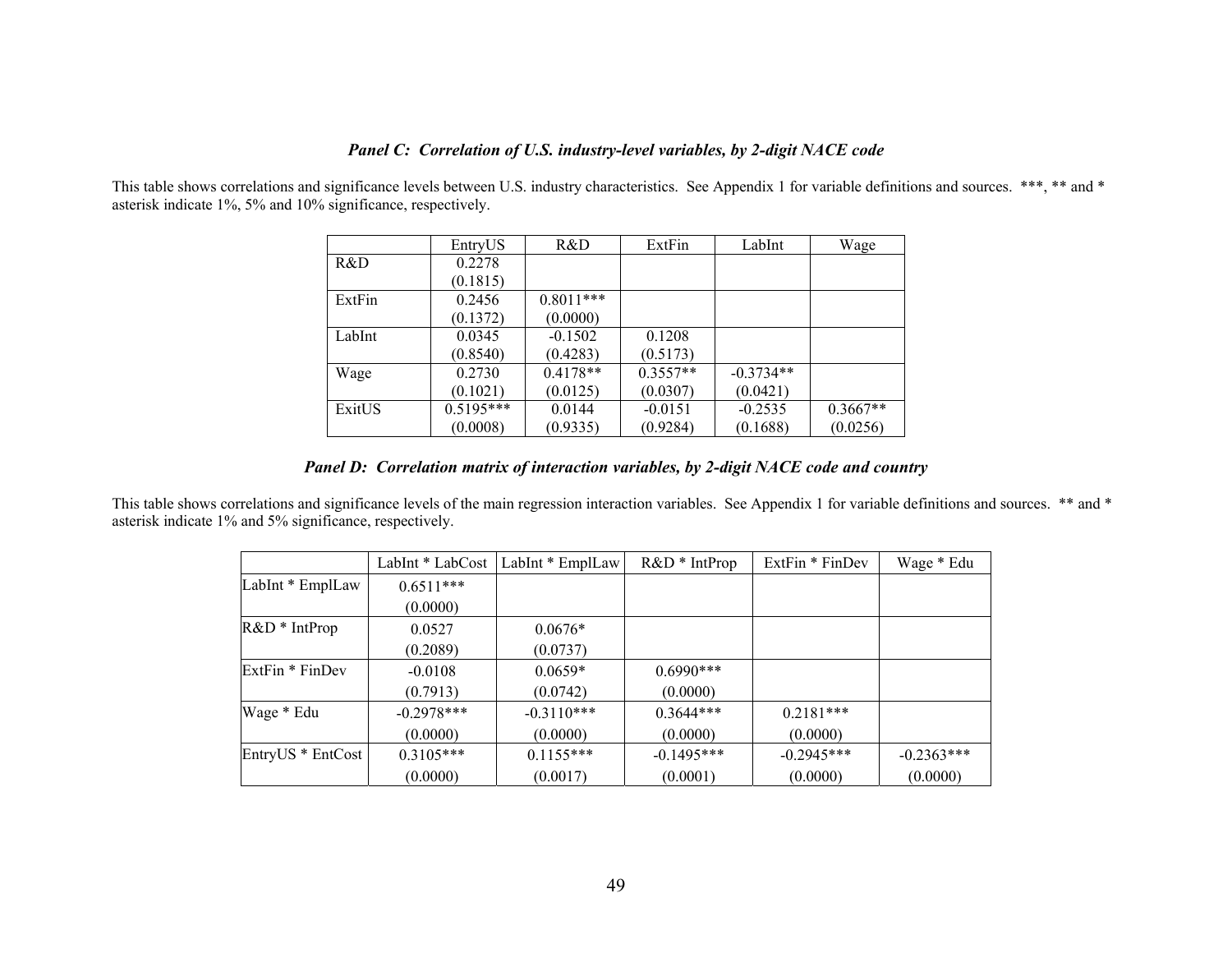#### **Table 10: Other Regulations and the Business Environment**

This table shows Tobit regressions with censoring at 0 and 1. The dependent variable is the ratio of new firms (defined as age 1- 2) to total firms, averaged over the period 1998-99, by 2-digit NACE industry code and country. All regressions include a constant, country dummies and 2-digit industry dummies, not shown. See Appendix 1 for complete variable definitions and sources. Industry Share is the industry share in sales. LabInt \* LabCost is the interaction of industry-level labor intensity and country-level cost of labor dismissals. LabInt \* EmplLaw is the interaction of industry-level labor intensity and country-level employment laws index. R&D \* IntProp is the interaction of industry-level R&D intensity and country-level Intellectual property rights. ExtFin \* FinDev is the interaction of industry-level external financial dependence and country-level financial development. ExtFin \* Account is the interaction of industry-level external financial dependence and country-level accounting standards. Wage \* Edu is the interaction of industry-level hourly wages and country-level human capital. EntryUS \* EntCost is the interaction of industry-level new entry ratios and country-level entry costs. Standard errors are reported in parentheses. \*, \*\*, and \*\*\* denote significant at 10%, 5%, and 1%, respectively.

|                       | (i)         | (ii)      | (iii)      | (iv)       | (v)       | (vi)     | (vii)       |
|-----------------------|-------------|-----------|------------|------------|-----------|----------|-------------|
| <b>Industry Share</b> | $-0.007$    | $-0.097$  | $-0.070$   | $-0.059$   | 0.168     | $-0.029$ | $-0.158$    |
|                       | (0.118)     | (0.109)   | (0.109)    | (0.109)    | (0.123)   | (0.109)  | (0.107)     |
| LabInt * LabCost      | $-1.297***$ |           |            |            |           |          |             |
|                       | (0.328)     |           |            |            |           |          |             |
| LabInt * EmplLaw      |             | $-1.886*$ |            |            |           |          | $-3.011***$ |
|                       |             | (1.012)   |            |            |           |          | (1.075)     |
| $R&D*IntProp$         |             |           | $0.097***$ |            |           |          | $0.088***$  |
|                       |             |           | (0.022)    |            |           |          | (0.027)     |
| $ExtFin * FinDev$     |             |           |            | $0.020***$ |           |          | 0.004       |
|                       |             |           |            | (0.005)    |           |          | (0.006)     |
| ExtFin * AccStan      |             |           |            |            | $0.099**$ |          |             |
|                       |             |           |            |            | (0.039)   |          |             |
| Wage * Edu            |             |           |            |            |           | 0.372    | 0.280       |
|                       |             |           |            |            |           | (0.370)  | (0.377)     |
| EntryUS * EntCost     |             |           |            |            |           |          | $-0.166***$ |
|                       |             |           |            |            |           |          | (0.053)     |
|                       |             |           |            |            |           |          |             |
|                       |             |           |            |            |           |          |             |
| Observations          | 587         | 708       | 713        | 744        | 484       | 724      | 660         |
| R-squared             | 0.63        | 0.58      | 0.60       | 0.59       | 0.69      | 0.59     | 0.61        |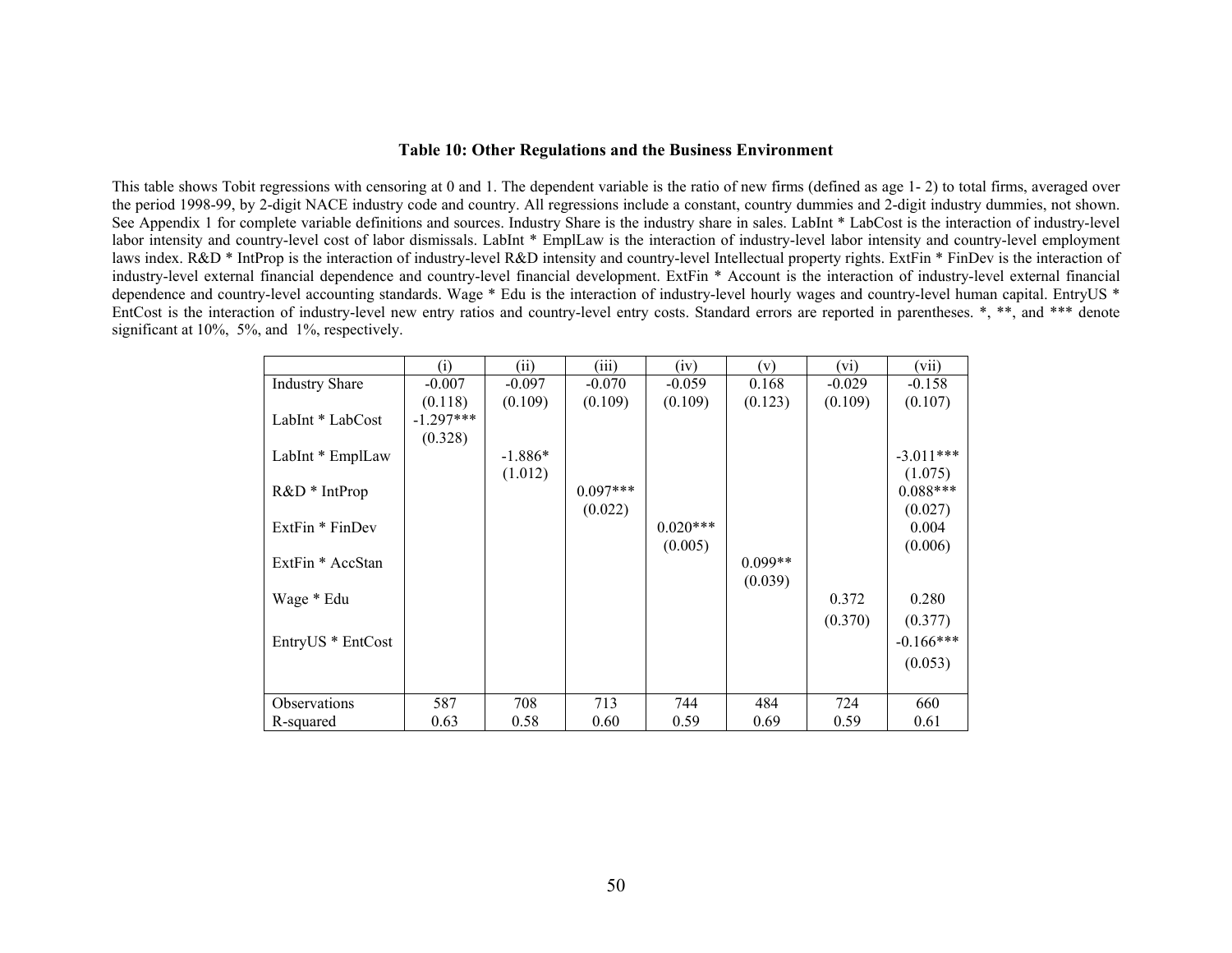### **Table 11: Comparison between Amadeus data and Eurostat data**

Amadeus Entry is the ratio of new firms defined as age 1-2 to total firms, averaged over the period 1998-99, by Eurostat industry code and country, computed using Amadeus data. Eurostat Entry is the ratio of new firms to total firms for the year 1999, computed by Eurostat industry code and country. EuroStat Exit is the exit rate for the year 1999 by Eurostat industry code and country, defined as the number of exited firms, correcting for mergers and acquisitions. D&B Entry is the entry rate in the U.S. in 1999 and D&B Exit is the ratio of exited firms in the U.S. in 1999. Panel A uses 220 observations and Panel B uses 30 observations. Robust standard errors are reported in parentheses. \*, \*\*, and \*\*\* denote significant at 10%, 5%, and 1%, respectively.

|          | Amadeus     | Eurostat    | Eurostat |
|----------|-------------|-------------|----------|
|          | Entry       | Entry       | Exit     |
| Amadeus  |             |             |          |
| Entry    |             |             |          |
| Eurostat | $***0.6716$ |             |          |
| Entry    | (0.0000)    |             |          |
| Eurostat | $***0.5311$ | $***0.6373$ |          |
| Exit     | (0.0000)    | (0.0000)    |          |

*Panel A: Correlations at country-industry level* 

|  |  |  | Panel B: Correlations at 2-digit Eurostat industry-level |  |  |
|--|--|--|----------------------------------------------------------|--|--|
|  |  |  |                                                          |  |  |

|          | Amadeus     | Eurostat    | Eurostat     | D&B         | D&B    |
|----------|-------------|-------------|--------------|-------------|--------|
|          | Entry       | Entry       | Exit         | EntryUS     | ExitUS |
| Amadeus  |             |             |              |             |        |
| Entry    |             |             |              |             |        |
| Eurostat | $***0.8991$ |             |              |             |        |
| Entry    | (0.0000)    |             |              |             |        |
| Eurostat | $***0.7048$ | $***0.8332$ |              |             |        |
| Exit     | (0.0000)    | (0.0000)    |              |             |        |
| D&B      | $***0.6035$ | $***0.6767$ | *** $0.6431$ |             |        |
| EntryUS  | (0.0004)    | (0.0000)    | (0.0000)     |             |        |
| D&B      | 0.2812      | $**0.3903$  | $***0.5013$  | $***0.5133$ |        |
| ExitUS   | (0.1323)    | (0.0330)    | (0.0048)     | (0.0037)    |        |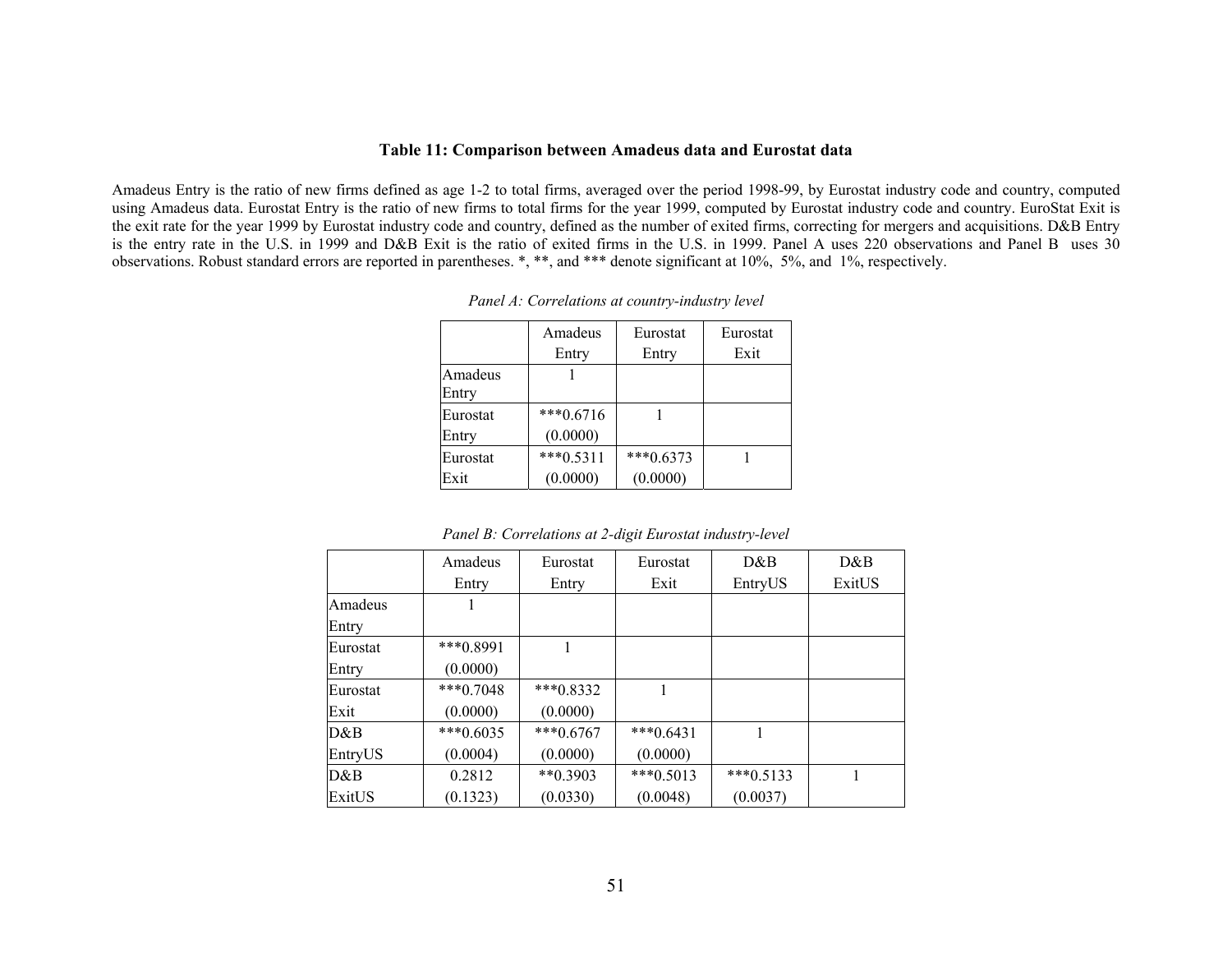### **Table 12: Determinants of Entry Rates: Eurostat data**

This table shows Tobit regressions with censoring at 0 and 1. The dependent variable in columns (i-iii) is the entry rate for the year 1999 by Eurostat industry code and country, defined as the number of new firms divided by the total number of firms. EntryUS\* EntCost is the interaction of industry-level new entry ratios and the logarithm of country-level entry costs. Scale \* EntCost is the interaction of the logarithm of the median industry total assets and the logarithm of country-level entry costs. Conc \* EntCost is the interaction of the logarithm of the industry-level 4-firm concentration ratio (in terms of total revenues) times the logarithm of country-level entry costs. The dependent variable in column (iv) is the exit rate for the year 1999 by Eurostat industry code and country, defined as the number of exited firms, correcting for mergers and acquisitions. Column (v) reports instrumental variables regressions with the dependent variable equal to Entry rates calculated by Eurostat and using legal origins as the instrument for entry cost. Standard errors are reported in parentheses. All regressions include a constant, country dummies and industry dummies, not shown. See Appendix 1 for complete variable definitions and sources. \*, \*\*, and \*\*\* denote significant at 10%, 5%, and 1%, respectively.

|                   |                        | $\overline{11}$       | (iii)              | (iv)                   | $\mathbf{v}$            |
|-------------------|------------------------|-----------------------|--------------------|------------------------|-------------------------|
|                   |                        |                       | Tobit Regressions: |                        | Instrumental variables: |
|                   | EntryEuro              | EntryEuro             | EntryEuro          | ExitEuro               | EntryEuro               |
| EntryUS * EntCost | $-0.198***$<br>(0.043) |                       |                    | $-0.128***$<br>(0.027) | $-0.235***$<br>(0.065)  |
| Scale * EntCost   |                        | $0.002***$<br>(0.001) |                    |                        |                         |
| Conc * EntCost    |                        |                       | 0.003              |                        |                         |
|                   |                        |                       | (0.002)            |                        |                         |
| Observations      | 259                    | 259                   | 259                | 234                    | 259                     |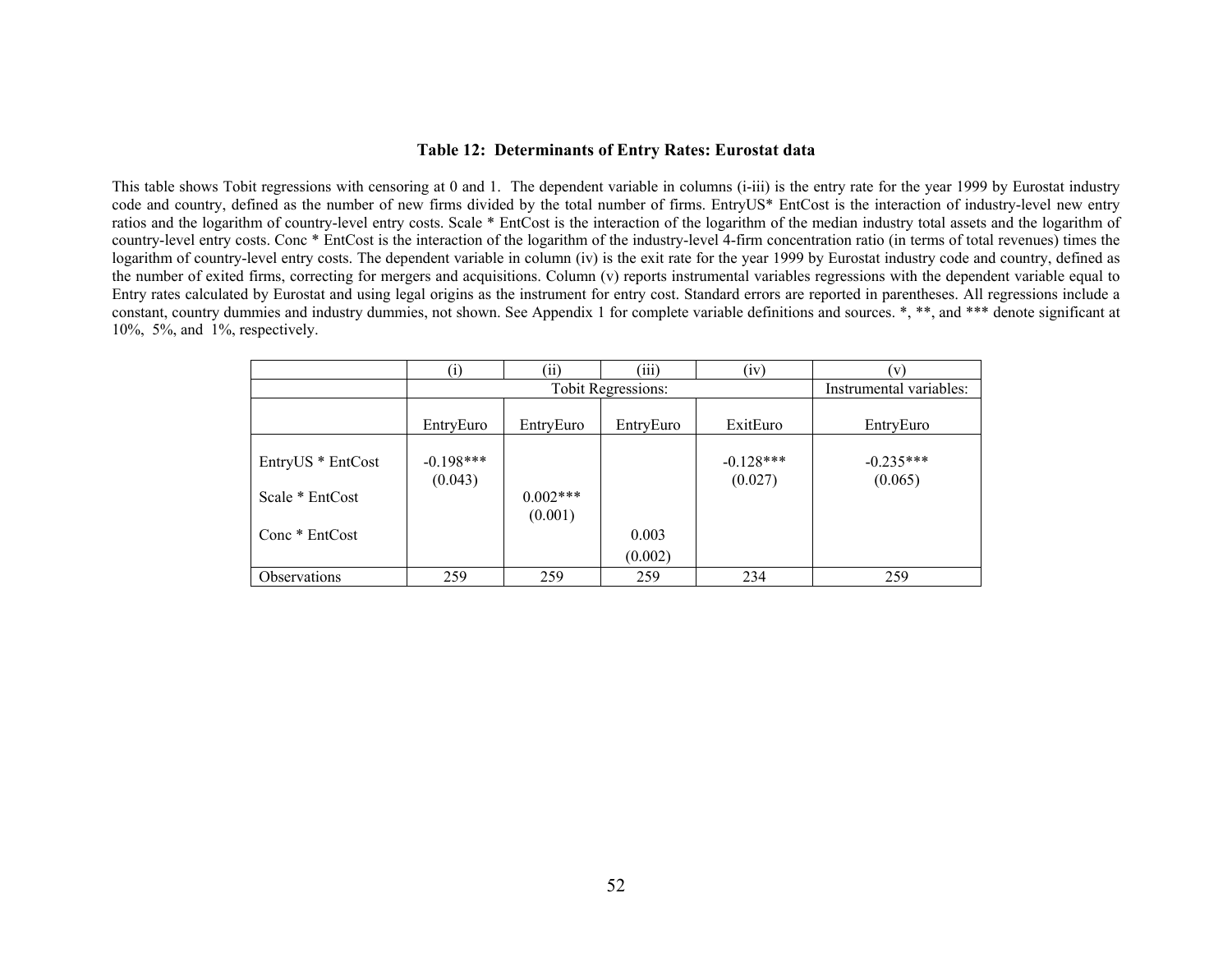### **Figure 1: Difference-in-difference estimates by ordered industries.**

This figure presents difference-in-difference (DD) estimates by NACE industry, where the industries are ranked from lowest natural entry (EntryUS) to highest. DD is calculated as follows. We first divide the countries into two groups: High entry regulation (HR) and low entry regulation (LR) – depending on whether the country's entry costs (EntCost) is above or below the sample median – and then rank the industries from the lowest natural entry to the highest. Next, we pick the lowest natural entry industry (LWE) as our reference industry, and compute the difference-in-difference estimate:  $DD = [J(HR) - LWE(HR)] - [J(LR) - LE]$ LWE(LR)], for each remaining industry J. The benchmark industry is manufacture of machinery and equipment n.e.c. (NACE 29), for which Entry<sub>US</sub> takes a low of 4.30 percent. We plot DD against the ordered industries. We also display the regression line of an OLS regression of DD on Entry<sub>US</sub>. See Annex 1 for the NACE industry names.

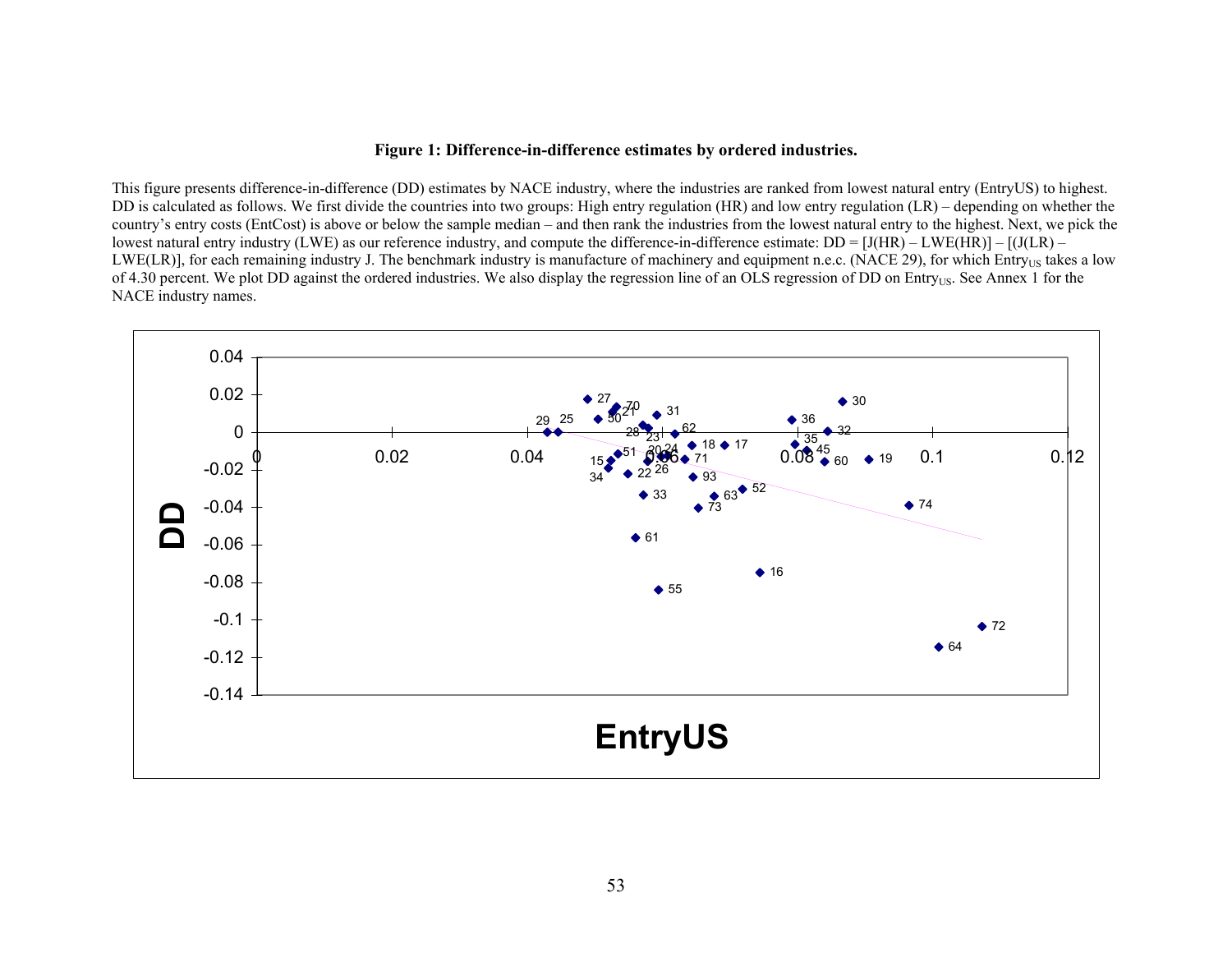### **Figure 2: Difference-in-difference estimates by ordered countries.**

This figure presents difference-in-difference (DD) estimates by country, where the countries are ranked from lowest entry regulation (EntCost) to highest. DD is calculated as follows. We first divide the industries into two groups: Low entry (LE) and High entry (HE) – depending on whether the industry's U.S. entry rates (Entry<sub>US</sub>) is below or above the sample median – and then order the countries from the highest entry regulation to the lowest. Next, we pick the country with highest entry regulation (HER) as our reference country, and compute the difference-in-difference estimate:  $DD = [J(LE) - HER(LE)] - [J(HE) - HER(HE)]$ , for each remaining country J. The benchmark country is Hungary, for which EntCost takes a high of –0.15. We plot DD against the ordered countries. We also display the regression line of an OLS regression of DD on EntCost.

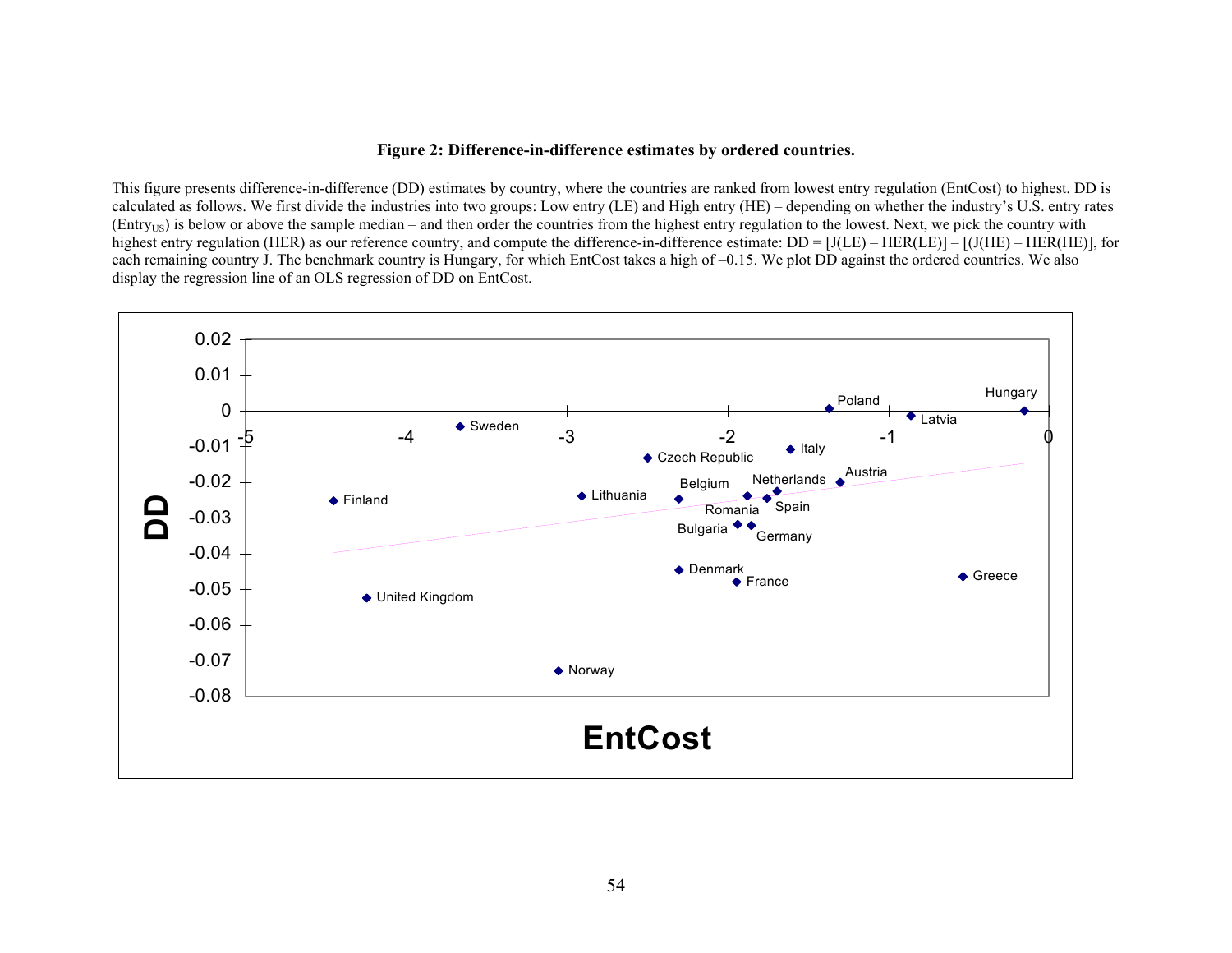|        | <b>NACE</b> code   Industry name                                                               |
|--------|------------------------------------------------------------------------------------------------|
| 01     | Agriculture, hunting and related service activities                                            |
| 02     | Forestry, logging and related services activities                                              |
| 05     | Fishing, operation of fish hatcheries and fish farms; service activities incidental to fishing |
| 10     | Mining of coal and lignite; extraction of peat                                                 |
| 11     | Extraction of crude petroleum and natural gas                                                  |
| 12     | Mining of uranium and thorium ores                                                             |
| 13     | Mining of metal ores                                                                           |
| 14     | Other mining and quarrying                                                                     |
| 15     | Manufacture of food products and beverages                                                     |
| 16     | Manufacture of tobacco products                                                                |
| 17     | Manufacture of textiles                                                                        |
| 18     | Manufacture of wearing apparel; dressing and dyeing of fur                                     |
| 19     | Manufacture of luggage, handbags, saddlery and footwear                                        |
| 20     | Manufacture of wood and of products of wood and cork, except furniture                         |
| 21     | Manufacture of pulp, paper and paper products                                                  |
| 22     | Publishing, printing and reproduction of recorded media                                        |
| 23     |                                                                                                |
| 24     | Manufacture of coke, refined petroleum products and nuclear fuel                               |
|        | Manufacture of chemicals, and chemical products                                                |
| 25     | Manufacture of rubber and plastic products                                                     |
| 26     | Manufacture of other non-metallic mineral products                                             |
| 27     | Manufacture of basic metals                                                                    |
| 28     | Manufacture of fabricated metal products, except machinery and equipment                       |
| 29     | Manufacture of machinery and equipment not elsewhere classified                                |
| 30     | Manufacture of office machinery and computers                                                  |
| 31     | Manufacture of electrical machinery and apparatus not elsewhere classified                     |
| 32     | Manufacture of radio, television and communication equipment and apparatus                     |
| 33     | Manufacture of medical, precision and optical instruments, watches and clocks                  |
| 34     | Manufacture of motor vehicles, trailers and semi-trailers                                      |
| 35     | Manufacture of other transport equipment                                                       |
| 36     | Manufacture of furniture; manufacturing not elsewhere classified                               |
| 37     | Recycling                                                                                      |
| 40     | Electricity, gas, steam and hot water supply                                                   |
| 41     | Collection, purification and distribution of water                                             |
| 45     | Construction                                                                                   |
| 50     | Sale, maintenance and repair of motor vehicles and motorcycles; retail sale of automotive fuel |
| 51     | Wholesale trade and commission trade, except of motor vehicles and motorcycles                 |
| 52     | Retail trade, except of motor vehicles and motorcycles                                         |
| 55     | Hotels and restaurants                                                                         |
| 60     | Land transport; transport via pipelines                                                        |
| 61     | Water transport                                                                                |
| 62     | Air transport                                                                                  |
| 63     | Supporting and auxiliary transport activities; activities of travel agencies                   |
| 64     | Post and telecommunications                                                                    |
| 65     | Financial intermediation, except insurance and pension funding                                 |
| 66     | Insurance and pension funding, except compulsory social security                               |
| 67     | Activities auxiliary to financial intermediation                                               |
| 70     | Real estate activities                                                                         |
| $71\,$ | Renting of machinery and equipment without operator and of personal and household goods        |
| $72\,$ | Computer and related activities                                                                |
| 73     | Research and development                                                                       |
| 74     | Other business activities                                                                      |
| $75\,$ | Public administration and defense; compulsory social security                                  |
| $80\,$ | Education                                                                                      |
| 85     | Health and social work                                                                         |
| 90     | Sewage and refuse disposal, sanitation and similar activities                                  |
| 91     | Activities of membership organization not elsewhere classified                                 |
| 92     | Recreational, cultural and sporting activities                                                 |
| 93     | Other services activities                                                                      |
| 95     | Private household with employed persons                                                        |
| 99     | Extra-territorial organizations and bodies                                                     |
|        |                                                                                                |

**Annex 1: 2-digit level industry codes according to NACE industrial classification Rev. 1.**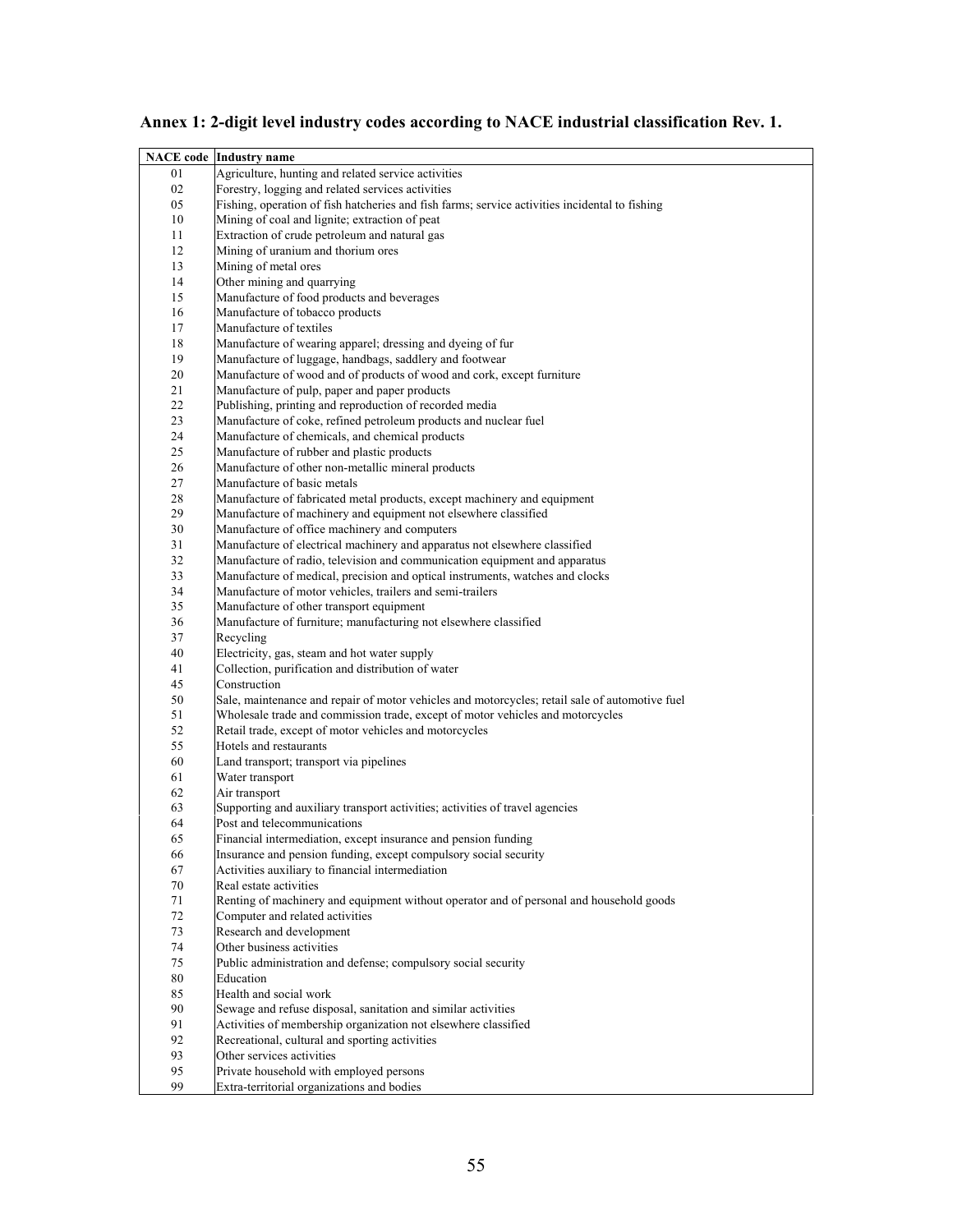| Country           | Which companies have to file accounts?                                                                                                                                                                                                                                                                                                                                                                                                                         | Are all public and<br>private limited<br>companies<br>required to file<br>accounts?                                                             | What is the<br>maximum period a<br>company can take<br>to file its accounts<br>after its year end? | What is the<br>maximum period<br>between a<br>company filing its<br>accounts and the<br>records appearing<br>on the database? |
|-------------------|----------------------------------------------------------------------------------------------------------------------------------------------------------------------------------------------------------------------------------------------------------------------------------------------------------------------------------------------------------------------------------------------------------------------------------------------------------------|-------------------------------------------------------------------------------------------------------------------------------------------------|----------------------------------------------------------------------------------------------------|-------------------------------------------------------------------------------------------------------------------------------|
| Austria           | Public limited companies (AG) and private limited companies (GmbH)                                                                                                                                                                                                                                                                                                                                                                                             | Yes                                                                                                                                             | 12 months                                                                                          | 3 months                                                                                                                      |
| Belgium           | All public limited companies (SA/NV) companies, private<br>limited<br>companies<br>(SPRL/BV/BVBA), partnerships (SNC/VOF/SCS/GCV/SCA/CVA), cooperatives (SC/CV),<br>and European Economic Interest Groupings (EEIG)                                                                                                                                                                                                                                            | Yes                                                                                                                                             | 7 months                                                                                           | 3 months                                                                                                                      |
| Bulgaria          | Joint Stock companies (EAD) are required to publish their annual balance sheet in a<br>newspaper and in a Court Trade Register. However, the compliance rate is very low as<br>companies prefer to pay a fine in order to avoid publishing their financials. The requirements<br>of submitting financials to the Court Trade Register commenced in 2002. It is not compulsory<br>for all other company types to officially present their financial statements. | No, only public<br>limited companies,<br>although accounts<br>are available from<br>tax authorities.                                            | n.a.                                                                                               | n.a.                                                                                                                          |
| Czech<br>Republic | Joint stock companies, limited liability companies and cooperatives. Limited liability<br>companies and cooperatives only if they meet at least one of the following two legal<br>conditions in the previous year: equity more than CZK 20 million and turnover more than<br>CZK 40 million.                                                                                                                                                                   | No, only if they<br>meet at least one of<br>the following two<br>conditions: equity<br>> CZK 20 million<br>turnover ><br>and<br>CZK 40 million. | 6 months                                                                                           | 4-5 weeks                                                                                                                     |
| Denmark           | All public limited companies (A/S), private limited companies (ApS), and limited partnerships<br>by shares (P/S). Also some limited and general partnerships and profit associations and<br>foundations. However, there are some very complicated and detailed legal exceptions to these<br>rules.                                                                                                                                                             | Yes                                                                                                                                             | Within 6 months (5<br>months for public<br>limited companies).                                     | Less than 20 days,<br>but with<br>exceptions.                                                                                 |
| Estonia           | Public limited companies, private limited companies, and cooperatives.                                                                                                                                                                                                                                                                                                                                                                                         | Yes                                                                                                                                             | 6 months                                                                                           | 12 months                                                                                                                     |
| Finland           | All joint-stock companies and all cooperatives that meet two of the following three conditions:<br>turnover exceeds FIM 20 million, balance sheet total exceeds FIM 10 million, the average<br>number of employees is over 50                                                                                                                                                                                                                                  |                                                                                                                                                 | 8 months                                                                                           | n.a.                                                                                                                          |
| France            | All public limited companies (SA), private limited companies (SARL), limited partnerships<br>(SCS), general partnerships of which the partners are not individuals (SNC), and sole<br>proprietorships with limited liability (EURL)                                                                                                                                                                                                                            | Yes                                                                                                                                             | 6 months (4 months<br>for listed<br>companies)                                                     | 4 months                                                                                                                      |
| Germany           | Public limited companies (AG), private limited companies (GmbH), and<br>registered cooperative societies ("eingetragene Genossenschaft", e.G.)                                                                                                                                                                                                                                                                                                                 | Yes                                                                                                                                             | 12 months                                                                                          | 4-6 weeks                                                                                                                     |
| Greece            | Public and private limited companies (SA)                                                                                                                                                                                                                                                                                                                                                                                                                      | Yes                                                                                                                                             | 6 months                                                                                           | $20-40$ days                                                                                                                  |
| Hungary           | All companies, except proprietorships.                                                                                                                                                                                                                                                                                                                                                                                                                         | Yes                                                                                                                                             | 5 months                                                                                           | n.a.                                                                                                                          |

# **Annex 2: Details about collection of company accounts in Amadeus**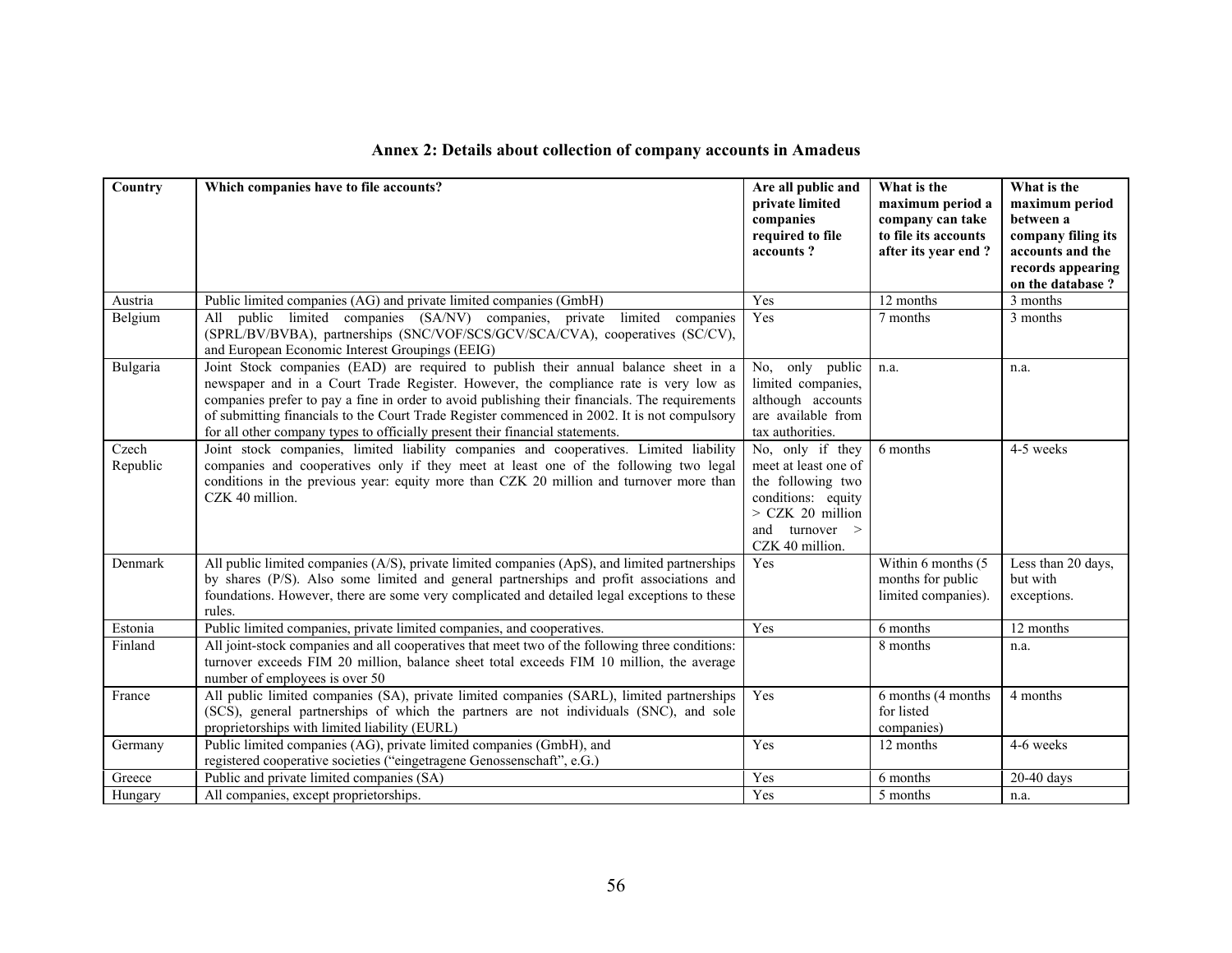| Iceland            | All public limited companies (HF), private limited companies (EHF), general cooperatives<br>(SVF). Partnerships and agricultural cooperatives (Samlagsfelag) only if they fulfill two out of<br>the three following prerequisites: total assets over ISK 200 mln, operating revenue over ISK<br>400 mln, and average number of employees over 50. | Yes                                                                                                        | 8 months                                         | 6 weeks                                                                   |
|--------------------|---------------------------------------------------------------------------------------------------------------------------------------------------------------------------------------------------------------------------------------------------------------------------------------------------------------------------------------------------|------------------------------------------------------------------------------------------------------------|--------------------------------------------------|---------------------------------------------------------------------------|
| Ireland            | Public limited companies (plc) and private limited companies (ltd).                                                                                                                                                                                                                                                                               | Yes                                                                                                        | 46 days                                          | n.a.                                                                      |
| Italy              | Public limited companies (S.p.A.) and private limited companies (S.r.l.).                                                                                                                                                                                                                                                                         | Yes                                                                                                        | 6 months                                         | 5 months                                                                  |
| Latvia             | All companies, except sole proprietor enterprises and peasant farms, whose annual turnover<br>does not exceed LVL 45,000 (EUR 82,000).                                                                                                                                                                                                            | Yes                                                                                                        | From 4 to 10<br>months                           | 9 months                                                                  |
| Lithuania          | All companies.                                                                                                                                                                                                                                                                                                                                    | Yes                                                                                                        | 5 months                                         | n.a.                                                                      |
| Luxembourg         | Public limited companies (S.A.), private limited companies (S.A.R.L.) and cooperative<br>companies (S.C.)                                                                                                                                                                                                                                         | Yes                                                                                                        | 6 months                                         | 2 months                                                                  |
| Netherlands        | Public limited companies (NV) and private limited companies (BV).                                                                                                                                                                                                                                                                                 | Yes                                                                                                        | 15 months                                        |                                                                           |
| Norway             | All limited liability companies. Unlimited liability entities only if turnover exceeds NOK 2<br>million.                                                                                                                                                                                                                                          | Yes                                                                                                        | 6 months                                         | 2 months                                                                  |
| Poland             | All joint stock companies, limited liability companies, and partnerships with the following<br>criteria: employees over 50, total assets over EURO 1 million, and net profit over EURO 3<br>million.                                                                                                                                              | Only if: employees<br>$>$ 50, total assets $>$<br>1 million Euro, and<br>net profit $> 3$<br>million Euro. | 9 months                                         | n.a.                                                                      |
| Portugal           | All joint-stock companies and private limited companies.                                                                                                                                                                                                                                                                                          | Yes                                                                                                        | 6 months                                         | 2 months                                                                  |
| Romania            | Joint stock companies, limited liability companies, and partnerships limited by shares.                                                                                                                                                                                                                                                           | Yes                                                                                                        | 2.5 months                                       | 4 months                                                                  |
| Slovak<br>Republic | All joint stock companies (a.s.), limited liability companies (s.r.o.), and cooperatives if they<br>meet two of the following three conditions in the previous year: Equity (total assets) $>$ 20 mil.<br>SKK, turnover (operating revenue and sales) $> 40$ mil. SKK, and average number of<br>employees $>$ 20.                                 |                                                                                                            | 12 months                                        | 4-5 weeks                                                                 |
| Slovenia           | All companies.                                                                                                                                                                                                                                                                                                                                    | Yes                                                                                                        | 3 months                                         | 4 months for joint<br>stock companies, 2<br>months for other<br>companies |
| Spain              | All public limited companies (S.A.), private limited companies (S.L.) and limited partnerships                                                                                                                                                                                                                                                    | Yes                                                                                                        | 7 months                                         | n.a.                                                                      |
| Sweden             | All public and private limited companies (AB).                                                                                                                                                                                                                                                                                                    | Yes                                                                                                        | 6 months                                         | n.a.                                                                      |
| Switzerland        | There are no legal requirements to file accounts. Listed public limited corporations (AG/SA)<br>must file accounts to the stock exchange and publish annual audited financial results in the<br>official gazette. Private limited companies (GmbH/Sarl) have no obligatory filings.                                                               | No                                                                                                         |                                                  | 3 months                                                                  |
| United<br>Kingdom  | Public limited companies (plc) and private limited companies (ltd)                                                                                                                                                                                                                                                                                | Yes                                                                                                        | 10 months for ltd's<br>and 7 months for<br>plc's | 10 weeks                                                                  |

Source: Amadeus, Bureau Van Dijk (supplemented with Dunn & Bradstreet information for Bulgaria, Iceland, and Ireland using D&B Country Report Guides), and Primark Capital Markets Guide 1999. Note: Data excludes proprietorships in all countries.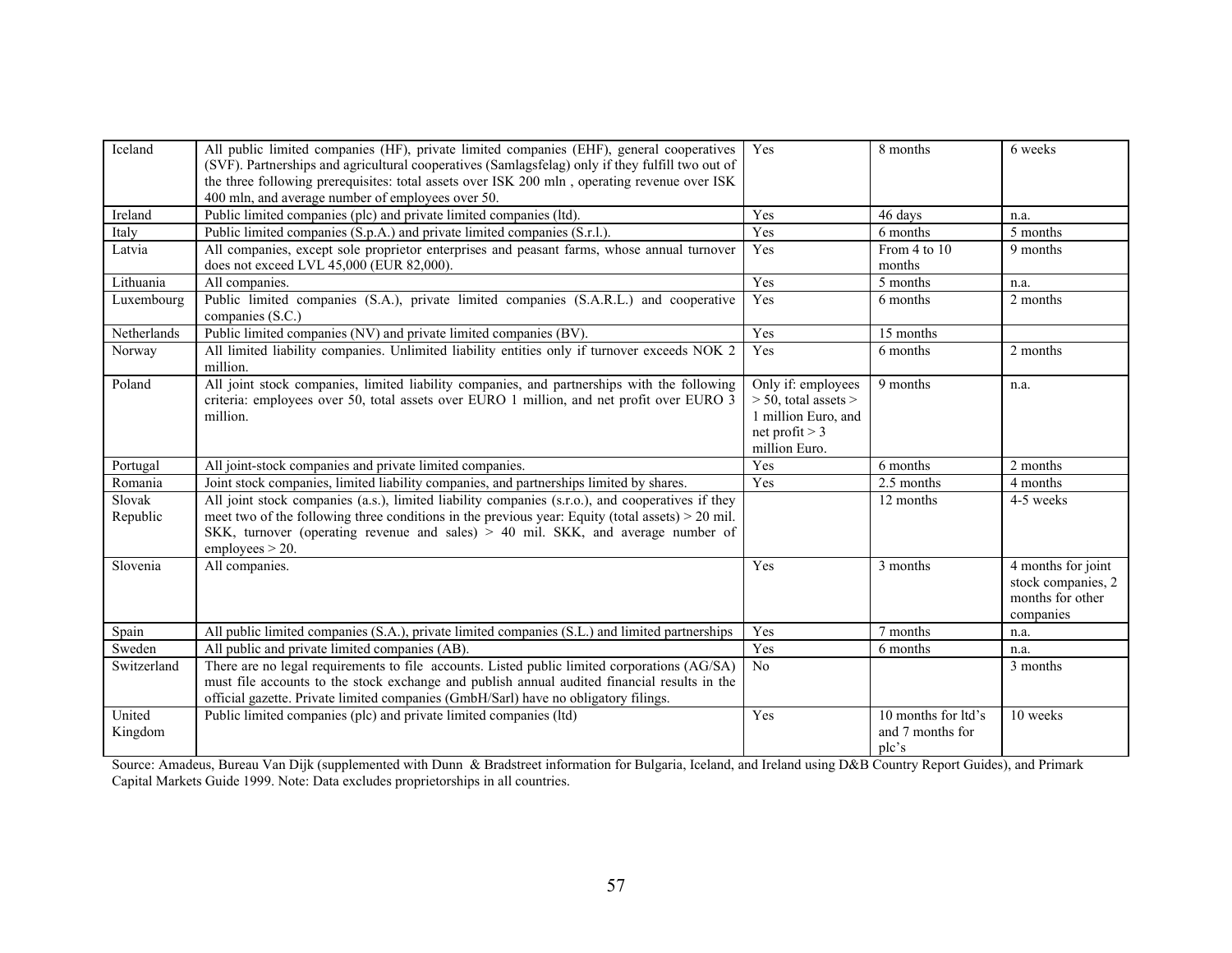# **Annex 3: U.S. entry and exit rates, by 2-digit NACE code**

Sample of all U.S. corporations. The source for all data is Dunn & Bradstreet. All data is for 2001. *NewFirm* is the percentage of new corporations, defined as firms of age 0-2. *NewEmp* is the percentage of employment at new firms. *Exit* is the percentage of firms that exited the sample over the same period, including closures and acquisitions. *Bankrupt* is the percentage of firms that exited following formal bankruptcy proceedings.

| <b>NACE</b> | Industry                                           | <b>NewFirm</b> | <b>NewEmp</b> | Exit  | <b>Bankrupt</b> |
|-------------|----------------------------------------------------|----------------|---------------|-------|-----------------|
| 10          | Mining of coal and lignite; extraction of peat     | 3.05           | 1.02          | 30.32 | 4.08            |
| 11          | Extraction of crude petroleum and natural gas      | 4.45           | 1.09          | 22.37 | 1.35            |
| 13          | Mining of metal ores                               | 3.41           | 0.44          | 31.54 | 2.86            |
| 14          | Other mining and quarrying                         | 3.73           | 0.99          | 20.68 | 1.39            |
| 15          | Manufacture of food products and beverages         | 5.24           | 0.79          | 20.43 | 1.91            |
| 16          | Manufacture of tobacco products                    | 7.45           | 0.34          | 26.89 | 1.40            |
| $17$        | Manufacture of textiles                            | 6.92           | 1.22          | 20.97 | 2.46            |
| 18          | Manufacture of wearing apparel; fur                | 6.44           | 1.32          | 28.12 | 3.03            |
| 19          | Manufacture of luggage, handbags, and footwear     | 9.06           | 2.40          | 23.16 | 2.51            |
| 20          | Manufacture of wood, except furniture              | 5.98           | 1.35          | 20.89 | 3.29            |
| $21\,$      | Manufacture of pulp, paper and paper products      | 5.26           | 6.84          | 23.24 | 1.87            |
| 22          | Publishing, printing, and recorded media           | 5.49           | 1.26          | 19.06 | 2.14            |
| 23          | Manufacture of coke and petroleum products         | 5.80           | 0.25          | 26.57 | 0.81            |
| 24          | Manufacture of chemicals, and chemical products    | 6.08           | 1.51          | 22.43 | 1.45            |
| 25          | Manufacture of rubber and plastic products         | 4.46           | 0.93          | 17.27 | 1.79            |
| 26          | Manufacture of non-metallic mineral products       | 5.79           | 0.90          | 18.92 | 1.74            |
| 27          | Manufacture of basic metals                        | 4.90           | 2.79          | 18.81 | 2.13            |
| 28          | Manufacture of fabricated metal products           | 5.71           | 1.13          | 16.29 | 1.98            |
| 29          | Manufacture of machinery and equipment n.e.c.      | 4.30           | 1.26          | 15.76 | 1.74            |
| $30\,$      | Manufacture of office machinery and computers      | 8.67           | 1.28          | 34.23 | 2.20            |
| 31          | Manufacture of electrical machinery                | 5.92           | 1.11          | 20.13 | 1.52            |
| 32          | Manufacture of communication equipment             | 8.45           | 2.07          | 27.43 | 2.27            |
| 33          | Manufacture of instruments, watches and clocks     | 5.72           | 2.14          | 16.68 | 1.45            |
| 34          | Manufacture of motor vehicles and trailers         | 5.20           | 1.05          | 21.61 | 2.42            |
| 35          | Manufacture of other transport equipment           | 7.96           | 1.15          | 19.61 | 2.18            |
| 36          | Manufacture of furniture; manufacturing n.e.c.     | 7.92           | 2.18          | 19.15 | 2.33            |
| 40          | Electricity, gas, steam and hot water supply       | 5.56           | 2.41          | 33.60 | 0.88            |
| 41          | Collection, purification and distribution of water | 1.74           | 0.46          | 8.34  | 0.28            |
| 45          | Construction                                       | 8.14           | 3.00          | 19.89 | 4.14            |
| 50          | Sale, maintenance and repair of motor vehicles     | 5.05           | 1.88          | 17.06 | 2.74            |
| 51          | Wholesale trade and commission trade               | 5.35           | 2.09          | 20.90 | 1.54            |
| 52          | Retail trade, except of motor vehicles             | 7.19           | 1.50          | 22.92 | 2.81            |
| 55          | Hotels and restaurants                             | 5.95           | 1.53          | 15.88 | 2.54            |
| 60          | Land transport; transport via pipelines            | 8.41           | 2.80          | 27.82 | 7.68            |
| 61          | Water transport                                    | 5.61           | 1.83          | 19.47 | 1.95            |
| 62          | Air transport                                      | 6.19           | 0.69          | 30.27 | 1.75            |
| 63          | Supporting and auxiliary transport activities      | 6.77           | 1.60          | 20.96 | 1.67            |
| 64          | Post and telecommunications                        | 10.09          | 1.36          | 31.36 | 2.14            |
| $70\,$      | Real estate activities                             | 5.33           | 2.19          | 17.04 | 1.56            |
| $71\,$      | Renting of machinery and equipment                 | 6.34           | 1.57          | 27.09 | 1.93            |
| 72          | Computer and related activities                    | 10.73          | 3.34          | 25.61 | 1.91            |
| 73          | Research and development                           | 6.53           | 1.28          | 17.01 | 0.93            |
| 74          | Other business activities                          | 9.65           | 3.09          | 19.66 | 4.60            |
| 85          | Health and social work                             | 2.83           | 0.78          | 10.36 | 1.51            |
| 90          | Sewage and refuse disposal and sanitation          | 5.43           | 1.44          | 21.07 | 2.22            |
| 92          | Recreational, cultural and sporting activities     | 6.46           | 2.31          | 14.25 | 2.35            |
| 93          | Other services activities                          | 6.46           | 3.24          | 15.37 | 3.67            |